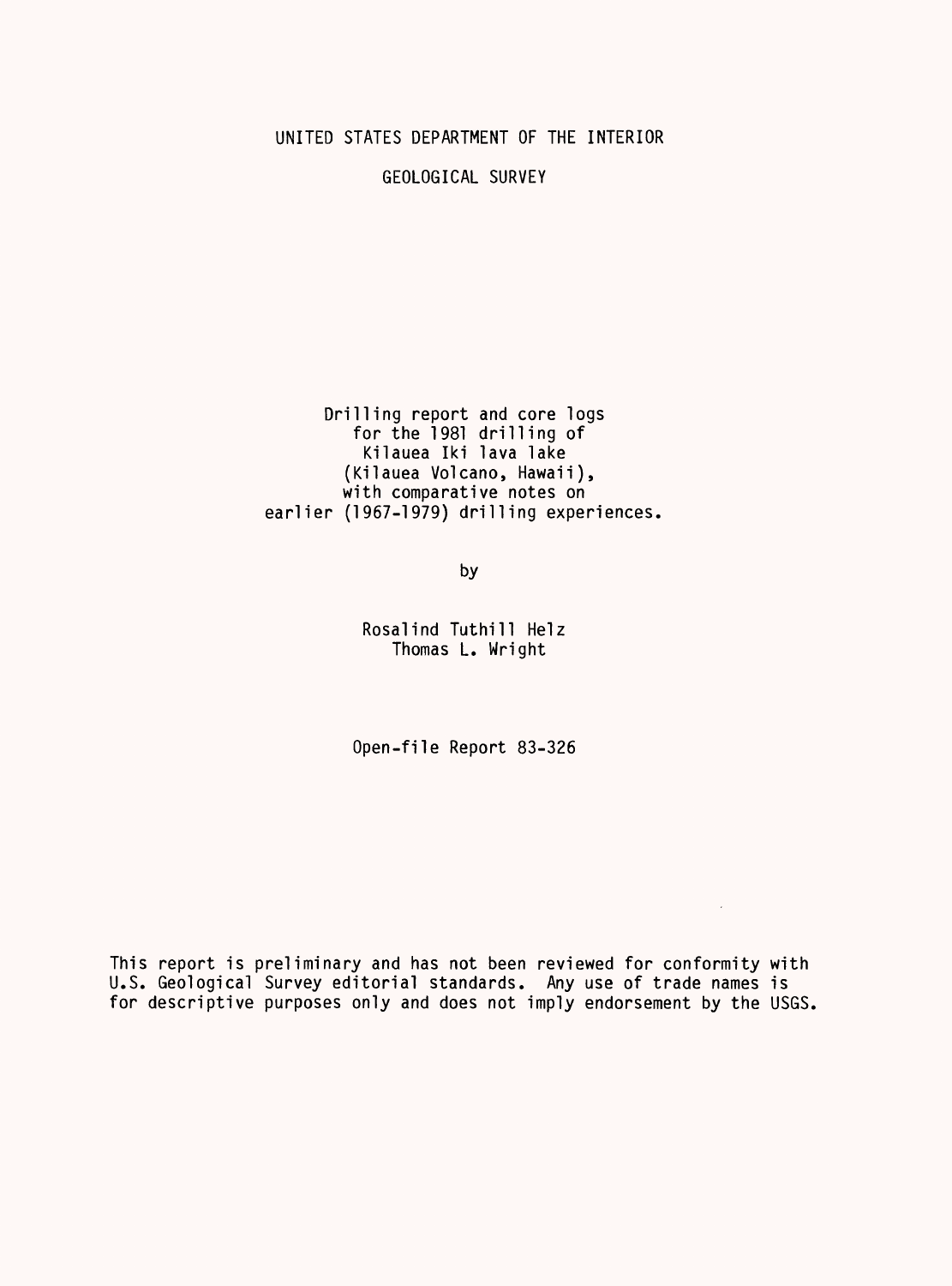## Table of Contents

| Introduction                                             |                 |
|----------------------------------------------------------|-----------------|
| History of Drilling in Kilauea Iki, 1967-1981            | 3               |
| Details of the 1981 Drilling                             | 3               |
| Chronology of Backfilling of Drillholes by Ooze, 1967-79 | 10 <sup>°</sup> |
| Discussion of Oozing Behavior                            | 19              |
| Sulfur Emission from Kilauea Iki Drill Holes             | 24              |
| Summary                                                  | 26              |
| Description of the 1981 Core Logs                        | 28              |
| Location, availability, labelling of core                | 30              |
| References                                               | 31              |
| Catalogue of 1981 Core                                   |                 |
| Hole KI81-1                                              | 33              |
| Hole $K[8]-2$                                            | 40              |
| Hole KI81-3                                              | 45              |
| Hole KI81-4                                              | 50              |
| Hole KI81-5                                              | 54              |
| Hole KI81-6                                              | 58              |
| Hole KI81-7                                              | 63              |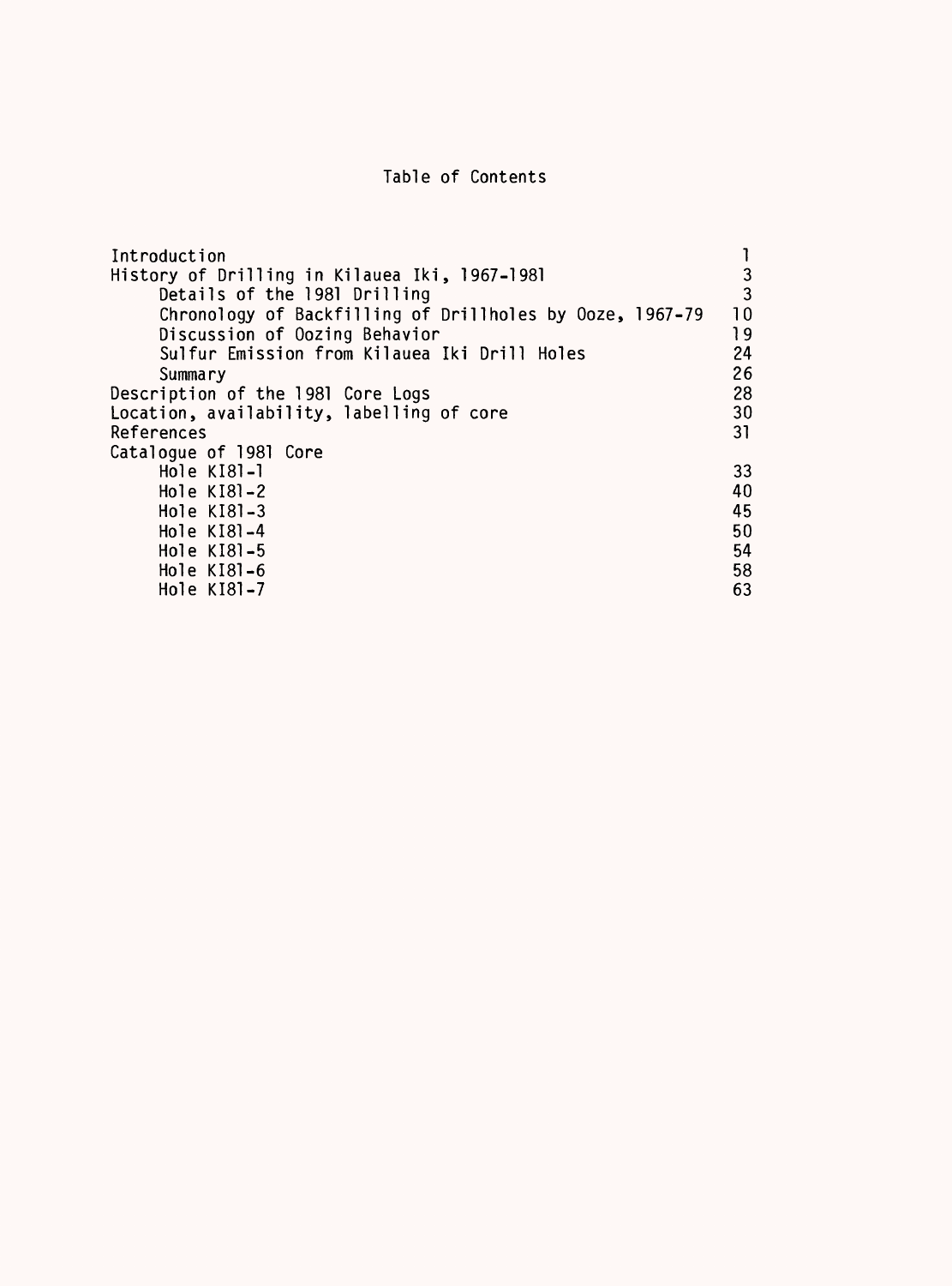#### INTRODUCTION

The purposes of this open-file report are: (1) to describe the 1981 drilling of Kilauea Iki lava lake, (2) to present the logs for the drill core recovered during the 1981 drilling, and (3) to present a summary of some of the field observations made during the 1967, 1975, 1976 and 1979 drillings that are relevant to the crystallization history of Kilauea Iki lava lake. This report supplements logs for the 1967-79 core presented in Helz et al. (1980). Levelling data and downhole temperature data will be summarized in separate open-file reports to be issued later.

Kilauea Iki lava lake, formed during the 1959 summit eruption of Kilauea volcano, lies at the extreme upper end of Kilauea's east rift zone (Fig. 1). The 1959 eruption itself was extensively studied: Murata and Richter (1966) and Richter and Murata (1966) described the chemistry and petrography of the lavas, respectively, while Richter et al. (1970) described the complex history of the eruption, with its  $17$  phases of high fountaining activity. Wright (1973) included additional chemical analyses of eruption pumices and presented quantitative proof that this eruption involved mixing of two distinct magmas.

Studies of the lava lake began in early 1960 with the establishment of two perpendicular lines of levelling nails on the lake surface. In addition, four holes were drilled through the upper crust in the center of the lake during the period 1960-62, at which time the crust was only 22-44 feet (6.7-13.4 m) thick. Richter and Moore (1966) provide a thorough description of this early core, including descriptive logs of all the core plus petrographic, modal and bulk compositional data for selected samples.

Studies of the later core, from the 1967, 1975, 1976, 1979 and 1981 drillings, have not yet been completed. References available to date (10/82) which include some petrologic description or chemical data on these later cores include: Helz (1979, 1980), Helz et al. (1980), Luth and Gerlach (1980, 1981), and Helz and Thornber (1981).

 $\mathbb{Z}^2$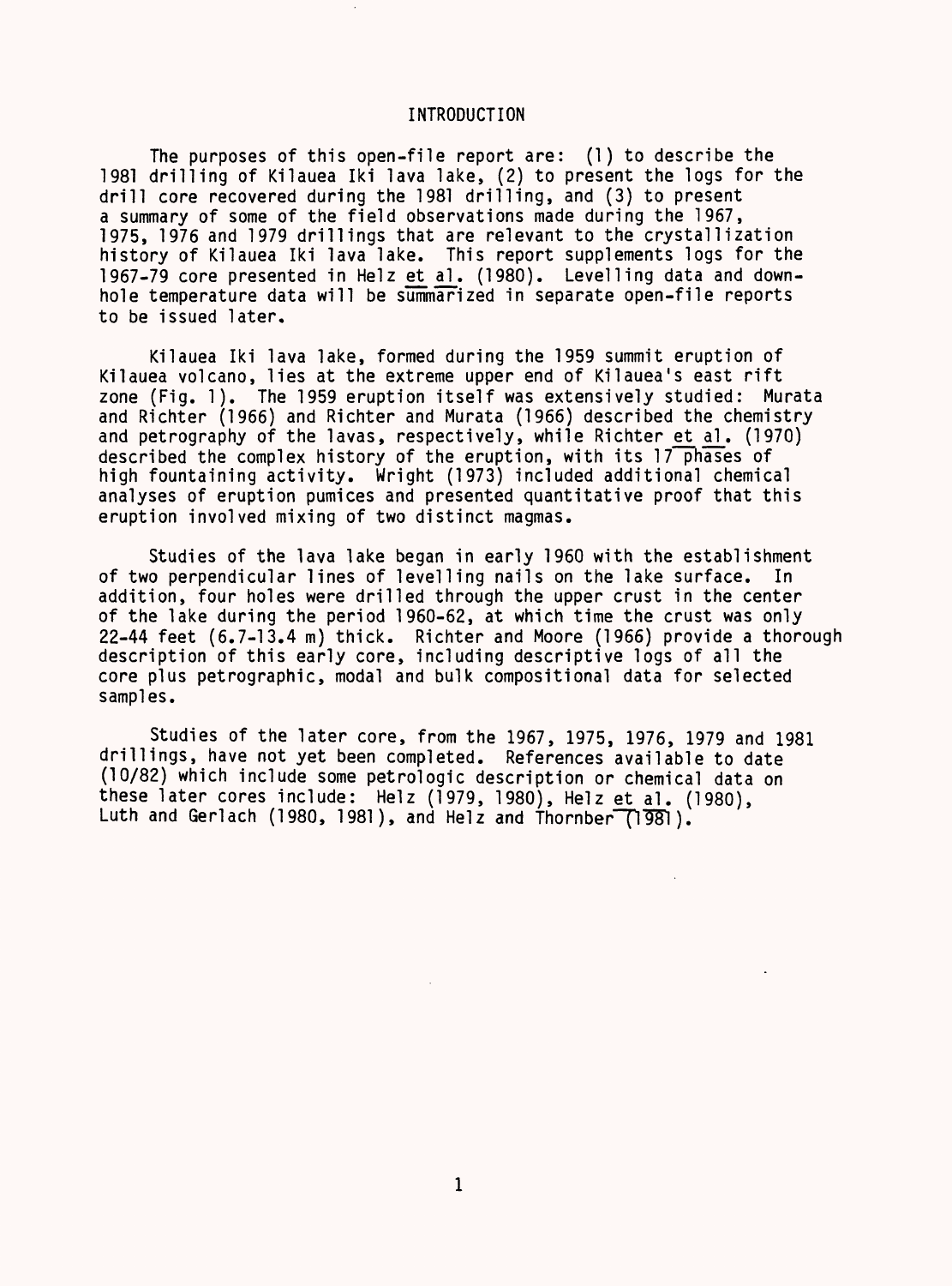

Figure 1. Index map of the summit area of Kilauea Volcano. All historic lava lakes formed prior to 1968, with their dates of filling, are shown. Of these, only the 1959 Kilauea Iki lava lake is both still in a partly molten state and still available for study. The lava lakes farther down on the east rift (Aloi, Alae, Makaopuhi) are now covered by lavas from Mauna Ulu. (This figure is reproduced from Wright et al., 1976.)

 $\sim$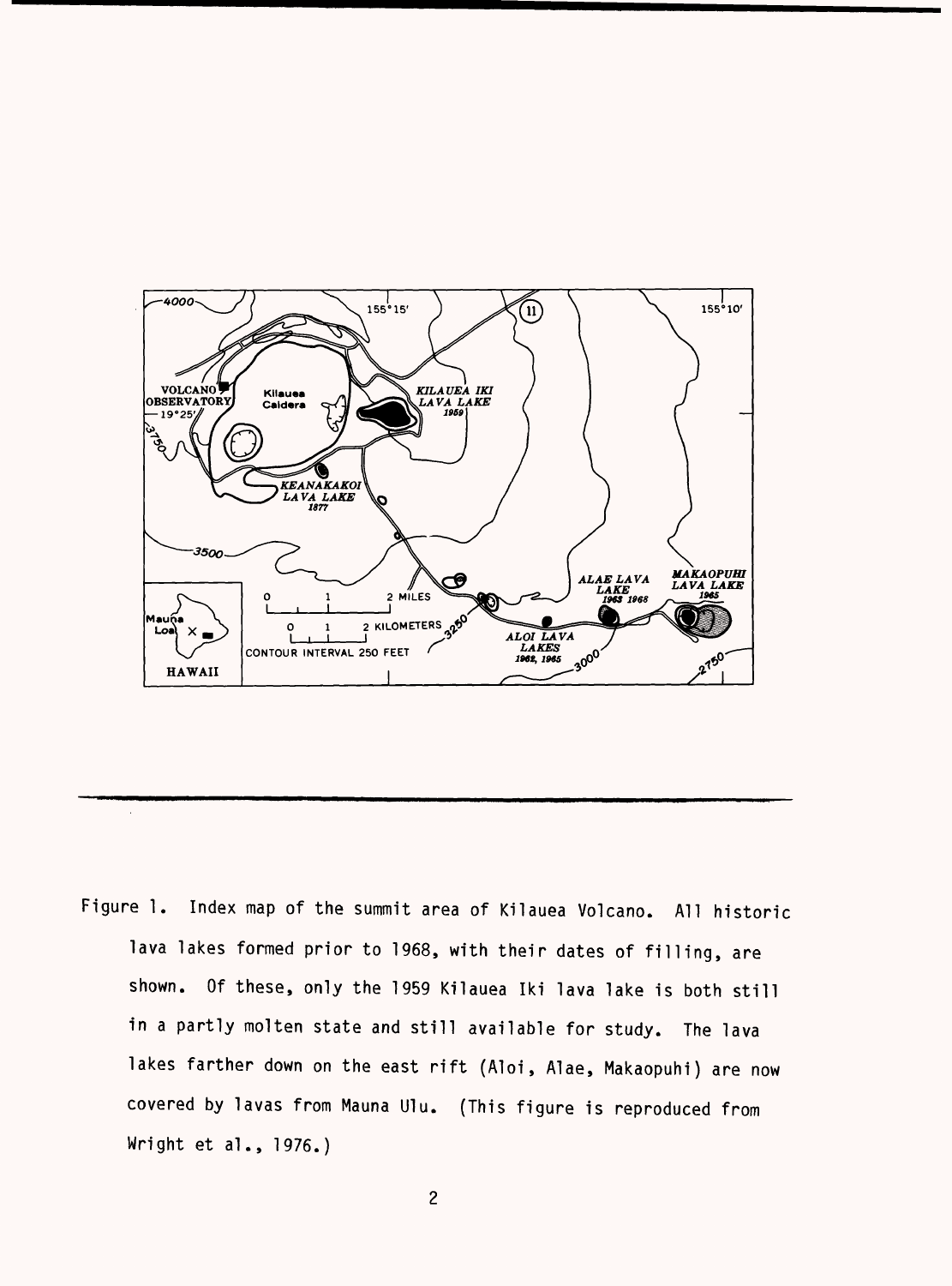#### HISTORY OF DRILLING IN KILAUEA IKI LAVA LAKE, 1967-1981

After the 1960-62 drilling, described by Richter and Moore (1966), Kilauea Iki lava lake was not drilled again until 1967, by which time the upper crust was 90-100 feet (27-30 m) thick. The three 1967 locations were redrilled in 1975, again by the staff of the Hawaiian Volcano Observatory and other U.S. Geological Survey workers. Subsequent drilling (in 1976, 1978-79 and 1981) has been conducted by Sandia National Laboratories, in cooperation with the U.S. Geological Survey. The latest (1981) drilling produced seven new holes, mostly near the middle of the lava lake. These, with the 14 holes drilled in 1967-1979, bring the number of deep holes in Kilauea Iki to 21. The 3764 feet (1147 m) of core recovered to date is the most complete sampling available for a deep Hawaiian lava lake.

Figure 2a shows the approximate location, in plan view, of these drill holes, relative to the network of levelling nails which HVO workers have installed on the surface of Kilauea Iki. Figure 2b shows the clusters of drill holes in the center of the lake in greater detail. Only one of the 1981 holes (KI81-3) lies outside the area shown in Fig. 2b.

Figure 3 shows the location of most of the drill holes in crosssection, to give some idea of how deeply they penetrate the lake. The exact depth of the lake near its center is not known, as it has not yet been possible to drill completely through the extensive partially molten zone still present there. One hole did pass completely through the lake (KI79-5, commissioned by the U.S.G.S.); at that location, the lake was 80 feet (25 m) deeper than expected (see Fig. 3). The position of the maximum glass content in the core from KI81-1 (217-227 feet or 68.3-71.4 m), if it coincides with the temperature maximum, implies that the thickness of the lake in that location is 395-410 feet (124.3-129.0 m), or about the same as the deeper (1955) topographic profile. [This assumes that the thermal maximum in Kilauea Iki occurs at a depth equal to  $\sim$  55% of the lake's thickness, as was true for the prehistoric Makaopuhi lava lake (Moore and Evans, 1967), and also in hole KI 79-5.] This is considerably deeper than the 360 foot depth given by Richter and Moore (1966), based on the published topographic map (Kilauea Crater, 1:24000 series).

#### Details of the 1981 Drilling

In April and May 1981, seven new holes were drilled in Kilauea Iki lava lake, the drilling being done by Sandia Laboratories, in cooperation with the U.S. Geological Survey, as mentioned above. As in 1976 and 1979, this coring was done using diamond drill bits. Accordingly, drilling rates were high; typically the bit advanced 1 foot per minute when drilling in the partially molten zone (at depths below 185 feet). Cooling water consumption was also high, running about 40 gal/foot or 40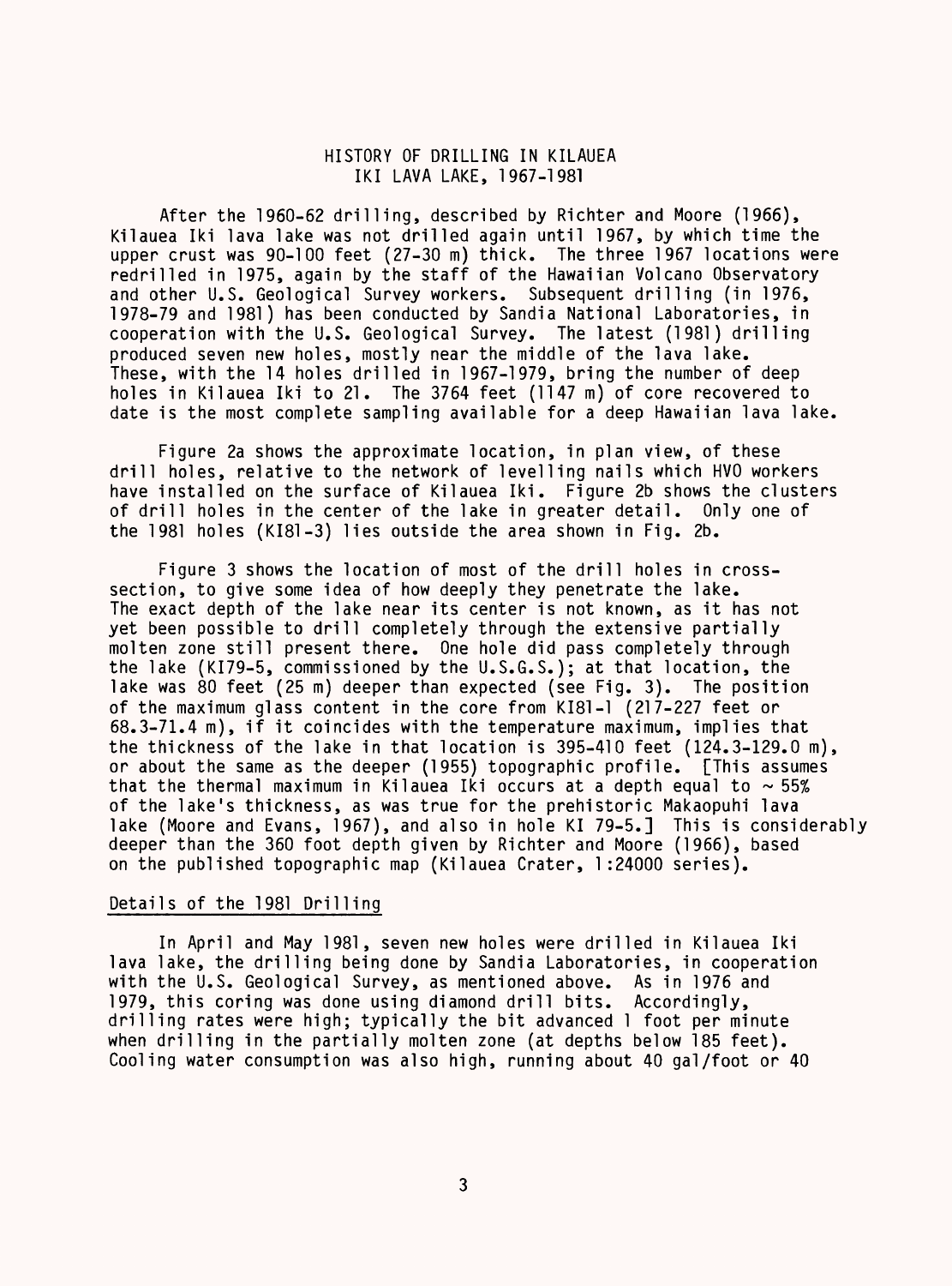

Figure 2a. Plan view of the post-1959 surface of Kilauea Iki. The network of levelling stations is shown by the small dots. Their labelling is read as follows: the point labelled "N5" is levelling station 17N5, that is, it is 1700 feet west of the easternmost station on the principal east-west line, and 500 feet north of that line. The locations of drill holes are given in Table 1 in terms of this network of levelling nails. The large filled circles indicate the location of drilling sites occupied from 1967 to 1981.

4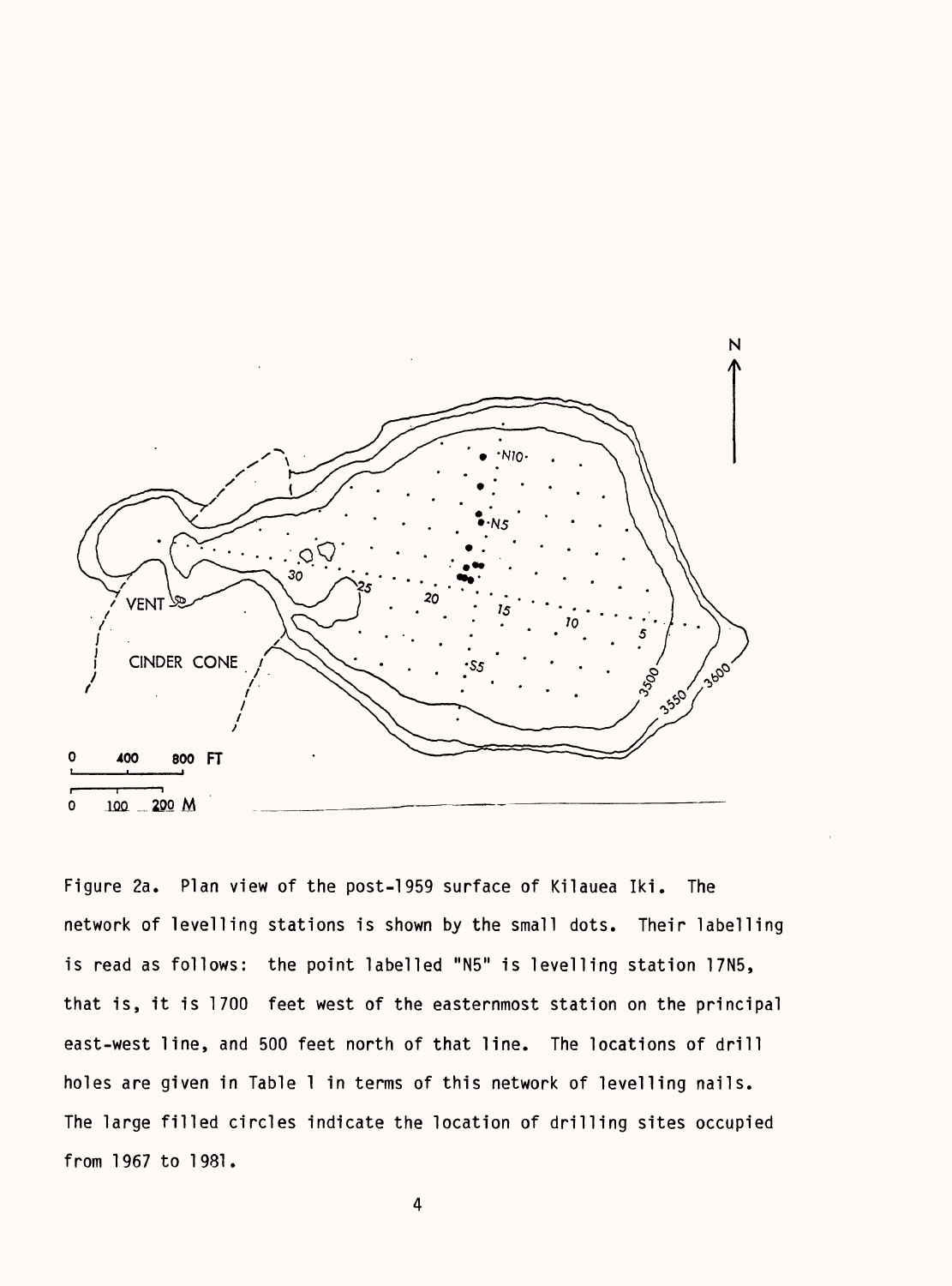

Figure 2b. Detail of the central part of the lake, showing the relative positions of individual drill holes too close to be plotted separately in Fig. 2a. Nearby levelling nails are shown for reference. The scale is given by the levelling nails, which are 100 feet apart.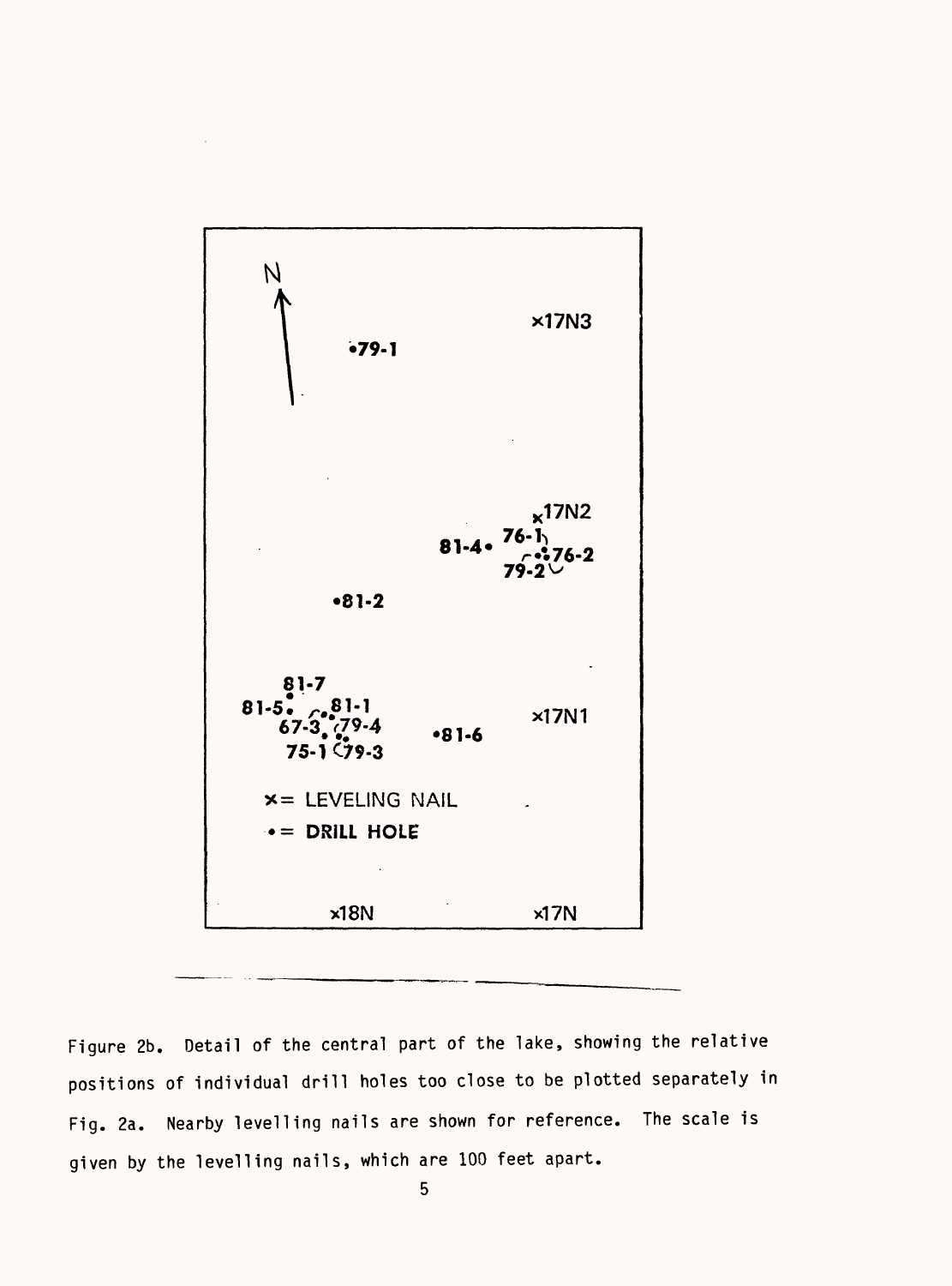

Figure 3. Cross-section of Kilauea Iki lava lake, taken along the N-S line of closely-spaced levelling stations shown in Fig. 2a. The present surface of the lava lake and two pre-eruption profiles are shown. The pre-eruption profiles are taken from two different topographic maps: one (at 1:2000) is based on air photos taken in 1948; the other (at 1:5000) is based on air photos taken in 1955 (both prepared by R. Jordan, U.S.G.S., Flagstaff). The actual location of the lake bottom below hole KI79-5 is significantly different from either, as indicated. Vertical exaggeration is 4:1.

The drill holes, which mostly lie along a parallel line 100 feet to the west of this section, are shown projected onto this cross section. Several of the drill hole locations, indicated approximately in Fig. 2, have been occupied more than once, in order to sample the same section of crust in several stages of development. These clusters of closely spaced drill holes are shown schematically this figure; the spacing between holes within clusters is not to scale. Holes KI81-5,6 and 7 have been omitted for clarity.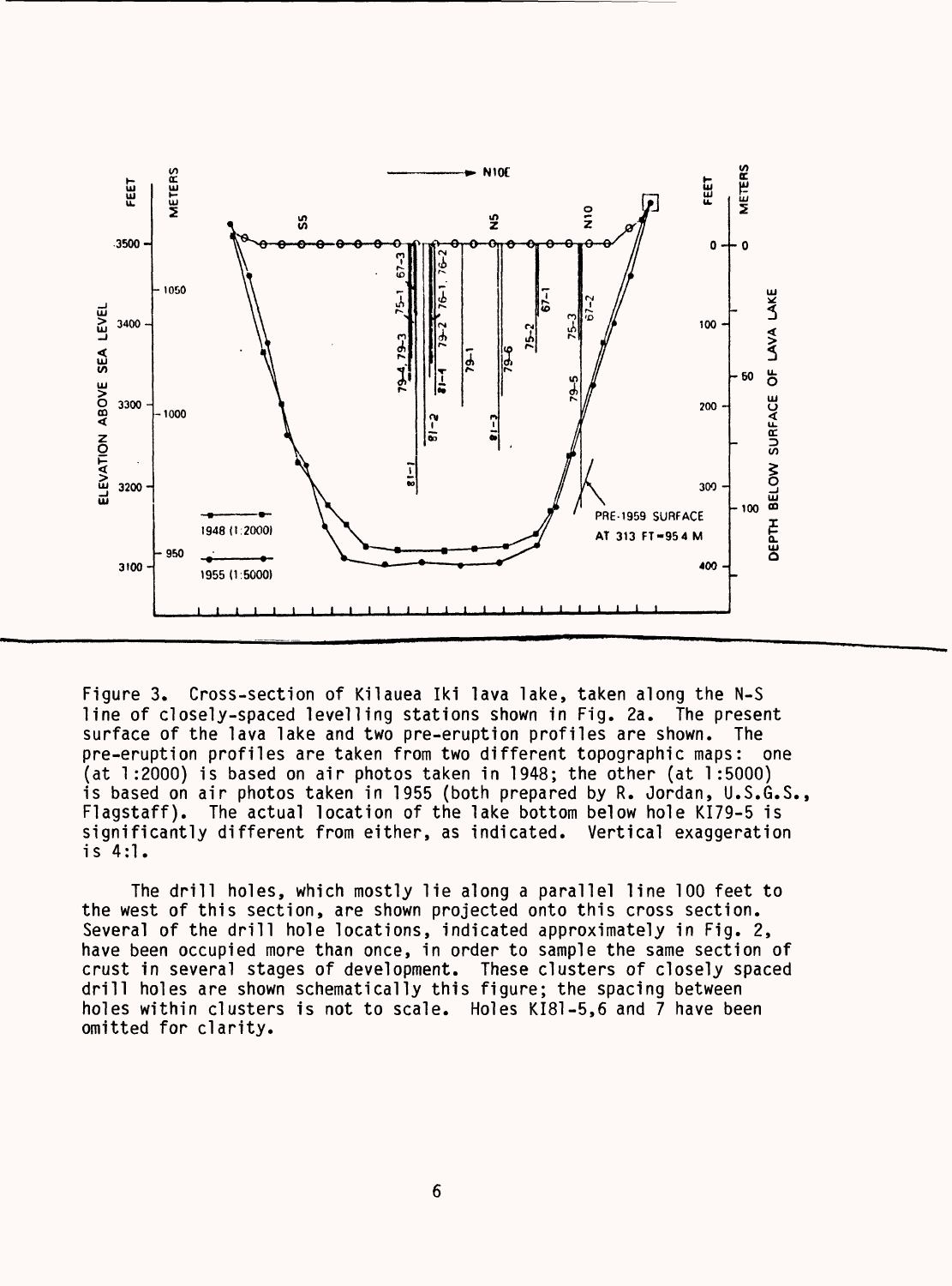gal/minute in the partially molten zone. (Cooling water data are from J.C. Dunn, Sandia Labs., oral comm., 1981).

Basic data on the 1981 drill holes are summarized in Table 1. The holes are listed in chronological sequence. (It should be noted that, in contrast to all other drillings, the hole numbers do not reflect the sequence in which the 1981 holes were drilled.) Several of the 1981 holes were to be used for engineering experiments: these holes (KI81-2, KI81-4 and KI81-6) were therefore terminated at the depths appropriate for the intended experiments. Most of the other holes were lost by drilling accidents, as noted in Table 1.

The results of the 1981 drilling were in some respects quite unlike those of most earlier drilling episodes in Kilauea Iki. In earlier drilling episodes, both in Kilauea Iki and in the Alae and 1965 Makaopuhi lava lakes, drill holes normally terminated in "melt". The drilling definition of "melt" is that it consists of any combination of silicate liquid plus crystals that behaves as a fluid rather than as a solid, when one tries to drill into it. Specifically, when the drillbit reaches "melt", or the "crust/melt interface", the drill string begins to fall freely under its own weight (see discussion in Wright et al., 1976). Material recovered from below the lowest piece of rigid crust is mostly black glass with scattered crystals, or clumps of crystals, of olivine, augite and plagioclase. When the drill string was withdrawn after hitting "melt", the drill holes did not remain open to the base of the crust. Instead, a liquid-rich fraction of the material from below the crust/melt interface moved up into the empty holes. This material, when recovered, usually in devitrified form, is referred to in this report, and elsewhere in the literature on Kilauean lava lakes, as "ooze".

In contrast to most earlier experience, the 1981 holes did not hit "melt", using the traditional criteria to define "melt". Also, the 1981 holes were not backfilled with ooze, the mobile, filterpressed liquid which blocked the lower parts of most of the 1967-1979 drill holes, as discussed below. Lastly, in 1981, no significant new segregation veins were encountered deeper than the deepest segregations seen in 1979.

These three observations are related in that the "melt" hit in many drill holes, including all of those that terminated in "melt" in 1976 and 1979, was a very glassy segregation vein. The veins, which were the main source of the ooze that moved into open holes, were too fluid to be drilled through, so they marked the effective base of the crust at the time and place. The absence of any significant volume of very fluid material in the lake in 1981 suggests that the crystallization history of Kilauea Iki lava lake has entered its final stage, where large-scale fractionation of the lake is no longer possible, and in-situ crystallization is the dominant process.

Even in the absence of an abrupt transition from crust to melt, however, it was still possible in 1981 to recognize an approximate boundary between rigid crust and more plastic material below. Holes left overnight would tend to close up below a certain depth, as follows: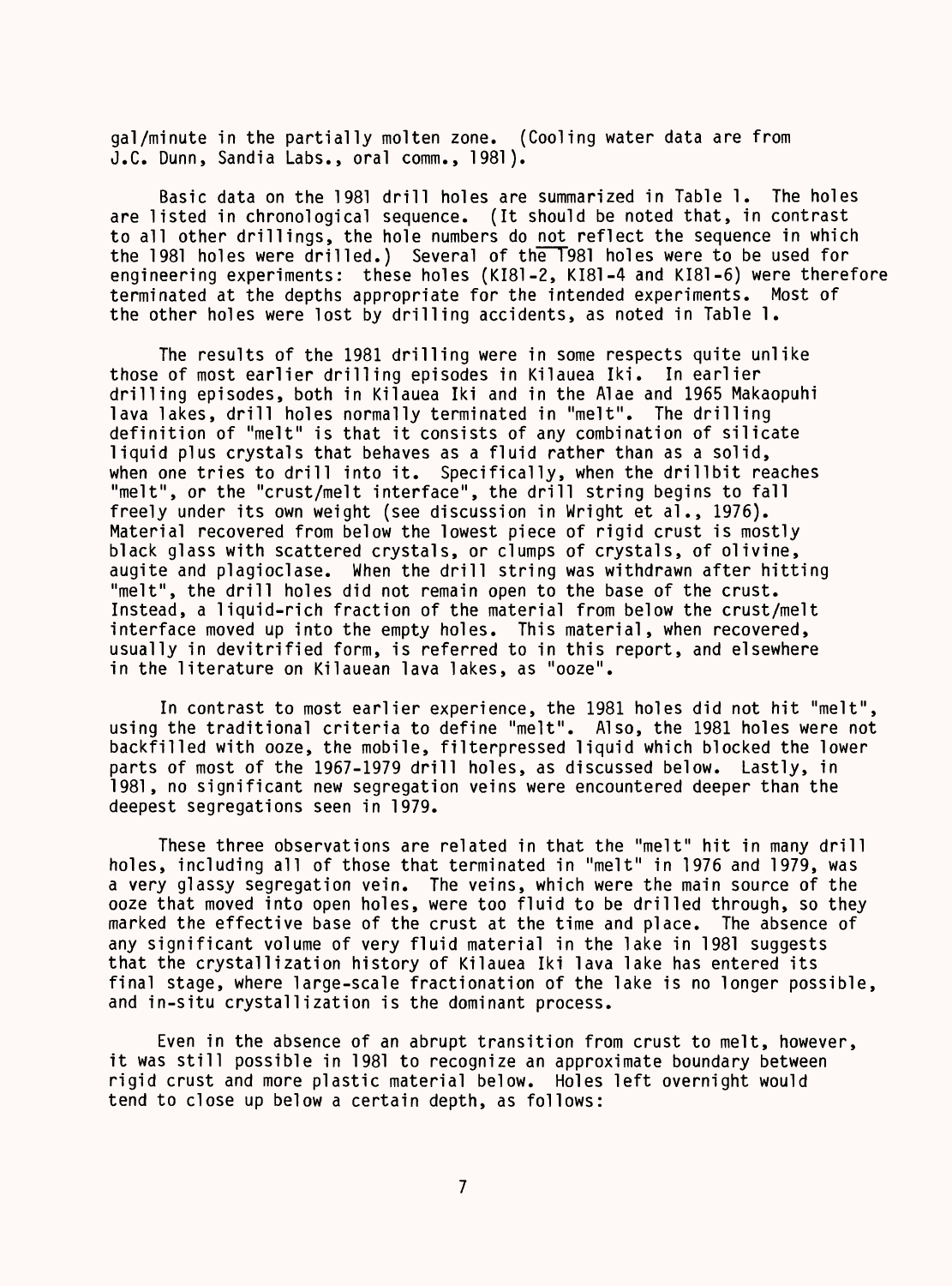| Table 1.               | Data on holes drill |                  |                  | ed in 1981 in Kilauea Iki lava lake |                                    | ٠                                                     |                                                                                                                                                                                                                                     |
|------------------------|---------------------|------------------|------------------|-------------------------------------|------------------------------------|-------------------------------------------------------|-------------------------------------------------------------------------------------------------------------------------------------------------------------------------------------------------------------------------------------|
| ٠,<br>Ho <sub>le</sub> | Location            | Collared<br>Date | Finished<br>Date | hole (feet)<br>depth of<br>Maximum  | di ameter<br>Core<br>$\widehat{E}$ | of coherent core<br>of lowest piece<br>Nature & depth | Comments                                                                                                                                                                                                                            |
| $K[8] - 1$             | 1801N101            | 4/07/81          | 4/14/81          | 307.0                               | $\mathbf{\tilde{c}}$               | core from 307.0 ft.<br>Partially molten               | ments. SS. tube now blocked<br>at 194 feet by melt.<br>for use in seismic experi-<br>Hole terminated at 307 ft                                                                                                                      |
| $K181 - 3$             | 1722N501            | 4/08/81          | 4/17/81          | 258.8                               | S                                  | core from 254.1 ft.<br>molten<br>Partially            | SS. tube now blocked at 197<br>Hole terminated at 257 feet<br>through some dropped core.<br>as<br>when bit disintegrated<br>driller tried to drill<br>$\ddot{t}$                                                                    |
| $K181 - 2$             | 1798N158            | 4/16/81          | 4/21/81          | 221                                 | ما                                 |                                                       | Hole cased to 221 ft., for<br>use in heat extraction ex-<br>periment. Deepest NX core<br>recovered from 214.9 ft.                                                                                                                   |
|                        |                     |                  | 4/22/81          | 236.0                               | ω                                  | 236.0 ft.<br>$m$ lten<br>core from<br>Partially       | BQ core recovered from 215-<br>236 ft., by drilling through<br>the NX core at 215-221 ft.<br>which was dropped 4/21. Hole<br>drilling inside the casing.<br>$\mathbf{\Sigma}$<br>Hole extended to 236 ft.<br>now blocked at 202 ft. |
| $K181 - 6$             | 1749N92             | 4/20/81          | 4/23/81          | 205.1                               | S                                  | core from 205.1 ft.<br>molten<br>Partially            | vection experiment. Hole now<br>ft.<br>Hole terminated at 205.1<br>for use in heating/con-<br>blocked at 175 ft.                                                                                                                    |
| $K181 - 7$             | 1821N111            | 4/23/81          | 4/27/81          | 167.2                               | ∾                                  | Crust, probably<br>subsolidus, from<br>167.2 ft.      | Hole lost because the crown<br>the core barrel was dropped<br>of the bit broke off when<br>down the hole too fast.                                                                                                                  |
| $K181 - 4$             | 1723N187            | 4/28/81          | 4/30/81          | 181.7                               | $\sim$                             | stitial melt from<br>Crust with inter-<br>181.7.      | Hole terminated at 181.7 ft.<br>for use in heat extraction<br>experiment.                                                                                                                                                           |
| $K181 - 5$             | 1822N103            | 4/28/81          | 5/04/81          | 288.3                               | S                                  | rock from 288.3 ft.<br>Partially molten               | the bit disintegrated in the<br>bottom of the hole, after an<br>extended series of mishaps<br>on 5/1/81.<br>Hole lost when the crown of                                                                                             |

Table 1. Data on holes drilled in 1981 in Kilauea Iki lava lake. TV1 1 in 1981 in Kil.  $1 - 11c$ ł J.  $\frac{1}{2}$ ÷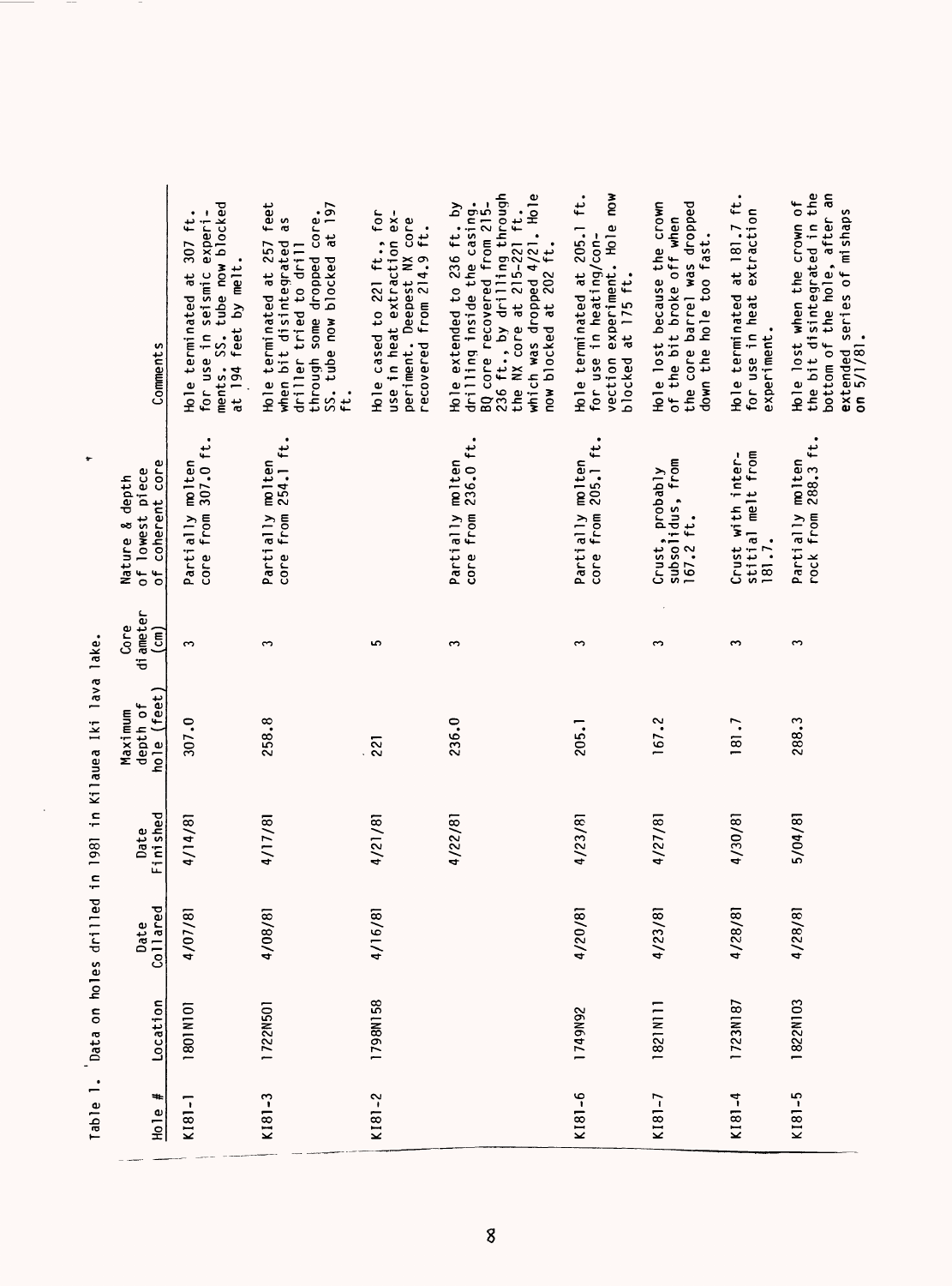(1) Hole KI81-1 was drilled to a depth of 237 feet on 4/13/81. To keep the hole open overnight, water was run down it all night long at the rate of 5 gal/minute. When KI81-1 was reentered on 4/14/81, the driller had to ream out the hole from 197 feet to 237 feet, as it had necked down overnight.

(2) Similarly, hole KI81-6 had to be reamed out from 198 feet to 205 feet on 4/24/81 to bring it back up to size. In this case, no water was run down the hole overnight.

(3) Hole KI81-3 had to be reamed out from 210 feet to 242 feet on 4/17/81, even though 5 gallons/minute of water were run down it the preceding night, to keep it open.

Thus, one can place the base of the crust in 1981 at the rheological transition seen at 197-198 feet in the middle of the lake and at 210 feet farther north.

Even though the 1981 drilling did not penetrate "melt", in the usual sense, the 1981 holes extended into very plastic material. Certainly the hottest core recovered was quenched from higher temperatures [1140°-1150°C, using the calibration of Helz and Thornber (1981)] than any core recovered earlier. Factors contributing to the greater stability of the 1981 drill holes include:

(1) More cooling water was used, per foot of hole, than in earlier drillings.

(2) Hole diameter was considerably smaller than in 1976 and 1979. Hence the number of gallons of cooling water per unit area of wall was much greater than in 1976 and 1979, and quenching of the walls more effective.

(3) The average olivine content of the core and wall rock was very high (20-40%) so that the material was very viscous even at high (>1100°C) temperatures.

Lastly, the reason why it was possible to drill much deeper at the KI81-1, and KI81-5 sites than at KI81-3 may have been because the more southerly holes encountered a large block of foundered crust and its associated chilled rind from 260 feet on down. In any case, petrography of the core suggests that the peak temperatures in KI81-1 were lower than those in KI81-3, even though the crust was thicker at the KI81-3 locality.

The current condition of the 1981 holes is quite variable. Many are blocked at depths shallower than their original maximum depth, as noted in Table 1. The depths of blockage given in the table are as of April or May 1981; the present condition of the holes is unknown.

In addition, several of the holes contain a variety of foreign objects. For example, holes KI81-1 and KI81-3 contain narrow (1" o.d.) stainless steel tubing, which extends to depths of 295 feet in KI81-1 and ~250 feet in KI81-3. This tubing, inserted by Sandia personnel, is in 10-foot lengths, joined by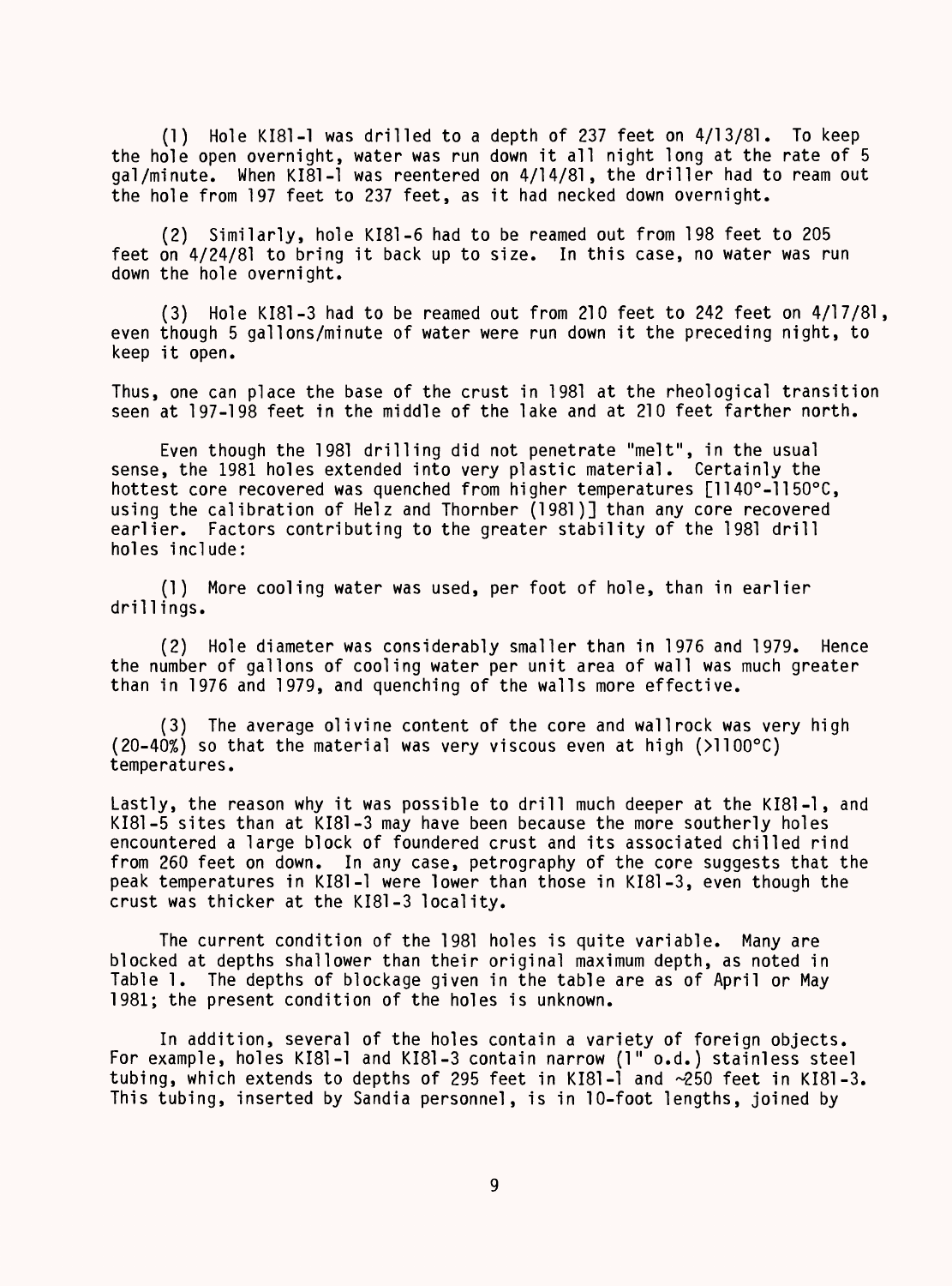a stainless steel sleeve at each joint, and blocked at the bottom. After this tubing was inserted, the part of these holes outside the tubing was packed with sand. The sand used was olivine-poor Mauna Loa tholeiite from a quarry near Hilo. It was hoped that these small, sealed tubes would allow thermocouple access to the bottom of the tubes for longer than the holes themselves would stay open. Unfortunately, as noted in Table 1, these tubes were found to be blocked by melt at 194 ft. and 197 ft., respectively, on April 27, 1981. (The melt is probably largely derived from the sand used to pack the holes.) On 4/28/82, Sandia personnel attempted unsuccessfully to recover the tubing from KI81-3; in the process, the tubing broke, at an unknown depth.

KI81-2 was originally cased to 221 feet; the heat exchanger used during the heat extraction experiment (Hardee et al., 1981) was lowered through the casing and installed at a depth of  $230-\overline{236}$  Tt. The casing was removed from the hole at the end of the experiment, but the heat exchanger was imbedded firmly in the lake and is still there. The blockage at 202 feet mentioned in Table 1 is not the heat exchanger: this represents the depth at which the hole was blocked (by wall collapse?) on 5/1/82 when a temperature profile was taken in KI81-2.

KI81-6 has a 30-foot furnace left from the heating/convection experiment, extending from 175-205 feet. KI81-5 and KI81-7 each have the crown of a diamond bit in them, at depths of 288.3 and 167.2 feet respectively. Hole KI81-4 is thus the only one of the 1981 holes which could be reentered and drilled deeper. Obviously, none of the 1981 holes has remained open to sufficient depth for temperature or other measurements to be made deeper than the very top of the partially molten zone. The only possible hole would have been KI81-5, but it seems likely from the blockage of KI81-1, 2 and 3 at 194 feet, 202 feet, and 197 feet, that KI81-5 would have closed shut below 195-200 feet by mid-May 1981. As of this writing (12/82) no temperature profiles have been made in any of the 1981 holes since two were taken on May 1, 1981, in holes KI81-1 and KI81-2, by R. Hills (Sandia) and M.P. Ryan (U.S.G.S. Reston).

#### Chronology of Entry of Filterpressed Melt (Ooze) into Kilauea Iki Drill Holes, 1967-79

Deep drill holes in Kilauea Iki drilled prior to 1981 usually terminated in "melt," as mentioned above. The only exceptions were KI75-3 (stopped arbitrarily at 145.7 feet), KI79-1 (stopped at 204 feet), and KI79-5, which passed all the way through the lake. The other holes, which approached and subsequently hit "melt," were not stable: they filled in from the bottom and/or sides with a crystal-poor liquid, referred to in this report and elsewhere as "ooze." Backfilling of drillholes by such ooze has been observed in all the historic lava lakes which have been drilled (Alae, Makaopuhi, Kilauea Iki; see Wright ^^U, 1976; Wright and Okamura, 1977; Wright and Peck, 1978).

The chronology of filling of Kilauea Iki drill holes by ooze is summarized in Figs. 4a-c. The sources of the information on hole re-entry and ooze recovery are indicated in the figure captions. The photographs of core boxes taken routinely by USGS/HVO personnel were particularly useful in verifying recovery of ooze.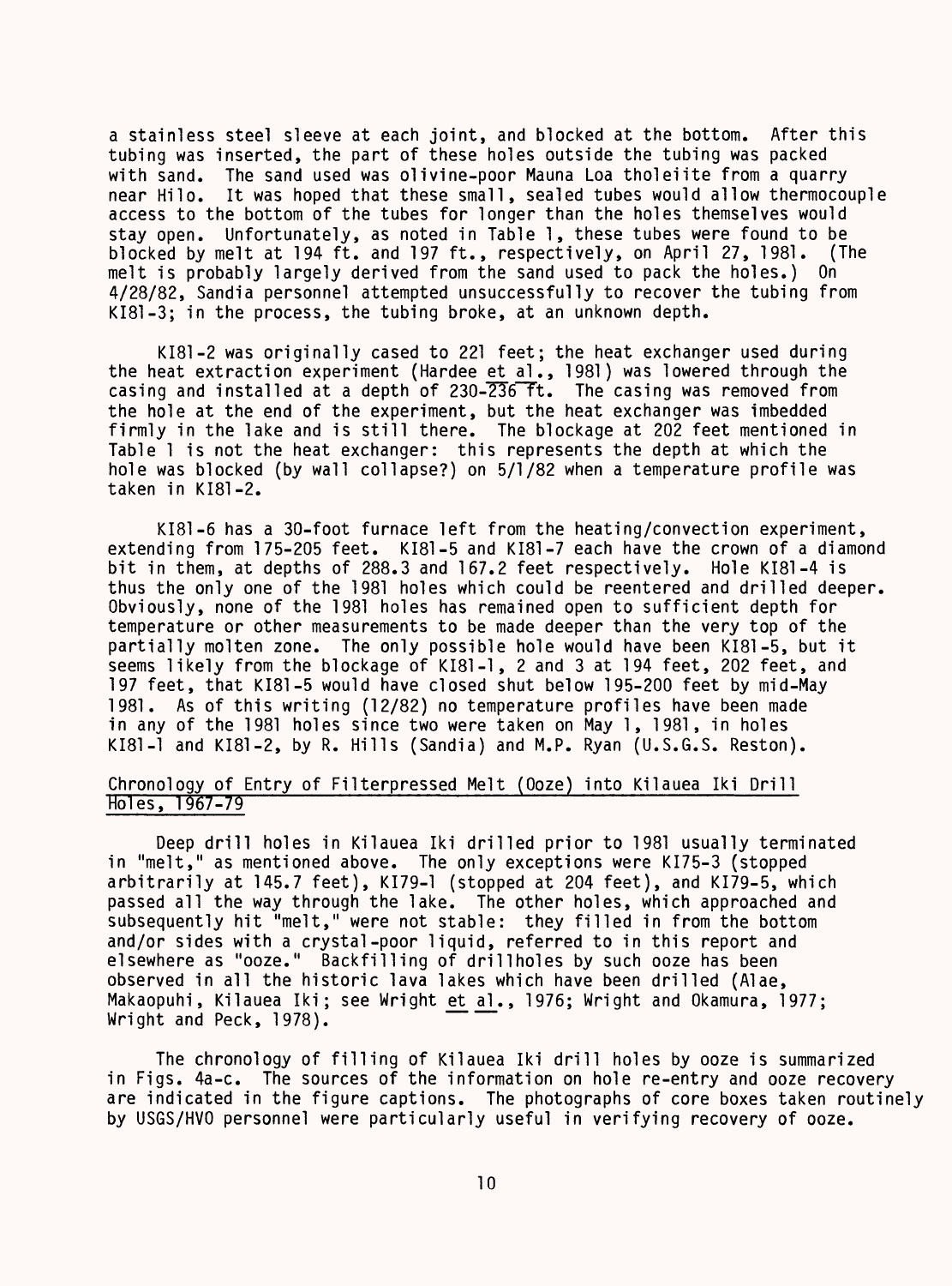As can be seen in these figures, the re-entry history of the holes is quite variable. We usually know how high the ooze stood when it finally stabilized, but the rate of rise is often unknown, and where known, varied greatly from one hole to the next, and even from one re-entry of a given hole to the next.

In 1967, drilling was intermittent, with periods of 3-6 weeks elapsed between re-entry of the holes, so the rate of rise of ooze in these holes is mostly not well-defined. Nevertheless, several things are clear from Fig. 4a:

1. Two of these holes were significantly infilled by ooze before the crust/melt interface was reached. Five feet of ooze moved into KI67-1 when the crust/melt interface was still 5 feet deeper. KI67-2 was filled in twice: with 7 feet of ooze and again with 11 feet of ooze when the base of the crust (at 98 feet) was 11 feet and 4 feet deeper, respectively.

2. Backfilling of these holes by ooze was much more extensive once the "melt" was reached, with 13 feet and 33 feet of ooze in KI67-1 and 2 respectively.

The history of KI67-2 was particularly complex. The first hole drilled at this site was very extensively backfilled with ooze on three different occasions. During the last, ooze rose to 65 feet, or 33 feet above the crust/melt interface at 98 feet. When KI67-2 was re-entered, for the fourth time (7/29/67), the drill veered off the original hole at 80-83 feet, and cored new rock from 83 to 97 feet. This second hole was then<br>cased, and the casing blocked at the bottom. Nevertheless, the hole backfilled cased, and the casing blocked at the bottom. with ooze to 87 feet. Evidently casing the hole inhibited oozing somewhat, but it did not prevent it completely.

The only information we have on the rate of ooze-back in 1967 comes from the drilling of KI67-3. On the morning of 10/27/67 this hole was extended from 79 to 87 feet, at which depth the drill hit "melt". A thermocouple was then lowered to the bottom of the hole, with the idea of monitoring the thermal recovery of the hole while the drill crew ate lunch. During 1 minute, 45 sec., the temperature rose from 725 to 800°C. After eight more minutes, and some lunch, the temperature was rechecked. The thermocouple read 1030°C and was found to be stuck in melt in the hole. The melt had reheated, softened and moved back up the hole within 10 minutes. The height of ooze-back could not be determined, as the 57 feet of thermocouple sheathing stuck in the hole blocked all further re-entry. This accident was the first indication that at least the onset of ooze-back could be quite rapid.

The ooze-back history of the 1975-76 holes is given in Fig. 4b. In 1975, there was very little redrilling of holes: the height to which ooze rose in these holes was determined principally by locating the bottom of the hole with a weighted thermocouple. KI75-1, like KI67-1 and KI67-2, experienced significant infilling with ooze (2.8 feet) at 140.8 ft, before the final crust/melt interface was penetrated at 145.1 feet. After the interface was breached, ooze-back was rapid at first, with 10.4 feet of ooze moving up into the hole overnight (17 hours). The ooze crept up over the next 6 weeks, stabilizing at a hole depth of 132 feet, or 13.0 feet of ooze. The pattern in KI75-2 was probably the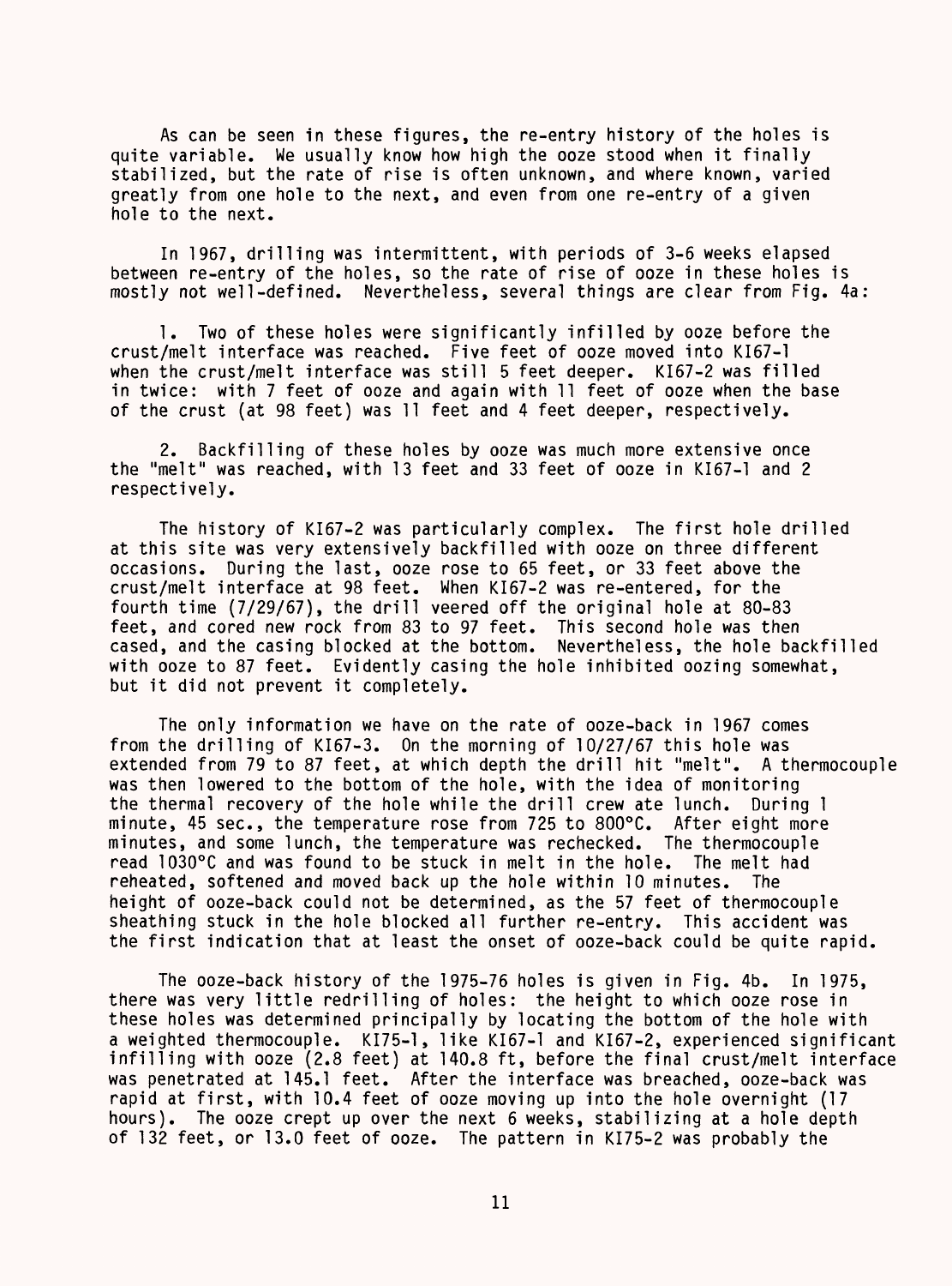

ption ou next p. Figure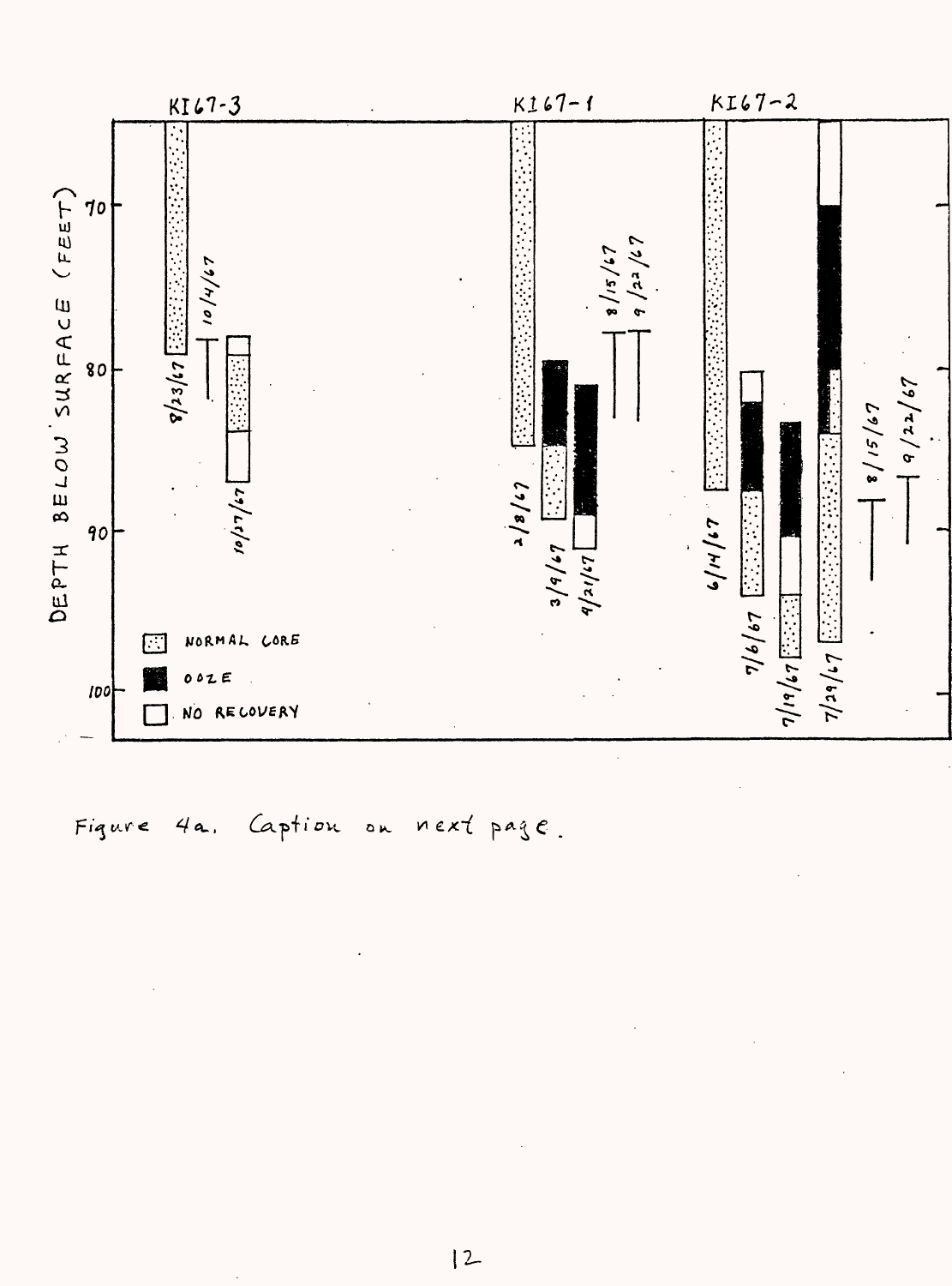Figure 4a. Drilling and re-entry history of the 1967 Kilauea Iki holes. The vertical axis is depth in feet. The horizontal axis, which is not to scale, shows the approximate location of the three holes relative to each other. The orientation of the section is the same as in Fig. 3. Thus KI67-3 is the southernmost hole, KI67-2 the northernmost. Successive re-entries for each hole are displaced to the right, for clarity's sake.

Solid or patterned bars indicate drilling. The top of the bar indicates where drilling began, the bottom where drilling stopped. The nature of the core recovered is indicated in the key. The dates below the bars give the day the bottom of the drilling interval was reached.

The vertical lines with a short horizontal cross indicate occasions when the bottom of the hole was sounded, but no drilling occurred. Most of these depth soundings were made with a weighted thermocouple, during downhole temperature measurements. In each case, the horizontal line indicates where the hole bottomed, and the date above the line is the day on which the sounding was made.

The information summarized in Fig. 4a was assembled from the following sources:

- 1. the field notebook kept by R.S. Fiske during the drilling
- 2. recovery logs and photographs of the core boxes, both made by R.S. Fiske. These logs were included in Helz et al. (1980)
- 3. field notebooks recording downhole temperature data. These data were collected by R.S. Fiske, R. Okamura, T.L. Wright, K. Yamashita, A. Yamamoto and M. Sako, all staff members of the Hawaiian Volcano Observatory.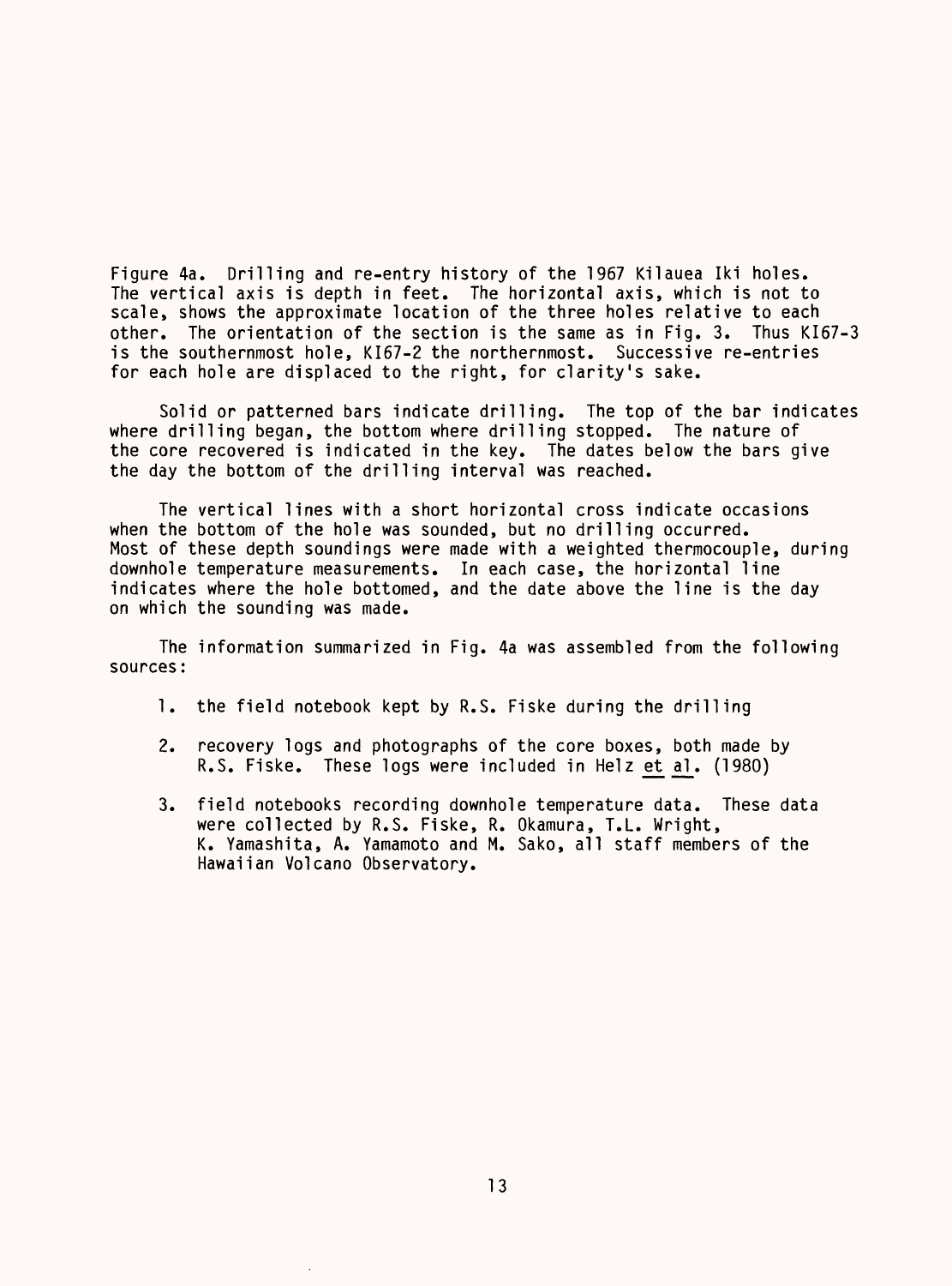

 $|4$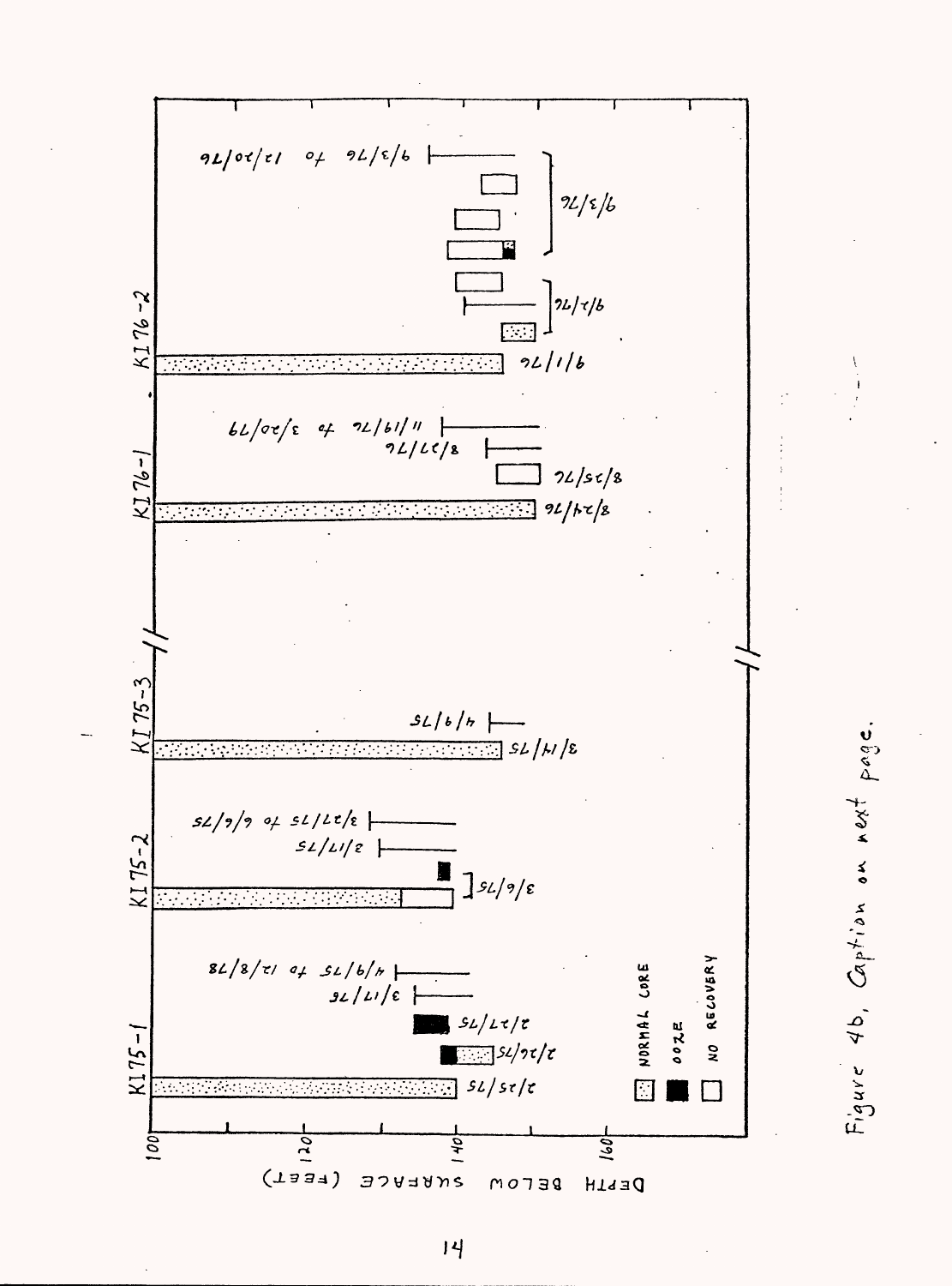Figure 4b. Drilling and re-entry history of the 1975 and 1976 Kilauea Iki drill holes. The vertical axis is depth below the surface of the lake, in feet. The horizontal axis is not to scale. The 1975 holes, on the left, are shown in sequence from south to north, as were the 1967 holes in Fig. 4a. The 1976 holes are shown separately to the right, and are not in spatial sequence relative to the 1975 holes. As in Fig. 4a, successive re-entries are displaced to the right. Other symbols and conventions as in Fig. 4a.

The information summarized in Fig. 4b was compiled from the following original sources:

For 1975:

- 1. The field notebook kept by R.T. Helz during the drilling (equivalent to the recovery logs in Helz et al., 1980).
- 2. Photographs of the core drawers made by R.T. Helz and John Forbes (HVO).
- 3. Field notes recording temperature data collected by R.I. Tilling, C. Zablocki, M. Sato, and other staff members of the Hawaiian Volcano Observatory.

For 1976:

- 1. The field notebook kept by R.T. Helz during the drilling (equivalent to recovery logs in Helz et al., 1980).
- 2. Photographs of core boxes made by R.T. Helz and John Forbes (HVO).
- 3. Radio conversations with John Colp on 9/3/76, during the final day of drilling, as recorded in the field notebook and in a summary report of the drilling sent from R.T. Helz to H.R. Shaw on 1/5/77. The re-entry history of KI76-2 as shown here differs in several details from that given in Colp (1979).
- 4. Field notebooks recording temperature profiles made by HVO staff members.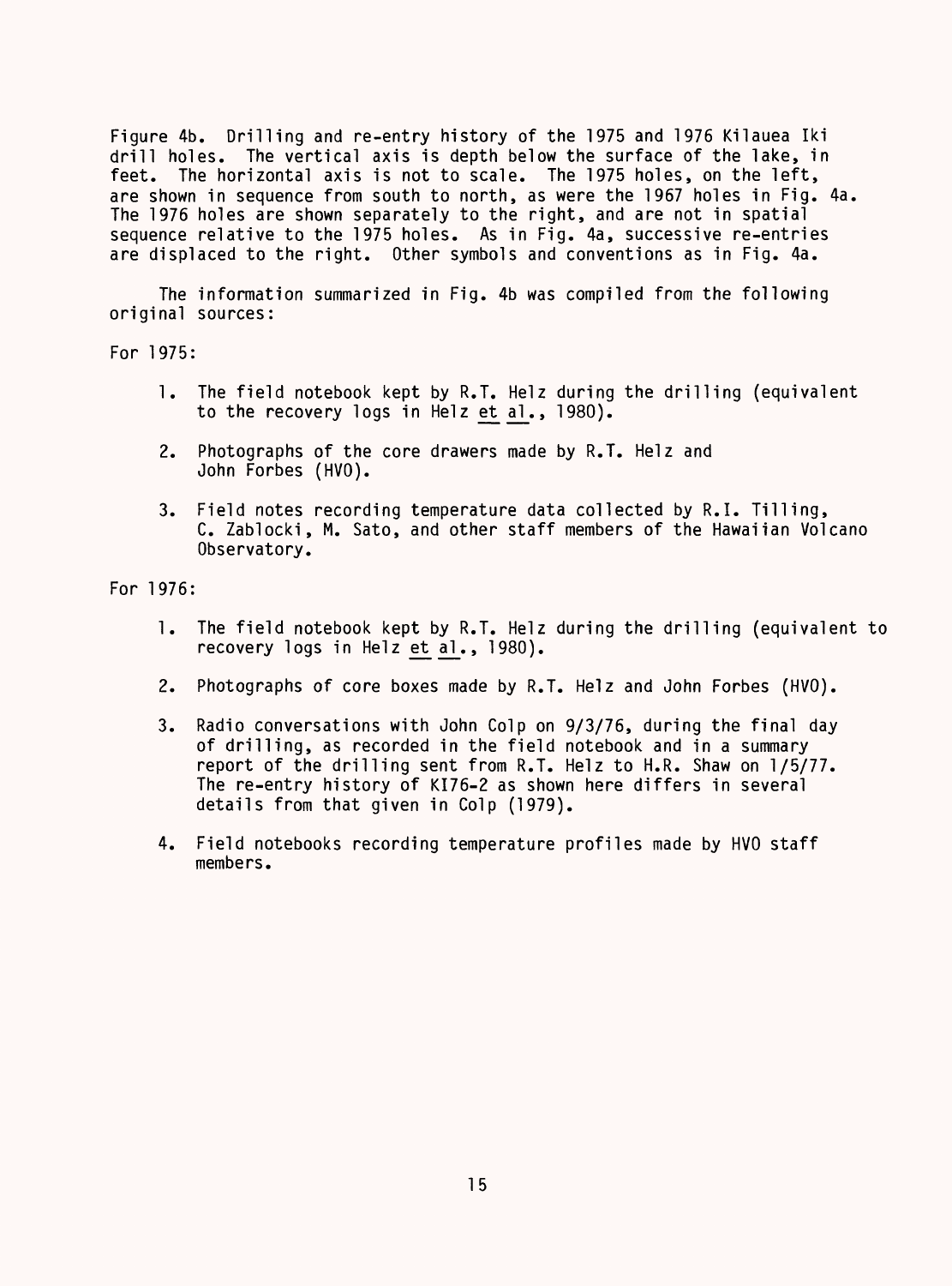same, though only the period of slow rise (from 3/17/75 to 3/27/75) was monitored. Hole KI75-3 behaved as KI75-1 did before it reached the melt: that is, a small amount of ooze (1.5 feet) moved into the hole, between 3/14/75 and 4/9/75. Ooze-back in KI76-1 was somewhat like that in KI75-1: there was a rapid overnight rise of 5 feet of ooze, followed by a gradual rise to 138 feet, or 12.0 feet of ooze.

In KI76-2, repeated re-entry of the hole on 9/2/76 and 9/3/76 allowed more precise timing of the rise of ooze. After first hitting melt, at 150 feet, the string was pulled back 10 feet and cooling water run down the hole for 10-15 minutes. Upon relowering the string from 140 feet, the hole was found to be blocked at 141 feet. This first surge of ooze, from 150 to 141 feet, thus took place in <15 minutes. The entire string was then withdrawn from the hole, the bit examined, and the string re-lowered. During this elapsed half hour, the ooze was found to have risen another 2 feet, to 139 feet, or 11 feet above the crust/melt interface. The hole was cleared out to 147.5 feet and left overnight. Next morning, bottom was at 138.5 ft. The hole was drilled out from 138.5 to 147.1 feet, and the string pulled. Less than one foot of ooze was recovered. The string, when relowered, hit bottom at 139.2 feet. The ooze in hole was again drilled out, from 139.2 to 145.4 feet. The string was then raised slightly during wirelining, and lowered again 10-15 minutes later, to find the hole bottom at 143 feet. The hole was cleared out from 143 to 147.8 feet and the string pulled. When the string was lowered for a fourth time, 30-45 minutes later, and hit bottom at 136.3 feet, the hole was abandoned. These unsuccessful attempts to drill through ooze provided the first real insight into how fast ooze-back could be.

The oozing history of the 1979 drill holes is summarized in Fig. 4c. This was the first drilling since 1967 in which significant amounts of ooze were actually recovered by coring. (In 1976, the material drilled was apparently too fragmental to be caught by the core catcher.)

Several of these holes were re-drilled only once. KI75-1R backfilled overnight with 8 feet of ooze derived from a segregation vein. KI79-3, 5 feet away, backfilled overnight with 18 feet of ooze, from the same segregation. In both cases the ooze was partly cored out, with some left to block the bottom of the hole. This arrangement was not stable, however: the ooze in KI79-3 rose again, to 157 feet, 16 feet above the bottom of the hole. Ooze in KI75-1R again moved to 165 feet, or 8 feet above the base of the crust.

KI79-2 hit "melt" at 165.6 ft, and was backfilled with ooze to 155 feet almost immediately. The hole was redrilled to 165 feet that same day (1/5/79) and the hole left. The next sounding of the hole, on 3/20/79, found bottom at The next sounding of the hole, on  $3/20/79$ , found bottom at 136 feet. This was probably ooze, and it probably rose to this level on 1/5/79, by analogy with the oozing behavior observed for KI79-6.

KI79-6 was drilled to 190.3 ft on 2/14/79, and backfilled with ooze overnight to 168.4 feet (22 feet of ooze). The hole was re-entered twice the next day. The first time it was drilled to 184.5 feet, then to 187.5 feet, with ooze rebounding as shown in Fig. 4c. The third surge of ooze, from 187.5 to 141.7 feet (45.8 ft of ooze) took place in <10 minutes, according to field notes made by R. B. Moore (HVO). At 4.6 feet per minute, this is the fastest documented rise of ooze in Kilauea Iki.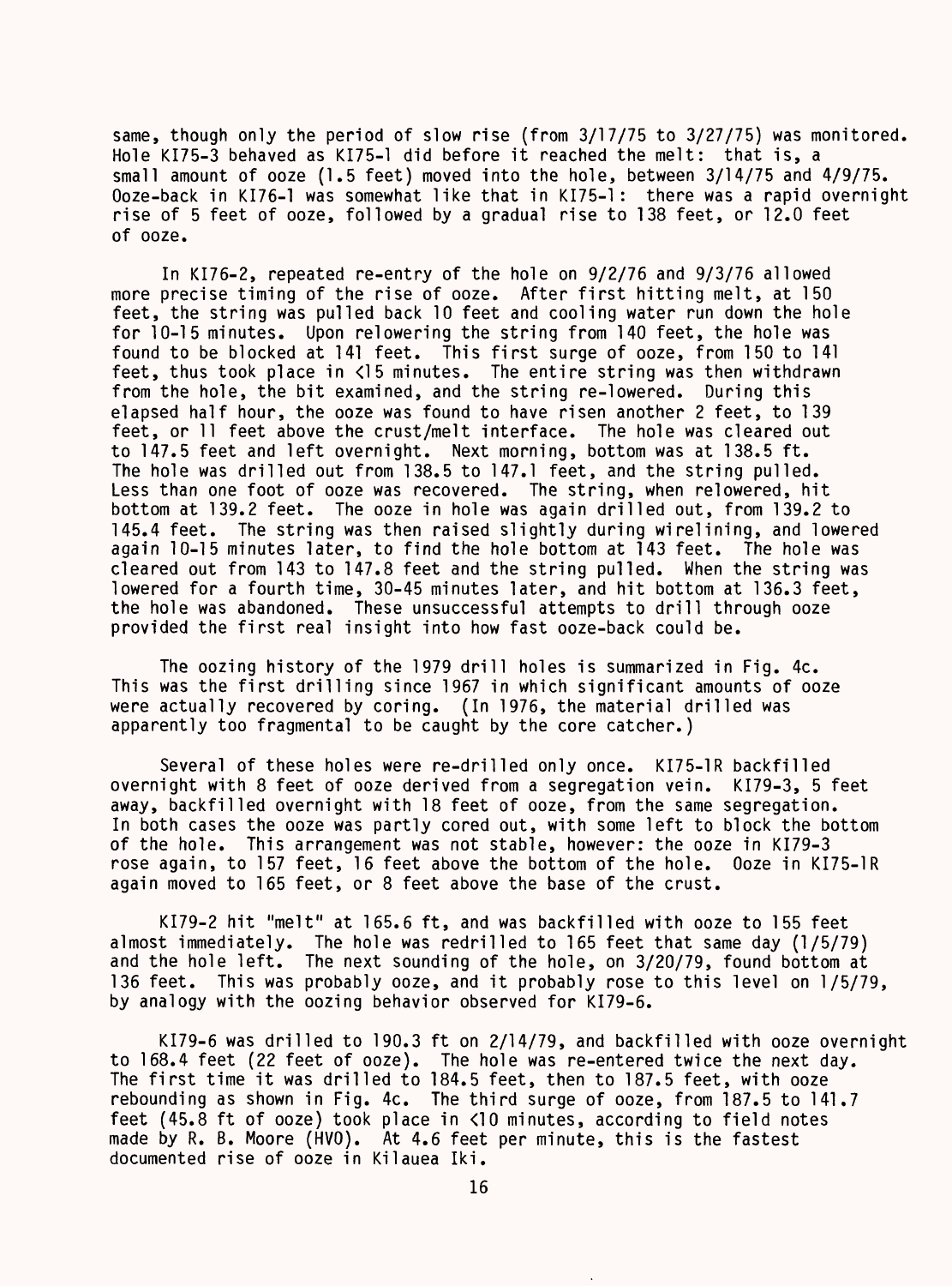

Figure 4c. Caption on next page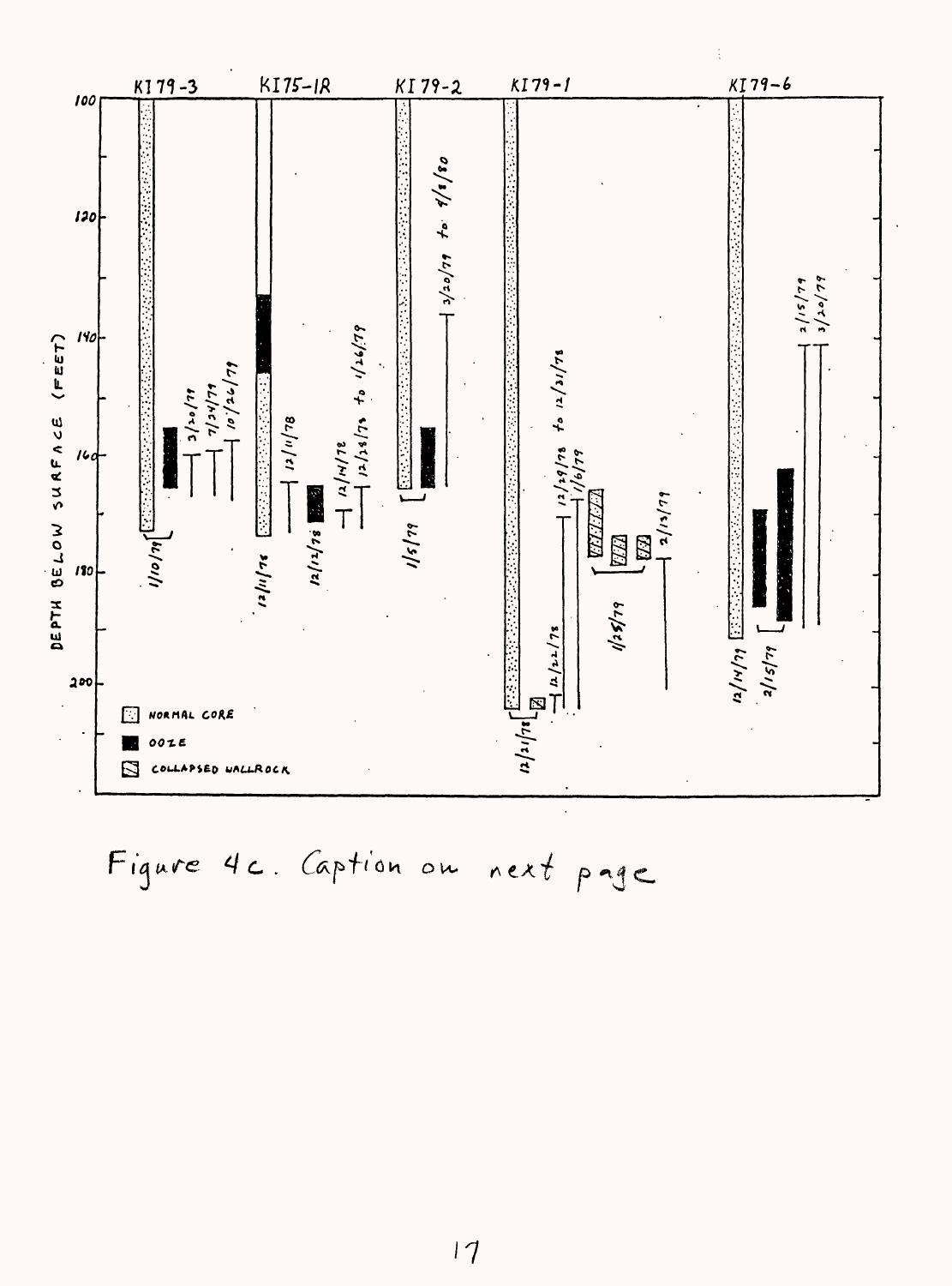Figure 4c. Drilling and re-entry history of the 1979 Kilauea Iki drill<br>holes. The vertical axis is depth in feet. The horizontal axis is not holes. The vertical axis is depth in feet. The horizontal axis is not to scale. The holes are shown in sequence from south (left) to north (right) The holes are shown in sequence from south (left) to north (right) as in Fig. 4a. Successive re-entries are displaced to the right, as in Figs. 4a and b. Other symbols and conventions as in Fig. 4a.

Hole KI75-1R is hole KI75-1, re-drilled and extended in late 1978. The hole was open to 132 feet, as shown in Fig. 4b: hence no core was recovered above that depth.

The information summarized in Fig. 4c was compiled from the following sources:

- 1. Field notebooks kept by N.G. Banks (HVO) for holes KI75-1R, KI79-1, KI79-2 and KI79-6; Kurt Servos (Menlo College, CA) for holes KI79-2, KI79-3; and R.B. Moore (HVO) for holes KI75-1R and KI79-6.
- 2. Photographs of core drawers made by J. Griggs (HVO).
- 3. Recovery logs (Helz et al., 1980) based on the location of driller's blocks and HVO monthly reports of the drilling, in addition to the field notes mentioned above.
- 4. Some temperature profiles and other re-entry information from Colp (1979).
- 5. Field notes for various temperature profiles, as follows:

J. Colp (Sandia), the 2/15/79 and 7/24/79 data

T.J. Casadevall (HVO) and M.P. Ryan (U. of Hawaii) the 3/20/79, 10/26/79 and 4/4/80 data.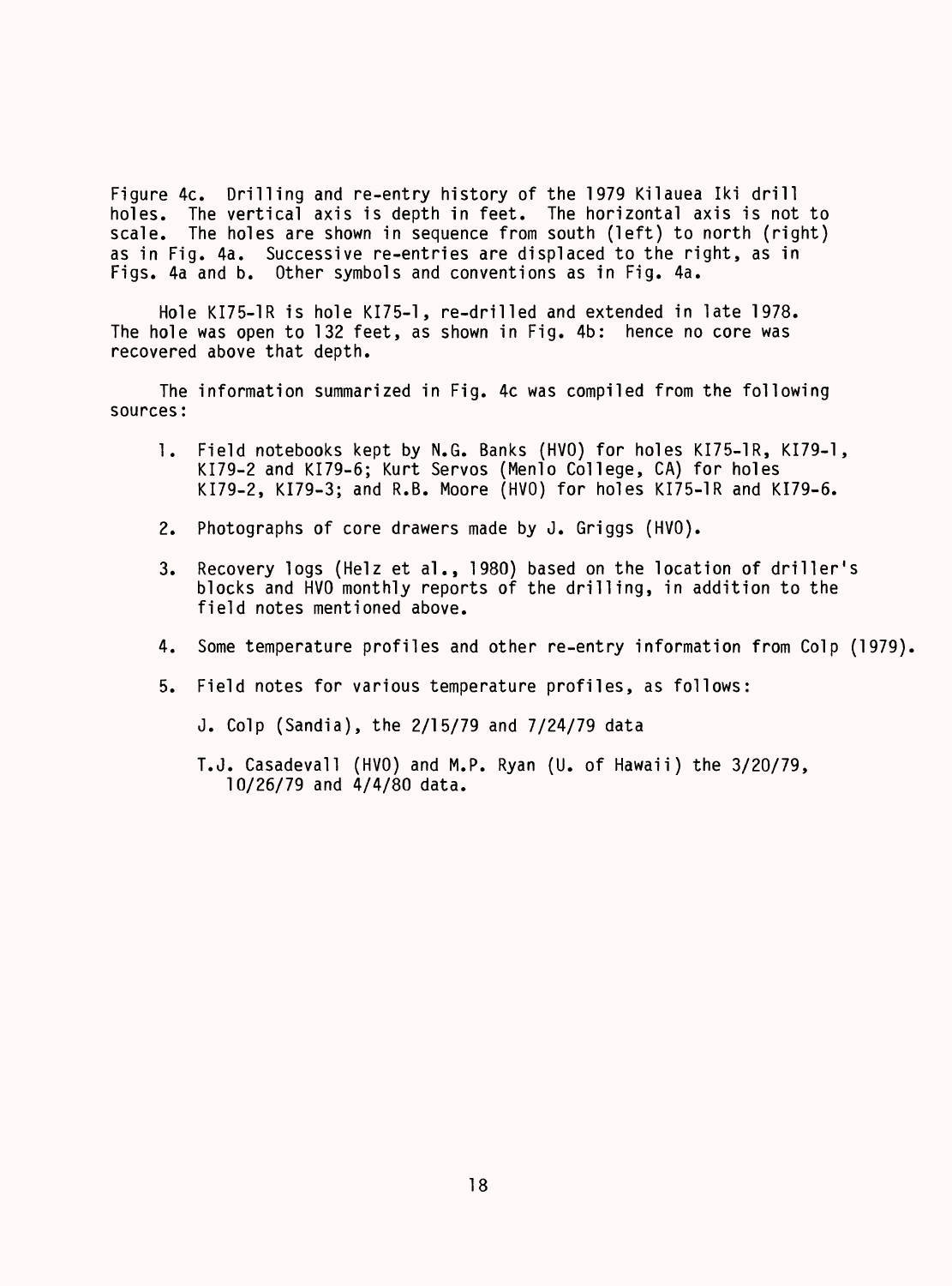The drilling history of KI79-1 reflects quite a different phenomenon: in this hole, drilling was blocked by collapse of the wallrock, rather than movement of filterpressed liquid into the hole. Core recovered during redrilling is petrographically indistinguishable from the initial core recovered. This process apparently began 12/21/78, as soon as the hole reached its final depth. The hole was first drilled to 204 feet, according to field notes made by N. G. Banks (HVO). Then the string was pulled, to examine the bit (J. Colp, oral communication, 9/19/76). When the string was relowered, it hit bottom at 203.2 feet. The hole was redrilled to 204 feet and drilling stopped for several weeks. The core recovered from the 203.2-204.0 interval in the second pass is undersized, and the glass in it completely devitrified, in contrast to core from the same interval recovered during the first pass. It is clear from examination of the 1979 core that the cooling effect of the drilling water did not extend deeper than the drill bit itself; in fact, the heavily corrugated surfaces of the deepest KI79-1 core suggest that the melt in the core was still plastic while passing through the core catcher. Hence the devitrified 0.8 feet of core recovered in the second pass between 203.2 and 204.0 feet is more likely to be wall material that moved laterally into the hole, than it is to be material that moved up from below.

KI79-1 closed up fairly quickly over the next 7 days, to a depth of 170 feet by 12/29/78. By 1/25/79, when redrilling was begun, the hole bottom was at 166.8 feet. It was redrilled from 166.8 to 176.8 feet, from 172.9 to 178,0 feet and from 172.9 to 177.9 feet, in rapid succession, very similar to the re-entry pattern for KI76-2. In the last two passes, the core barrel contained more core (6.4 and 6.7 feet respectively), than would be expected from a 5-foot advance of the drill bit (see Helz et al., 1980,  $p. 47$ ). It was the impression of the driller (recorded by N.  $G.$  Banks of H.V.O. in the field notes) that material was flowing up into the core barrel, presumably against the pressure of the drilling water, after drilling stopped and before the string was raised.

All of the material recovered in the various re-entries of KI79-1 is very oil vine-rich, resembling core recovered in the same interval except perhaps for having less fresh glass. It is not the filterpressed liquid which oozed into all other holes.

#### Discussion of Oozing Behavior

Some questions about the movement of ooze into Kilauea Iki drill holes have not yet been discussed. These include (1) the nature of the source of the ooze, (2) the depth of origin of ooze, and (3) the physical factors causing or controlling oozing.

We usually know, in a general way, the nature of the source of the ooze in each hole. This can be determined by inspection of the core from the drill hole itself or by inspection of drill core from the appropriate depth in an adjacent hole. Petrographic examination can be supplemented by chemical analysis. For example, it is clear from the extremely differentiated composition of the ooze that moved into KI67-2 between 6/14 and 7/6/67, that it was derived from a partially crystallized segregation vein (see analysis in Table 2, Col. 5, Helz, 1980).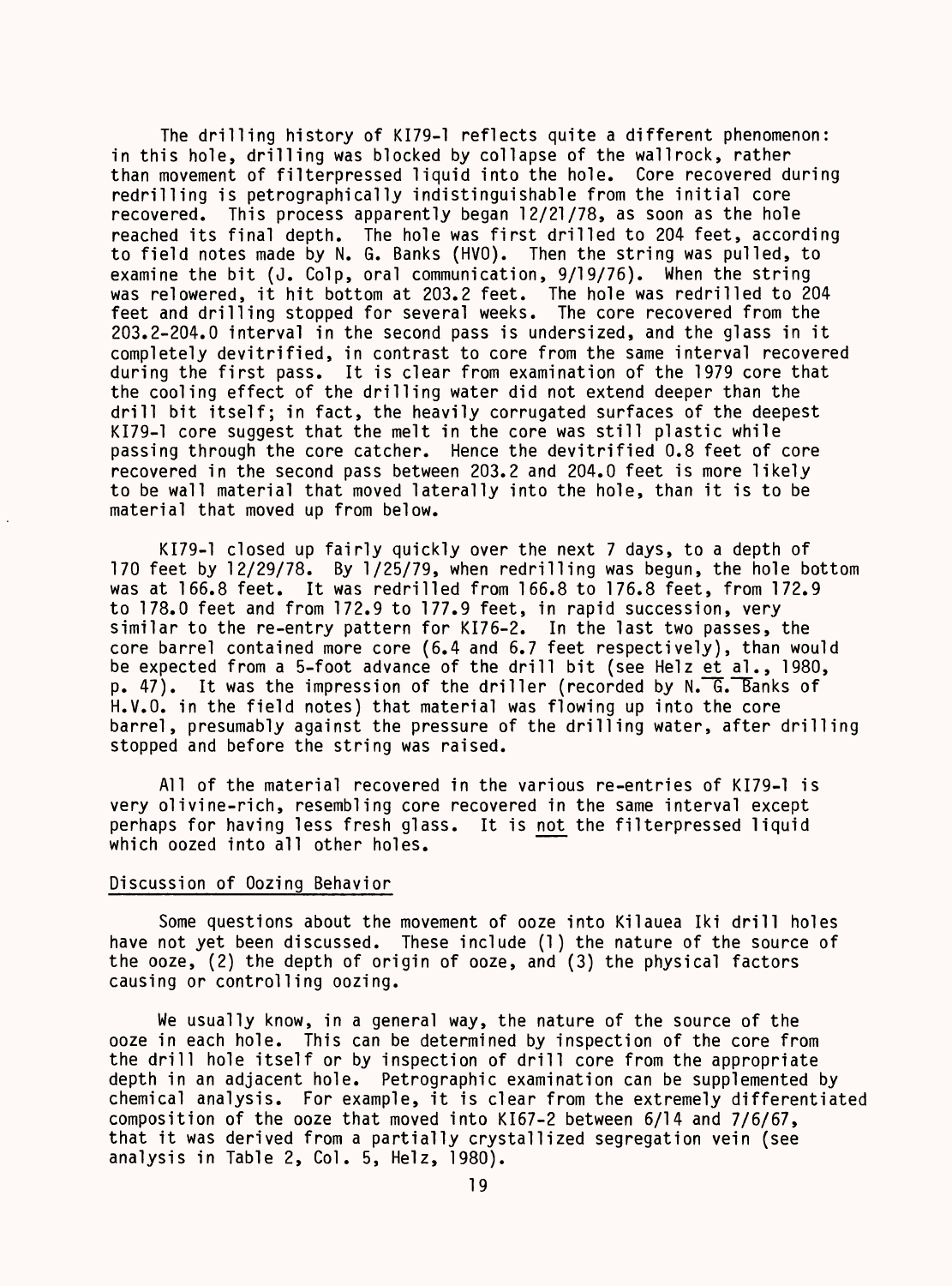All other oozes that moved into drill holes before the crust/melt interface was breached (as in KI67-1, KI75-1, and KI75-3) appear to have resulted from lateral drainage of interstitial liquid from the partially molten but rigid wall rock. Certainly the nature of the core from 145-146 feet in KI79-5, with its open, interconnecting voids in the groundmass, which are coarser and more extensive than those seen in other parts of the core, suggests that the 1.2 feet of ooze observed in KI75-3 was produced by lateral drainage of melt from within a rigid crystal framework. (KI79-5 and KI75-3 are about 6 feet apart.)

Most oozes come from below the "crust/melt interface", whatever this interface may have been in any given hole, and here there are several distinct sources. The nature of these sources is given, where known, in Table 2, along with data on the quenching temperature of the deepest glass recovered from each hole. The temperatures are based on the CaO and MgO contents of the glass, using the calibration of Helz and Thornber (1981). The ooze is presumably either equivalent to the deepest glass recovered or slightly hotter (if it comes from deeper in the lake), so these quenching temperatures are minima for the ooze at its source.

The coolest oozes are those derived from segregations that have crystallized enough so that they can be identified as such by inspection of the core, as was the case in KI75-2, KI76-1 and 2, KI79-3, and KI79-2. Other known sources are distinctly hotter. The source in KI67-1 and 2 was apparently interstitial liquid from the upper margin of the main body of melt, rather than a pre-existing segregation vein. The temperatures are low because the base of the crust was at that time just moving into the most olivine-depleted part of the lake (see Helz (1980) for a discussion of the olivine distribution in the lake), and hence lost its rigidity at a relatively low temperature. The source of ooze in KI67-3 is ambiguous: there is no evidence of a segregation in KI67-3 or in KI75-1 at 87.0 feet, but there is a segregation vein in KI81-1 at the appropriate depth. Possibilities for the source of ooze in KI67-3 include (1) that the ooze came directly from the interstitial melt at the top of the main lens of melt, as in KI67-1 and KI67-2 or (2) that it came from a segregation vein which had not begun to crystallize at all when KI67-3 was drilled. The temperature of the melt from the bottom of KI67-3 is compatible with both. If the former is the case, then the segregation seen in KI81-1 (absent from KI75-1, which is farther away from KI67-3 than KI81-1 is) might be interpreted as a local pocket of melt formed near KI67-3 as a result of the drilling, a possibility raised in Helz (1979). In each  $\overline{case}$ , however, the glass recovered from below the crust/melt interface is the liquid fraction only, of the underlying crystal/liquid mush. Removal of crystals from liquid, whether by flow differentiation or some other process, was very efficient as the liquid flowed up the hole.

The hottest ooze of known origin is that in KI75-1, which was derived from one of the vertical olivine-rich bodies (vorbs for short), interpreted in Helz (1980) as tracks of finger diapirs. Glass of comparable quenching temperature was recovered from KI79-6, the only hole for which the source of the ooze is not obvious. The highest-temperature glass in Table 2 is that from hole KI79-1, in which the hole was closed by collapse of the wall rock (see previous section) rather than by movement of ooze into the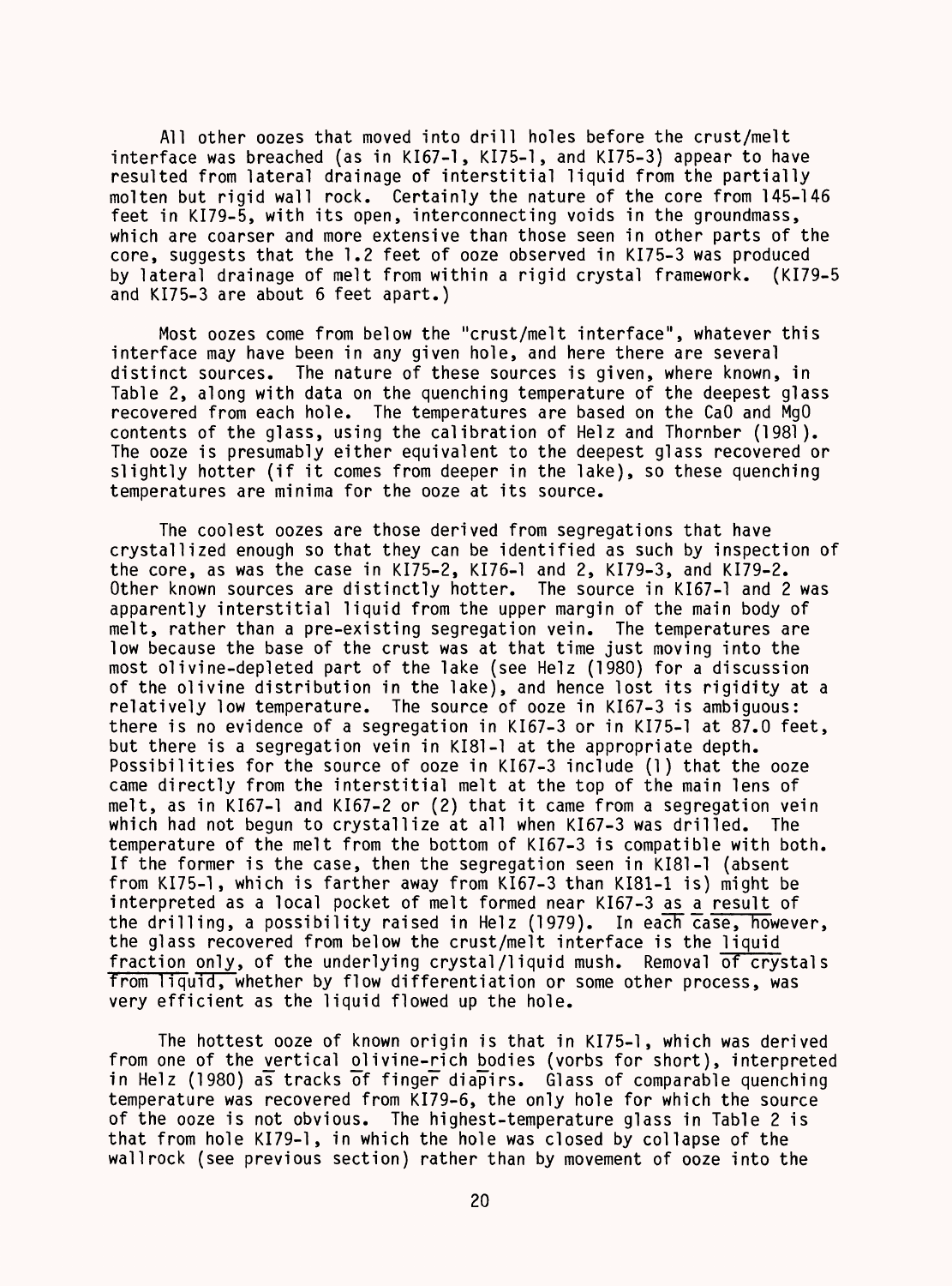| $\mathbf{C}$<br>Table | glass which best represents the ooze.<br>Sources of ooze from |                                     |              | below the crust/melt interface and quenching temperature of the |                                                                                                       |
|-----------------------|---------------------------------------------------------------|-------------------------------------|--------------|-----------------------------------------------------------------|-------------------------------------------------------------------------------------------------------|
| $H0$ le               |                                                               | deepest glass (°C)<br>Quenching tem | peratures of | ooze?<br>Source of                                              | How source determined?                                                                                |
|                       | TMgO                                                          | $T_{Ca0}$                           | Average      |                                                                 |                                                                                                       |
| $K167 - 1$            | 1114                                                          | 1120                                | 1117         | Main body of melt                                               | Petrography of KI67-1, KI75-2                                                                         |
| $K167 - 2$            | 1124                                                          | 1122                                | 1123         | Main body of melt                                               | Petrography of KI67–2, KI75–3,<br>and KI79–5; bulk composition<br>of oozes = that of glass in<br>bit. |
| $K167 - 3$            | 1125                                                          | 1123                                | 1124         | As above, or very new<br>segregation                            | Petrography of K167-3, K175-1,<br>K179-3, K179-4, and K181-1                                          |
| $K175 - 1$            | 1131                                                          | 1131                                | 1131         | Active "vorb"                                                   | Petrography of KI75-1, KI75-1R                                                                        |
| $K175 - 2$            | 1110                                                          | 1114                                | 1112         | Segregation                                                     | Petrography of KI75-2                                                                                 |
| $K175 - 3$            | 1108                                                          | 1107                                | 1108         | interstitial liquid<br>Lateral drainage of                      | Petrography of KI75-3, KI79-5                                                                         |
| $K176 -$              | 1116                                                          | 1120                                | 1118         | Segregation                                                     | Petrography of KI76-1, KI79-2                                                                         |
| $K176 - 2$            | 1113                                                          | 1115                                | 1114         | Segregation                                                     | Petrography of KI76-1, KI76-2,<br>$K179 - 2$                                                          |
| KI79-1                | 1140                                                          | 1138                                | 1139         | No ooze                                                         |                                                                                                       |
| $K179 - 2$            | 1105                                                          | 1107                                | 1106         | Segregation                                                     | Petrography of KI79-2                                                                                 |
| $K179-3$              | 1112                                                          | 1115                                | 1114         | Segregation                                                     | Petrography of KI79-3, KI81-1                                                                         |
| $K179 - 6$            | 1135                                                          | 1130                                | 1133         | Unknown                                                         |                                                                                                       |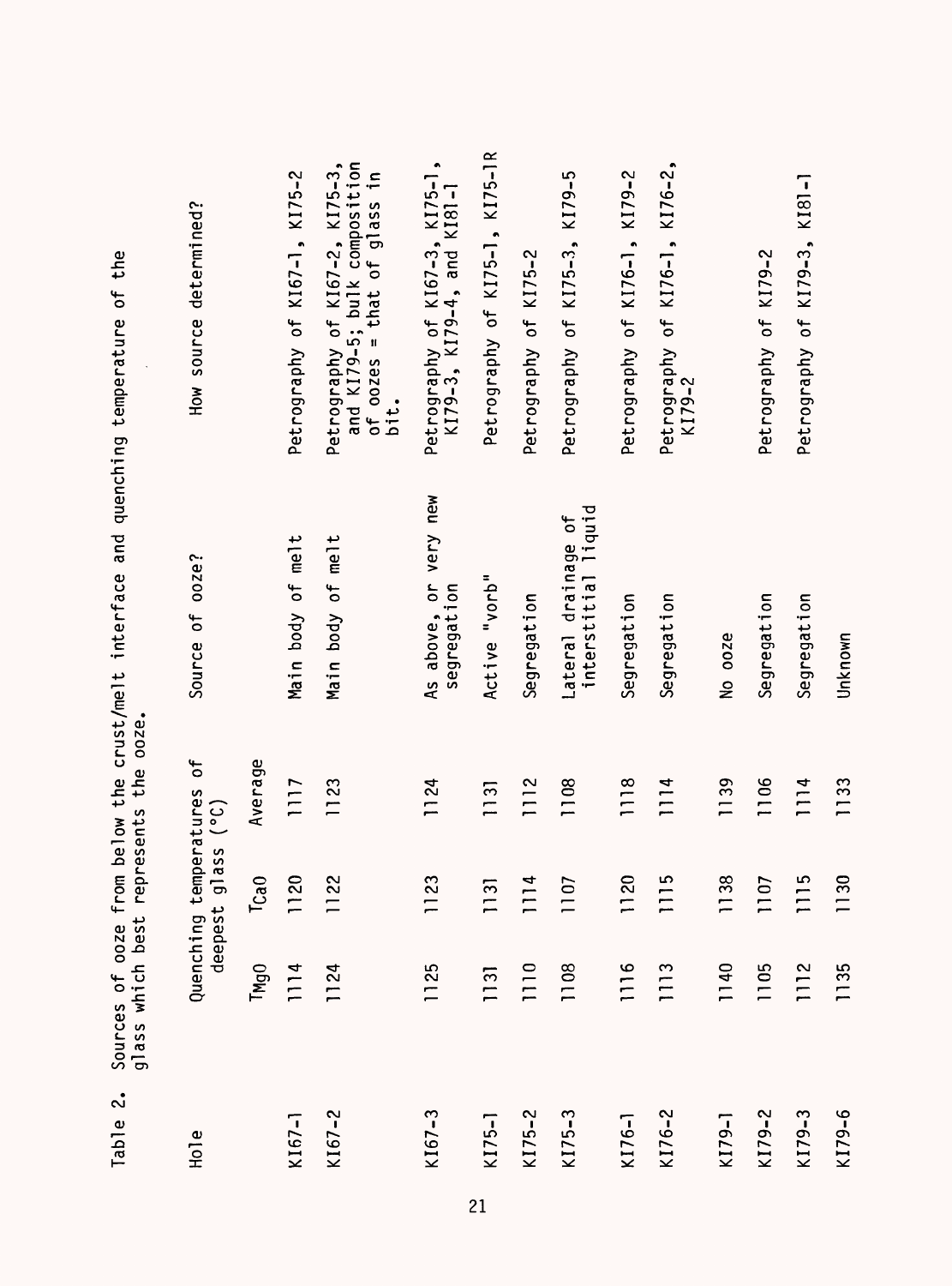hole. The evidence for very high-temperature liquid in the wallrock of KI79-1, plus the absence of oozing in hole KI79-1 emphasizes that in 1979, oozing occurred only when there was a local melt-rich source. In other words, there must have been some local source generating the abundant ooze in KI79-6, even though the nature of it is not at all clear from looking at the core from KI79-6 itself.

Table 3 summarizes information on melt-rich regions of the lake found within the olivine cumulate zone, in the deepest cores. The deepest segregations are not deep enough to have been the source of the KI79-6 ooze. The diapir tracks, or vorbs, do not usually extend deep enough either. The only melt-rich regions consistently available below 190 feet are the shallow-dipping glass-rich areas seen in most holes between 190 and 240 feet. Even these were not obviously present in KI79-6; nevertheless one of these is the likeliest source for the ooze in KI79-6.

The depth at which ooze (and collapsed wall rock) originated is not yet known except for the ooze in KI67-2, and that in KI75-3, though this information is recoverable in principal. When characterization of the core is complete, and the ooze (or collapsed wallrock) adequately sampled, it will probably be possible to determine quite closely whether ooze came only from below, or was fed partly from the sides, etc. At present, however, the ooze has not yet been logged in any detail and has not been completely sampled. Oozes recovered in 1967 and 1975 are at the National Museum, with the appropriate cores. That from KI76-2 and all of the 1979 ooze and collapsed wallrock is in storage at HVO.

Although the source of the various oozes is generally known and the exact depth of origin probably knowable (with more work), the physical parameters causing or controlling oozing are more elusive. For the middle of the lake it appears that the most important factor governing the onset of oozing, and its manageability as an obstacle to drilling, was the difference between lithostatic pressure (in the wallrock) and atmospheric pressure (in the newly opened hole). This difference ranged from about 7 bars in 1967 to 18 bars in 1979.

When the crust was relatively thin (90 feet or so in 1967), oozing began before the crust/melt interface was reached. That is, it was possible to drill into crust with such a high melt content that it itself could be a source of significant ooze (5 feet in KI67-1). By 1975, the crust could produce only 1-2 feet of ooze, at comparable distances (4 feet) above the crust/melt interface, presumably because it did not contain as much interstitial liquid.<sup>(1)</sup> By 1976, a glassy segregation 1.5 feet thick was an impassable barrier, even though there was probably 3-5 feet of rigid crust

 $(1)$ It is assumed here that all significant movement of ooze into open holes took place within a few hours after drilling ceased, i.e. that the more extensive 1967 oozing was not simply an effect of the longer elapsed times between reentry of drill holes.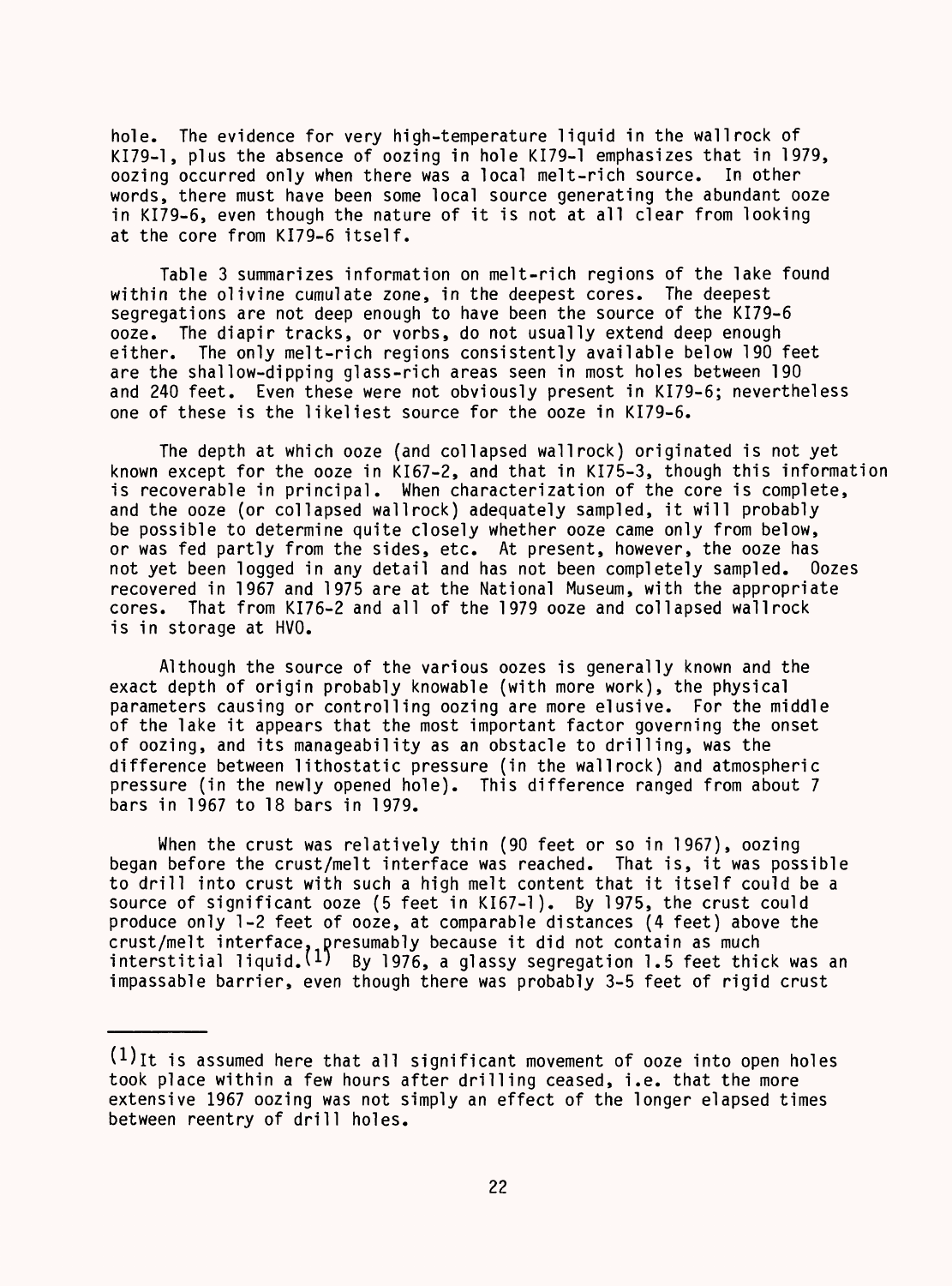| Hole<br>(depth, feet)                                                                                                                                                    | Deepest segregation vein<br>Depth<br>feet)                                           | Thickness<br>$\mathsf{cm})$                                                                                                          | Vorbs,<br>depth range<br>(feet)                                                                     | Shallow-dipping<br>glass $\pm$ olivine-rich<br>layers<br>depth range<br>(feet) |
|--------------------------------------------------------------------------------------------------------------------------------------------------------------------------|--------------------------------------------------------------------------------------|--------------------------------------------------------------------------------------------------------------------------------------|-----------------------------------------------------------------------------------------------------|--------------------------------------------------------------------------------|
| $K[8] - ]$<br>307)<br>$K[8]-5$<br>288)<br>$K[8]-6$<br>$^{\prime}$ 205)<br>236)<br>$K[8]-2$<br>$K[8]-4$<br>182)<br>KI79-1<br>204)<br>$K[8] - 3$<br>254)<br>KI79-6<br>190) | $178.5 - 178.9$<br>181.9<br>183.9-184.2<br>174.9<br>179.3<br>173.7<br>185.4<br>175.7 | $5 \text{ cm}$<br>$\mathsf{cm}$<br>10.<br>$\mathsf{cm}$<br>$\mathsf{cm}$<br>$1-2$ cm<br>2 cm<br>$3 \text{ cm}$<br>4<br>$\mathsf{cm}$ | 134–181<br>138-181<br>140-192<br>$136 - 185(?)$<br>$137 - 182$<br>$141 - 177$<br>140-162<br>142–177 | 196–242<br>196-243<br>195–205<br>191-236<br>195-202<br>$192 - 212$             |

Table 3. Possible sources of ooze in the olivine cumulate zone (below 130 feet) in Kilauea Iki.

lable 4. Data on height of ooze and temperature of adjacent wallrock in Kilauea Iki drill holes

| Hole      | Stable top of<br>ooze column<br>(feet) | Hottest<br>temperature<br>at that depth<br>(°C) | Date<br>recorded |
|-----------|----------------------------------------|-------------------------------------------------|------------------|
| $K[67-]$  | 77.6                                   | 971                                             | 8/15/67          |
| KI67-2    | 86.5                                   | 1035                                            | 9/22/67          |
| $K175-1$  | 132.1                                  | 990                                             | 4/9/75           |
| $KI75-2$  | 128.6                                  | 950                                             | 3/27/75          |
| KI75-3    | 144.2                                  | 1075                                            | 4/9/75           |
| $KI76-1$  | 137.5                                  | 916                                             | 11/19/76         |
| KI76-2    | 136.0                                  | 887                                             | 10/14/76         |
| $KI75-1R$ | $164 \pm$                              | 1010                                            | 12/28/78         |
| KI79-1    | 172.0 (collapsed<br>wallrock)          | 938                                             | 7/24/79          |
| KI79-2    | 136.0                                  | 272                                             | 3/20/79          |
| KI79-3    | 157.4                                  | 809                                             | 10/26/79         |
| KI79-6    | 141.7                                  | 93                                              | 3/20/79          |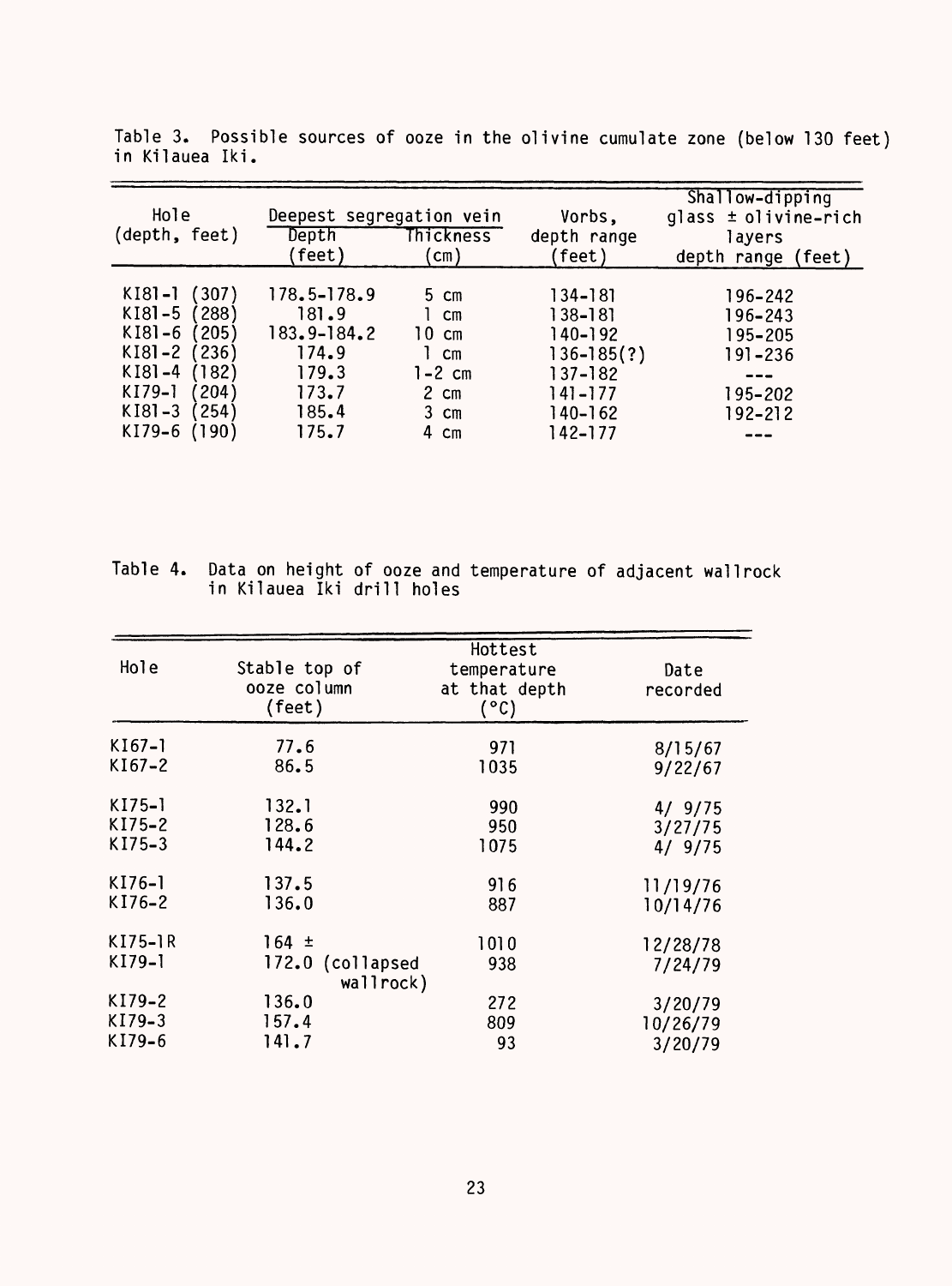below it. By 1979 drilling could be blocked completely by a segregation only 0.1-0.2 ft thick, as in KI79-3, KI75-1R or KI79-2.

The onset of oozing, and its severity, thus correlates roughly with thickness of crust. The height attained by the column of ooze in a particular hole might also be thought to depend on crustal thickness, but the correlation is in fact quite poor, as other factors, notably the size and nature of the source of the ooze, and frequency of re-entry of the hole, are also involved. At first it was thought that the ultimate height to which ooze would creep up a hole might be controlled by the temperature of the wall rock, but this appears, from the data of Table 4, not to be true. Even when one discards the heights reached by the rapid surges in KI79-2 and KI79-6, one is left with a temperature range of 809 to 1075°C. The solidus of the basalt is at about 970°C. In two holes, the ooze did stabilize at depths near the solidus temperature. In three holes it stabilized at temperatures >1000°C, however, and in others continued creeping past wall rock 30-150°C below the solidus temperature. Clearly the impetus of ooze to move, even by slow creep, was governed by conditions at the base of the column, more than by heat loss to the wallrock further up the hole.

There is also no good correlation between the temperature of the source and final height of ooze. The three highest columns of ooze come from the coolest source (KI79-2 at 1106°C), an intermediate source (KI67-2 at 1123°C), and the hottest source (KI79-6 at 1133°C). What does control the height of ooze, in these cases at least, is frequency of retapping the source of the ooze.

One of the most interesting pieces of information that emerges from the oozing/redrilling history is that the rheological properties of partially molten lake materials changed with time under continued stress. That is, after the material flowed once, into an open hole, it was much more mobile the second or third time. The most striking instance of this is not any of the ooze surges but the notable mobility of the collapsing wallrock in KI79-1 on 1/25/79. This material, which was easily drilled through five weeks earlier, and generated no ooze, was too fluid to support a hole for even a few minutes after repeated redrilling. This collapse does not involve the same extreme fluidity as the ooze surges, of course. It is possible that the collapsed wallrock material moved slightly upward as well as inward, but there is nothing in its appearance to suggest that it rose 30-40 feet up a narrow drillhole, as the ooze did on several occasions. The precise rheological properties of this olivine-rich material, and of the ooze, are unknown, however; detailed study of this core might provide useful constraints on the rheology of these materials as well as on their depth of origin.

#### Sulfur Emission from Kilauea Iki Drill Holes

Kilauean lavas degas extensively during fountaining and rapid flow, such as occur during or and/or immediately after eruption. Swanson and Fabbi (1973) provide quantitative evidence for this process occurring in the 1969-71 Mauna Ulu lavas, but the process is general for all Kilauean lavas. Volatiles lost include H<sub>2</sub>O, sulfur, and chlorine compounds, monitored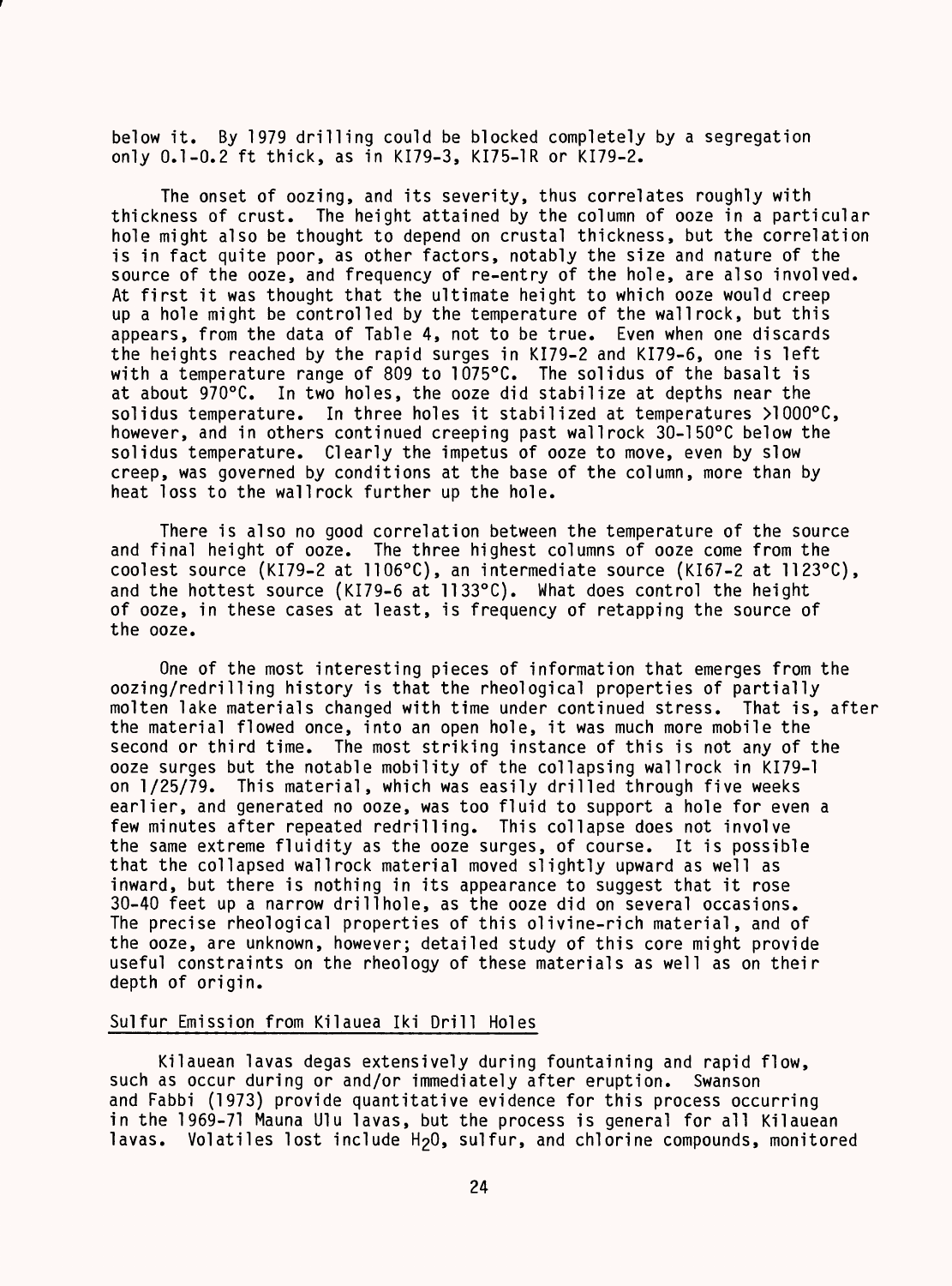by Swanson and Fabbi (1973), as well as H<sub>2</sub> and carbon compounds (studied by e.g., Heald et al., 1963).

The fountains of the 1959 eruption, which fed Kilauea Iki lava lake, emitted great quantities of sulfurous fume, as did the newly-formed lake (Richter et al., 1970). Several studies of gases evolved from Kilauea Iki eruption products have been made. Heald et\_al. (1963) report analyses of gases from Puu Puai, the main vent which fed Kilauea Iki. These show the gases becoming richer in  $H_2O$  and poorer in other primary magmatic components ( $CO_2$ ,  $H_2$ ,  $SO_2$ ,  $H_2S$ ) with time. The period of collection ranged from 11/30/59 to 7/28/60. Murata (1966) presents a single analysis of an unusual HCl-rich gas from a cinder cone on the rim of Kilauea Iki pit crater. It is unlike any of the samples of Heald et al. and its significance difficult to assess.

In his description of the first drilling of Kilauea Iki lava lake to encounter melt, Rawson (1960) mentions that outgassing of the melt (encountered 7/25/60 at 19 feet) was significant and that "sulphur from the outgassing melt was deposited on the (drill) bit" (op. cit., p. 931). This hole produced gas at a sufficient rate for it to be attractive for gas sampling. The three samples collected are included in Heald et al. (1963). The samples have concentrations of  $C0<sub>2</sub>$ , H<sub>2</sub>, S<sub>0</sub><sub>2</sub>, and H<sub>2</sub>S intermediate between the early (11/30/59-4/11/60) Puu Puai samples and the latest Puu Puai samples (collected 7/28/60). Evidently the lake, though much degassed relative to the original eruption pumices, still contained an appreciable amount of dissolved volatiles in mid-1960.

Information on the degassing of Kilauea Iki lava lake from later drill holes is sparse, and no gas samples have been taken in these subsequent drill holes. There are two reasons for this. First, all other holes, including those described by Richter and Moore (1966) were drilled using water as a coolant, instead of compressed air, so the possibility of contamination was much greater. Second, gas production rate was apparently too low for sampling to be feasible. Nevertheless, the longer-term outgassing behavior of the lava lake may be of some interest, so we include here a summary of all of the available observations relevant to this subject:

(1) In KI67-3 there was "a tremendous bloom (sic) of sulphur-bearing gases released" when the drill string was pulled after reaching 79.0 feet. One of us (T.L. Wright) recalls that all the 1967 holes emitted noticeable sulfurous fume.

(2) In two of the 1975 holes, the steel rods of the drill string came up heavily blackened and tarnished, when brought up from depths of 130- 139.5 feet (KI75-2), and from 110-116 and 129-134 feet (KI75-3). In these cases there was very strong emission of gas after the string was removed from the hole, and the gas had a very strong sulfurous smell.

(3) In hole KI75-1, the drill steel never developed the conspicuous powdery black tarnish seen in drilling KI75-2 and KI75-3. Steam from the hole did have a sulfurous smell, however, and a Cr-Al thermocouple lowered to the bottom of the hole on 3/6/75 came up encrusted with crystals of pentlandite (NiS), formed by reaction between the nickel-alloy wires and the gases being emitted by the lake.  $25$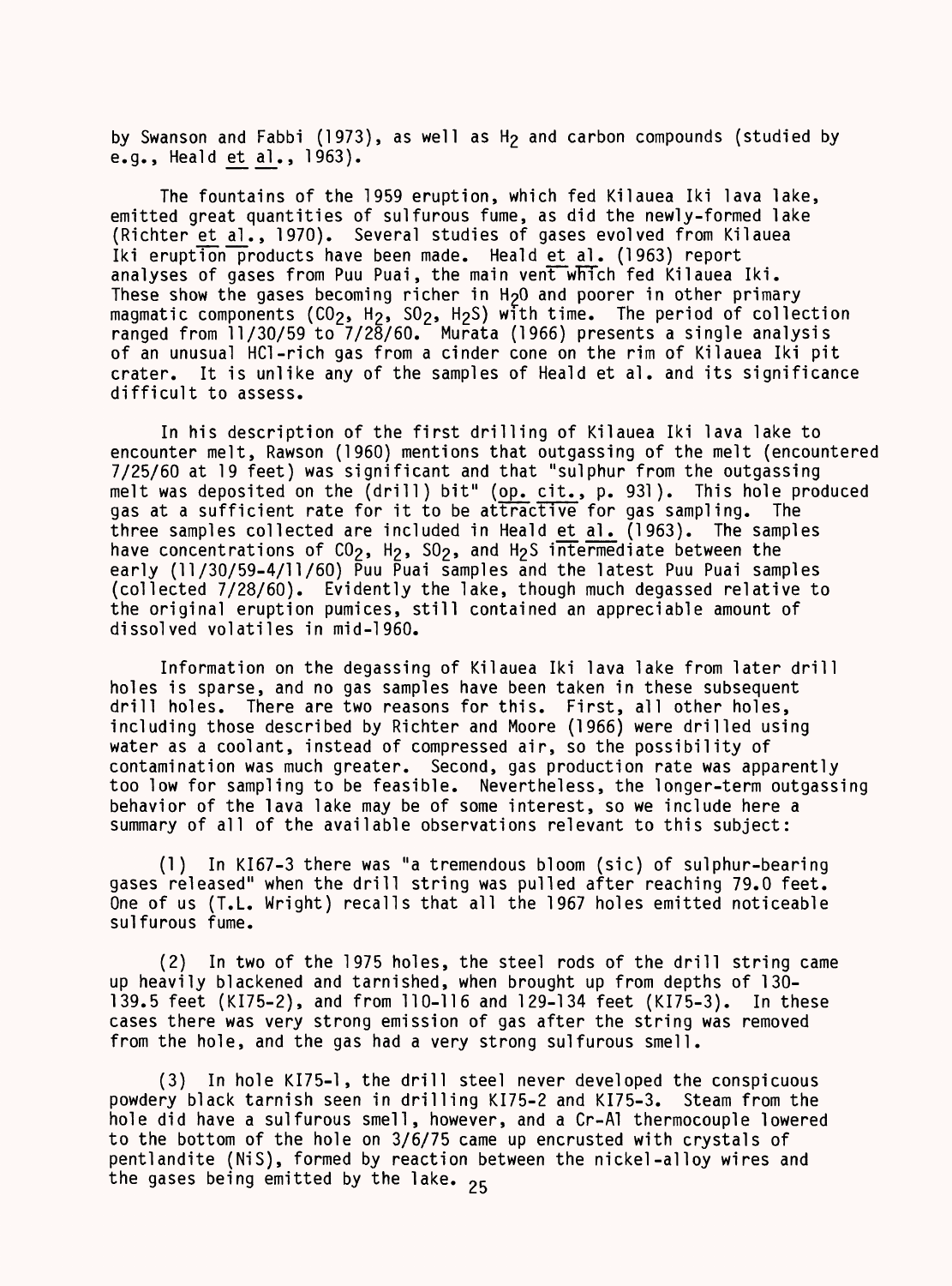(4) In 1976, two holes were drilled, only 15 inches apart. To drill the second of these, the drill rig was pulled 15 inches forward, so that the anchor bolts could be reused. Thus KI76-1 was directly under the drill rig during the drilling of KI76-2. During the first few days, drilling of KI76-2 was enlivened by periodic geysering from KI76-1, produced as water from drilling KI76-2 ran sideways 15 inches and down to the bottom of KI76-1. After a period of an hour to several hours, the resulting column of water was blasted out of the hole by the underlying steam bubble, produced by heating the water. Fortunately, the driller was agile enough to escape being scalded, always leaping clear of the rig at the first gurgle from KI76-1. The geysering tapered off gradually, from 8/30 to the morning of 9/1/76. After geysering ceased, gas emission from KI76-1 continued, and by the afternoon of 9/1/76, the underside of the drilling was coated with pale yellow native sulfur, and remained so throughout the rest of the 1976 drilling,

Thus from 1967 to 1976, all of the holes emitted noticeable amounts of sulfur. It is possible that carbon, chlorine, and fluorine compounds were also being emitted, but no attempt was made to test for their presence.

The 1979 drilling was quite different from the earlier episodes with respect to magmatic outgassing. The log for KI75-1R notes that there was "no sulfur smell" from that hole. Later conversation with N.G. Banks (7/15/82) confirmed that there was no smell of sulfur from any of the 1979 holes during drilling, nor was there any deposit of sulfur near the hole, on the drill rig, etc. T.J. Casadevall and F. LeGuern attempted, using a field gas chromatograph, to measure sulfur in the steam emitted from KI79-5 after drilling was complete, but found sulfur to be below the limit of detection. Also, notes of the many temperature profiles made in the 1979 holes make no mention of sulfur smell or of tarnish or sulfide crystals on any of the various thermocouples used.

In 1981, again, there was no detectable sulfur emitted from any of the new drill holes. At one point during the drilling one of us (R.T. Helz) made a tour of all of the older holes, to see if sulfur emission had ceased from all of them. The only site at which sulfur was still detectable to the nose was the KI67-1/KI75-2 location. All other drilling locations were emitting odorless steam or nothing at all.

The observations summarized above suggest the molten core of the lake was more volatile-rich in 1967-1976, and appreciably more degassed in 1979- 1981, a progression which implies the lake is degassing faster than it is crystallizing. Where it was observed, heavy sulfur emission usually began when the hole first reached partially molten crust, suggesting that  $SO_2$ was exsolving directly from the interstitial melt into the open drill hole.

#### Summary

The drilling of Kilauea Iki has spanned twenty-one years and a great fraction of the lake's crystallization history. Much of the resulting body of information on the physical behavior of the lake during the later (1967- 1981) drilling has been presented either in Helz (1980) or in this report.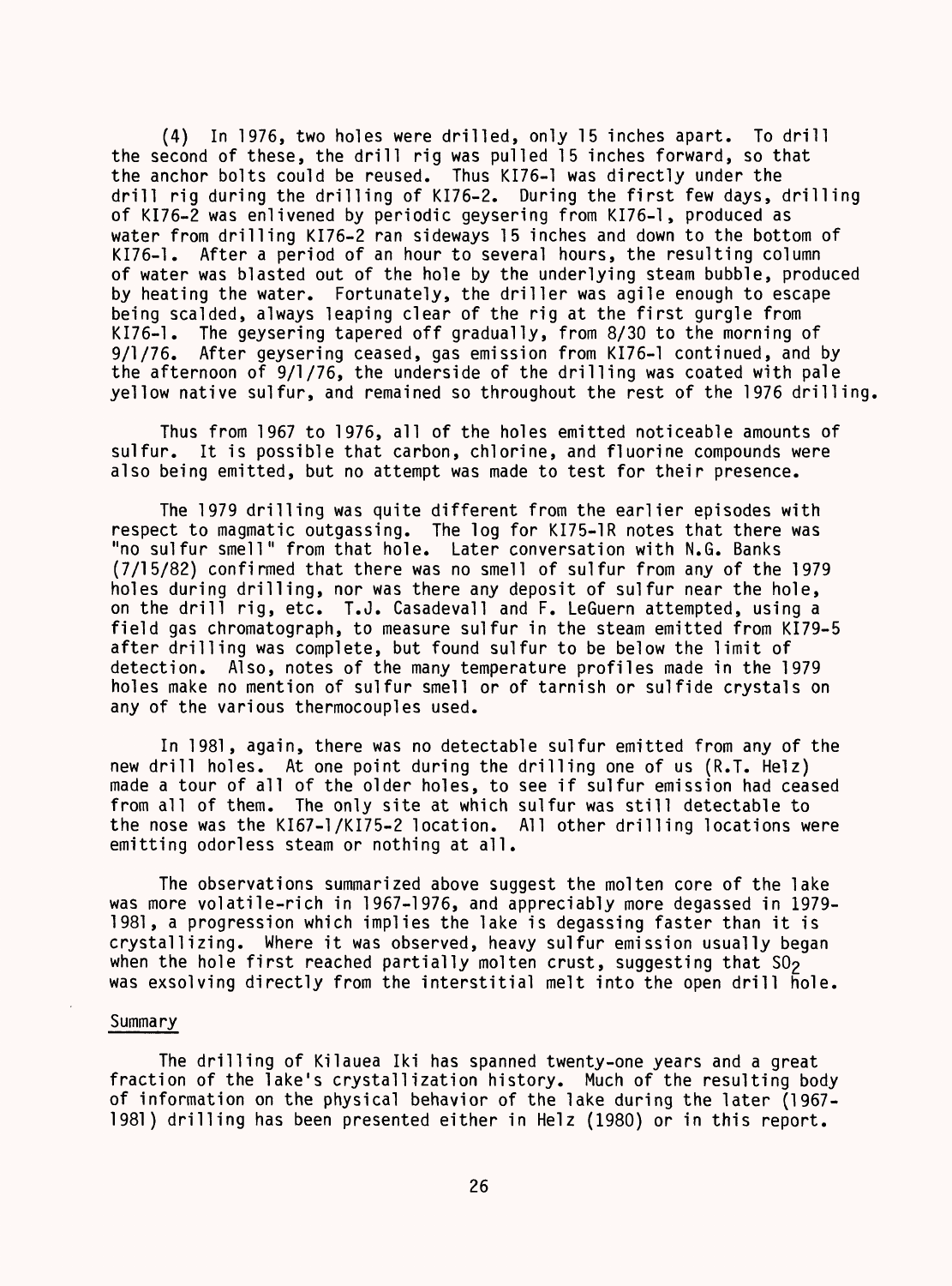The most obvious change in the lava lake in this time period has been the gradual thickening of the upper crust. The thickness of the rigid upper crust was 87 feet in 1967, 145 feet in 1975, 173 feet in 1979, and 198 feet in 1981, in the middle of the lake. The average growth rate in the intervals between drilling was:

| 1967–75 | 7.7  | ft/year  |
|---------|------|----------|
| 1975–79 | 7.0  | ft/year  |
| 1979-81 | 10.4 | ft/year. |

The nature of the "crust/melt interface" has changed from 1967 to 1979. In 1967, the "melt" encountered may actually have been the top of the main lens of melt, as it presumably was in the 1965 Makaopuhi lava lake (Wright and Okamura, 1977). In all but one hole drilled in 1975, 1976, and 1979, however, "melt" was an isolated melt-rich source such as a segregation vein or an active finger diapir. In KI79-1, no melt-rich region was encountered. Likewise, in 1981, no sharp crust/melt interface existed in any of the drill holes.

Because of the absence of local melt-rich regions in KI79-1 and in the 1981 holes, it was possible to extend these holes deeper into the lake, technically speaking beyond the base of the rigid upper crust, and to recover core from the plastic crystal/liquid mush forming the interior of the lake. By contrast, in earlier drillings, and in most of the 1979 holes, drilling terminated quite abruptly, at the crust/melt interface, because it was not possible to drill past the filterpressed liquid, or \* ooze, which moved up all of the 1967-79 holes that hit "melt".

The oozing history of the various drill holes has been discussed in detail. Its most important features may be summarized as follows:

1. In 1967 and 1975, oozing occurred in several holes at depths well above the crust/melt interface. These holes include KI67-1, KI67-2, KI75-1, and KI75-3.

2. In later drillings (1976 and 1979), oozing occurred only after the hole had reached the effective crust/melt interface.

3. The first rise of ooze into a hole after the crust/melt interface was breached was rapid (6-18 feet, within 10 minutes to 18 hours).

4. If left alone, the column of ooze would continue to creep up another 1-3 feet over the next few weeks, before stabilizing.

5. If partly reamed out, the ooze column would rise again to its initial height  $(\pm 2$  feet).

6. If completely reamed out, so that the melt was re-entered a second (or third) time, the ooze column would rise faster and/or farther than it did the first time. The most spectacular, well-documented oozeback was the last surge in KI79-6 on 2/15/79, in which ooze rose 45.8 feet in <10 minutes, after the melt was penetrated for a third time.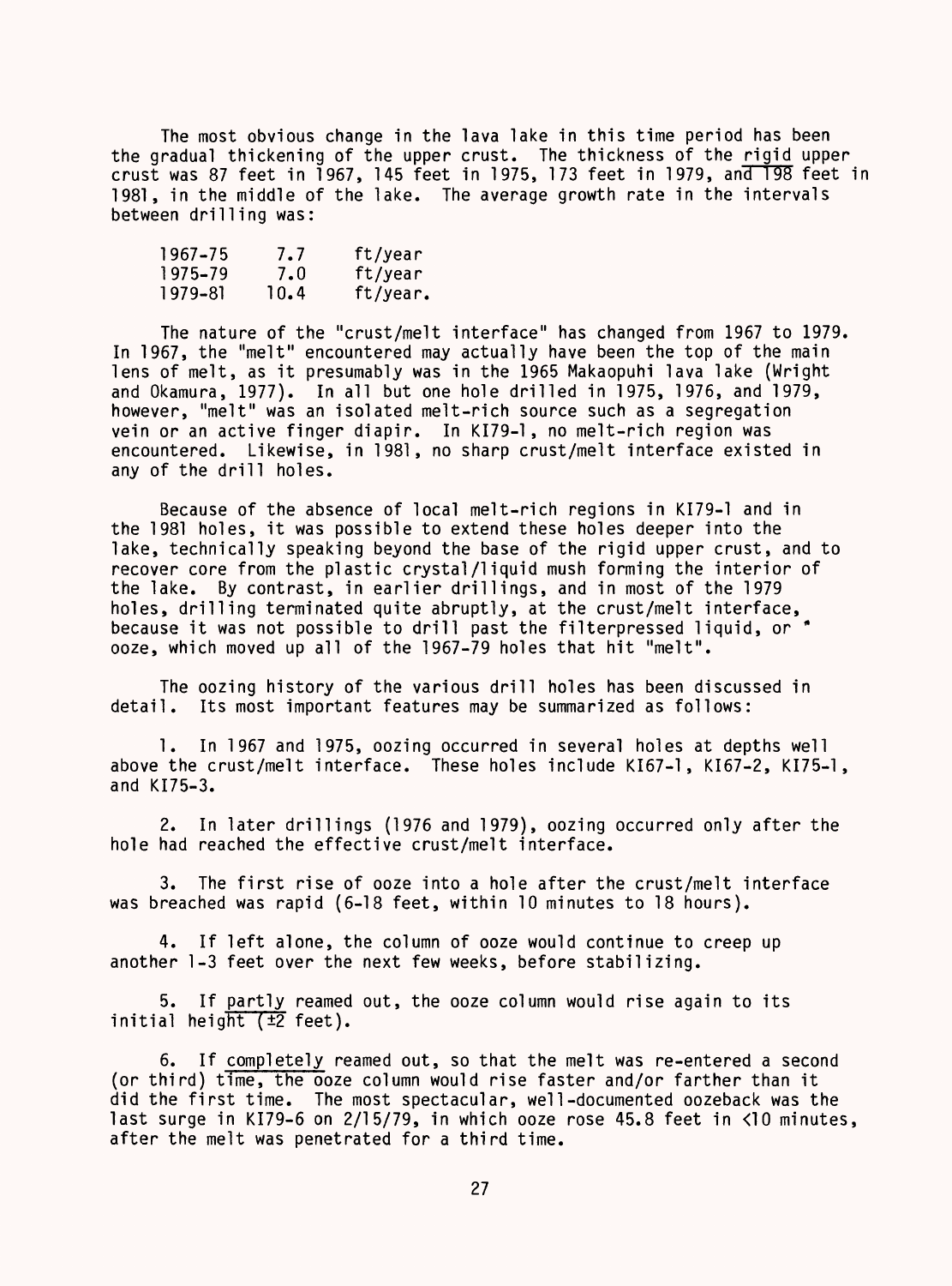7. In cases where closely spaced drill holes tapped the same segregation vein source, ooze moved faster and/or farther in the later hole (compare KI76-1 and KI76-2; KI75-1R and KI79-3).

Kilauea Iki lava lake has continued to lose volatiles throughout much of this period. This is not surprising: Because the volume of melt has decreased steadily with time, the lake must progressively lose all volatiles not fixed in crystalline phases, as F is in apatite. The available observations on emission of sulfur from drill holes suggest, however, that loss of dissolved gases is proceeding faster than crystallization. In 1967-76, drill holes emitted conspicuous amounts of sulfur when the hole first reached partially molten core. Holes in 1979-81 produced no detectable sulfur, even though all of them extended into partially molten rock and some of them (KI81-1, 81-3) extended through the hottest part of the lake.

In conclusion, all lines of observation suggest that Kilauea Iki today is in the last stages of its crystallization. Its partially molten core, though very hot, and still quite thick, is a plastic, of complex rheology, rather than a liquid. The remaining melt is very thoroughly degassed. Although it will be many years before the lake is completely solid, its history as a differentiating self-roofed magma chamber is over.

#### DESCRIPTION OF THE 1981 CORE LOGS

The logs for the 1981 holes are arranged in numerical, not chronological order. Logging for most holes was done by R.T. Helz. The petrographic log for KI81-5 was made by T.L. Wright.

For each hole there are two logs. The first is a recovery log which gives the dates on which particular depth intervals were drilled and the amount of core recovered. Core recovery was 100% in most cases. Where missing core can be assigned to specific intervals, these gaps are specified.

The second table for each hole is a brief petrographic log of the core. The lake consists mostly of olivine basalt, with 5-10% coarser grained, diabasic segregation veins (Helz, 1980), so the logs describe variations within a fairly narrow range of rock types. Features noted include:

- (1) Freshness. Presence and extent of oxidation or other alteration.
- (2) Vesicularity. Shape of vesicles. (Foundered crust frequently has vesicles preserved but distorted or partly filled with segregationvein type material.) Presence of denser layers, even if very thin. (Those in the uppermost part of the lake may mark contacts between slabs of very shallow foundered crust.)
- (3) Presence and relative abundance of olivine phenocrysts. The quantity terms used carry the following approximate significance:

| olivine-rich    | >25% olivine by volume |          |      |  |
|-----------------|------------------------|----------|------|--|
| olivine common  | $10 - 25%$             | ,,,      |      |  |
| olivine present | $5 - 10%$              | -11 - 11 |      |  |
| olivine sparse  | く5%                    |          | - 11 |  |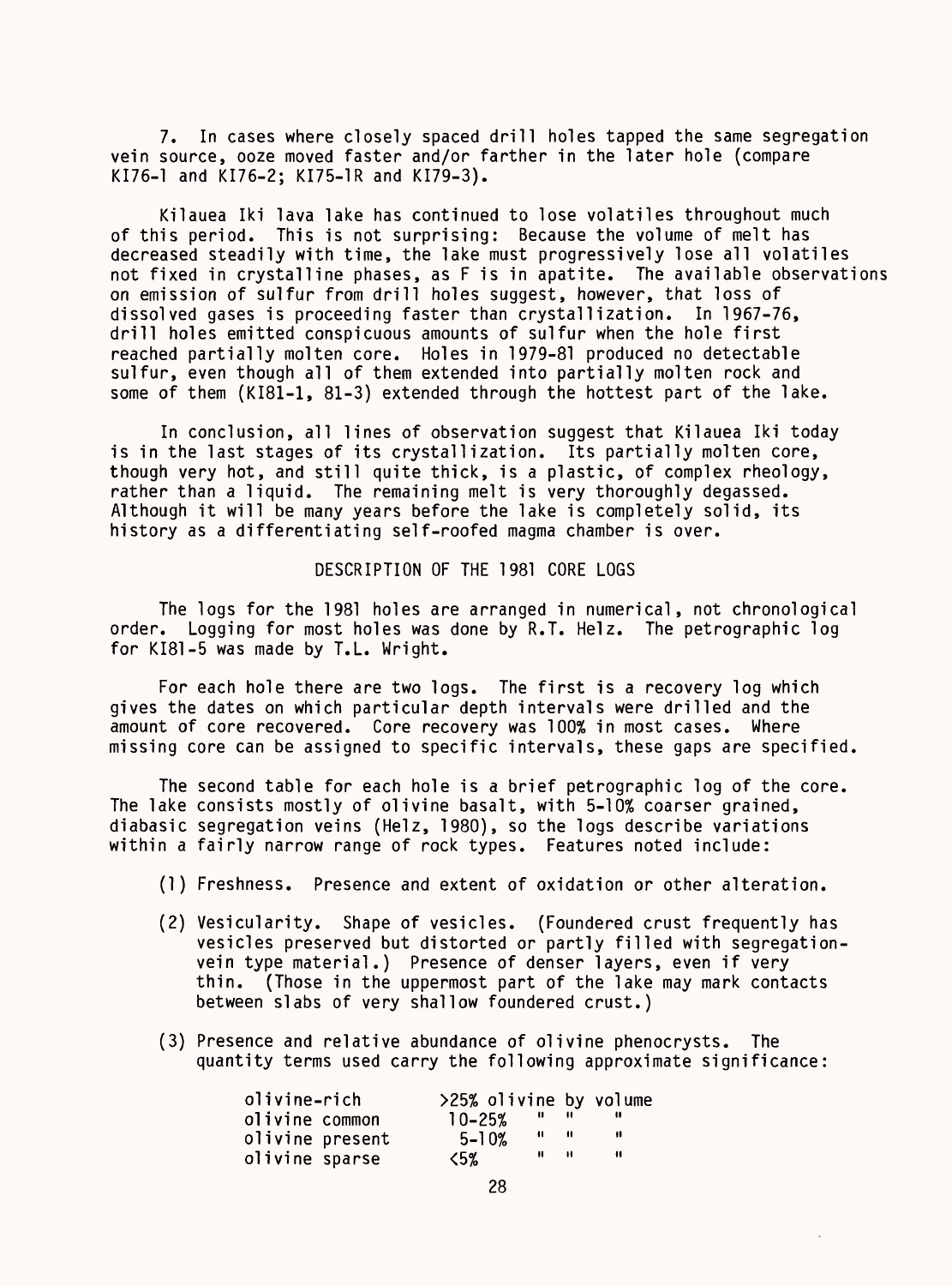Note that these limits have been modified from those given in Helz et al. (1980). New chemical data on the core suggests that these Tower limits are applicable to the 1967-1979 core, as well as the 1981 core.

- (4) Presence of glass. Glass first appears in the core as black, vitreous specks. The matrix of the rock darkens through dark gray to black as the percentage of glass increases.
- (5) Presence of vesicle fillings (anhydrite/gypsum; cristobalite). Presence of whitish bloom on core collected just above steam-water interface. (This is N32S04, thenardite.)
- (6) Presence, thickness, and orientation of diabasic segregation veins.
- (7) Presence, orientation of "vertical olivine-rich bodies," and their relation to segregation-vein material, if any.
- (8) Presence and character of fractures in the core.

The core was logged from top to bottom, so comparative terms (e.g., "less The core was logged from top to bottom, so comparative terms (e.g., "less<br>oxidized," "more olivine-rich," etc.) refer to the immediately preceding interval of core unless otherwise specified. As hole KI81-5 was logged by T.L. Wright rather than R.T. Helz, the style of that log is somewhat different. The core from KI81-5 is very similar to that from KI81-1, 20 feet to the southeast. Differences between these two descriptive logs mostly reflect differences in personal style of logging of the observer, rather than differences in the core.

Most petrographic terminology is standard. A few peculiar field terms occur in these logs, however. "Spotted rock" refers to core that consists of foundered crust, the vesicles of which have been completely filled by segregation material. "Spotted rock" grades up (or down) into rock with partly filled vesicles, to rock with completely open vesicles. "Leopard rock," as in holes KI81-1 and KI81-5, is the same, except that it was cored while partly molten, whereas the "spotted rock" was cored at subsolidus temperatures. The "vertical olivine-rich bodies" (vorbs) referred to are regions with higher concentrations of coarser olivines than the surrounding matrix rock. They usually run up the side of the core, with dips of 70- 90°, or occur in patches on one side of the core. They were observed in the 1975, 1976, and 1979 core as well, but are not as explicitly described in the earlier logs. Their petrography and possible origin are discussed in Helz (1980). These vorbs are often described as "vuggy." In this context, "vuggy" means that the rock is quite porous, or coarsely diktytaxitic. The intent is to distinguish the angular or irregular voids in these "vuggy" rocks from vesicles observed in other parts of the core.

In the KI81-1 log there are several references to "white blocky" crystals or oikocrysts. Subsequent examination has confirmed that these are all olivine. It is not yet clear why some olivine is white and some is green.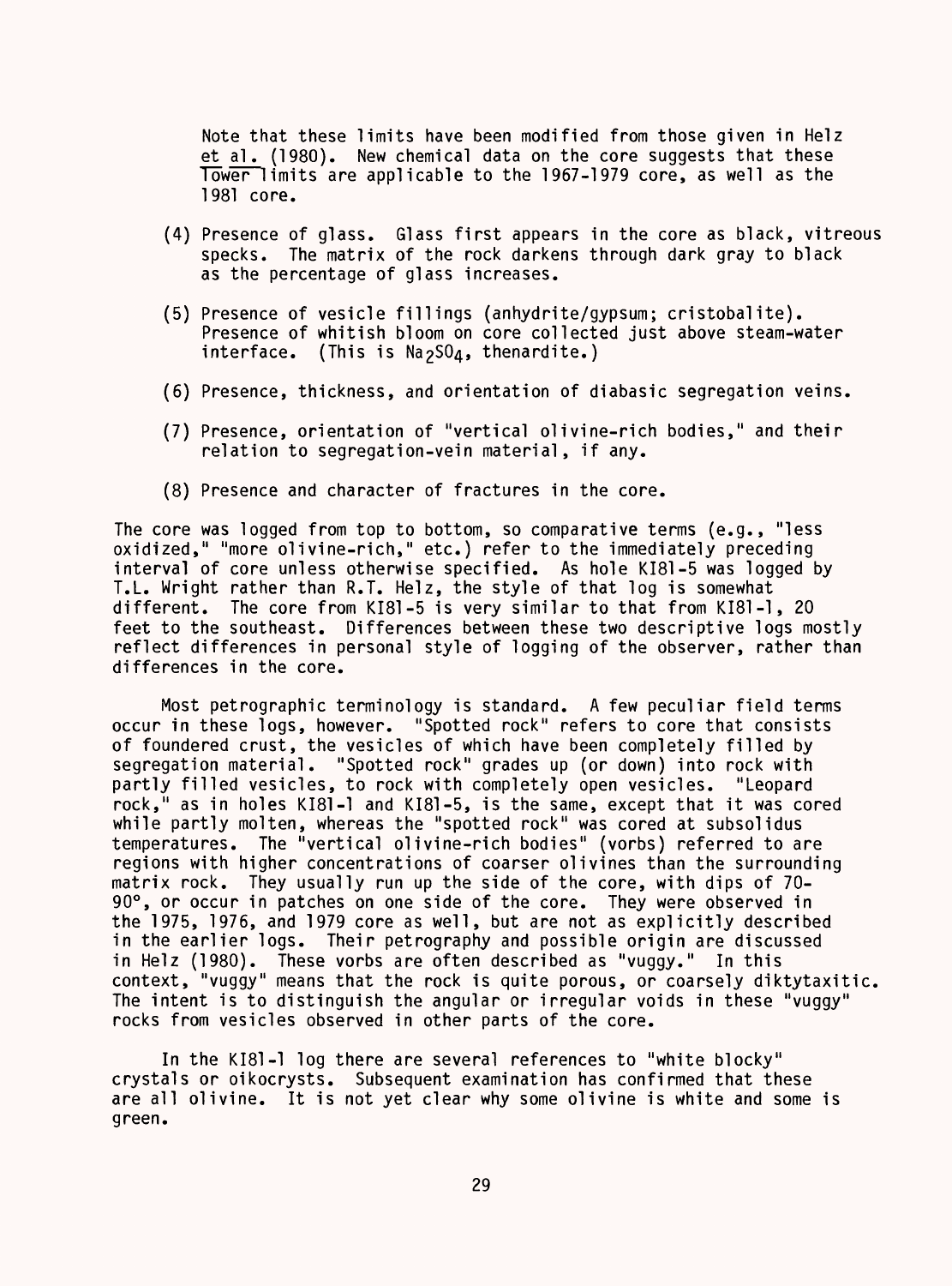The "blue zones" referred to in the KI81-5 log are places where the partially molten core devitrified just prior to being drilled. This occurred because drilling was stopped (but the cooling water left running) either (1) because the core barrel was being hauled up or (2) to accommodate the various seismic experiments being conducted during the drilling. In the other 1981 descriptive logs the "blue zones" are referred to as "devitrified zones." The fact that these zones occur 1-2" below the position where drilling was stopped implies that, during drilling, the rock was actually being quenched to temperatures below those at which devitrification takes place 1-2" ahead of the bit, prior to being drilled. This phenomenon has not been observed in earlier core and presumably is the result of a new bit design used in 1981, as described in Hardee et al. (1981).

In addition, logs contain a variety of terms used to describe the fractures which form when hot core is quenched by the water used to cool the bit during drilling. These include a set of radial fractures with occasional hackly horizontal breaks in core collected at high subsolidus temperatures (hackly fractures), and closely spaced concentric ("onionskin") fractures in core that was partly molten just prior to being quenched by the drilling water.

Three core boxes from KI81-5 (boxes 13, 14, and 15, containing core recovered between 214.7 and 278.6 feet) fell out of the basket on the tram as they were being lifted over the top of the cliff that surrounds Kilauea Iki crater. The lids of the boxes came part way off, so some core was lost, and the rest broken and scrambled. The boxes were recovered by Jack Harris (HVO), who climbed down the cliff to get them. Individual pieces of core that fell out were not recovered, however, as the cliff was quite steep and it was raining very heavily at the time of the accident.

The core remaining in the boxes was sorted by R.T. Helz, putting like pieces with like as much as possible. However, the location of individual pieces of core from these boxes is a little uncertain, especially from box 15, from which almost 30% of the core was lost. Anyone contemplating using this core for detailed scientific investigation should probably use core from KI81-1 instead.

#### LOCATION, AVAILABILITY, LABELLING OF CORE

The 1981 core is currently (12/82) being stored at the Hawaiian Volcano Observatory. Requests for this core should be routed through R.T. Helz (U.S.G.S., Reston), to facilitate coordination with other ongoing studies of Kilauea Iki lava lake.

The core boxes were labelled in feet, rather than meters. All depth and most length measurements in the logs are in feet, to make it easier to work with the core as labelled.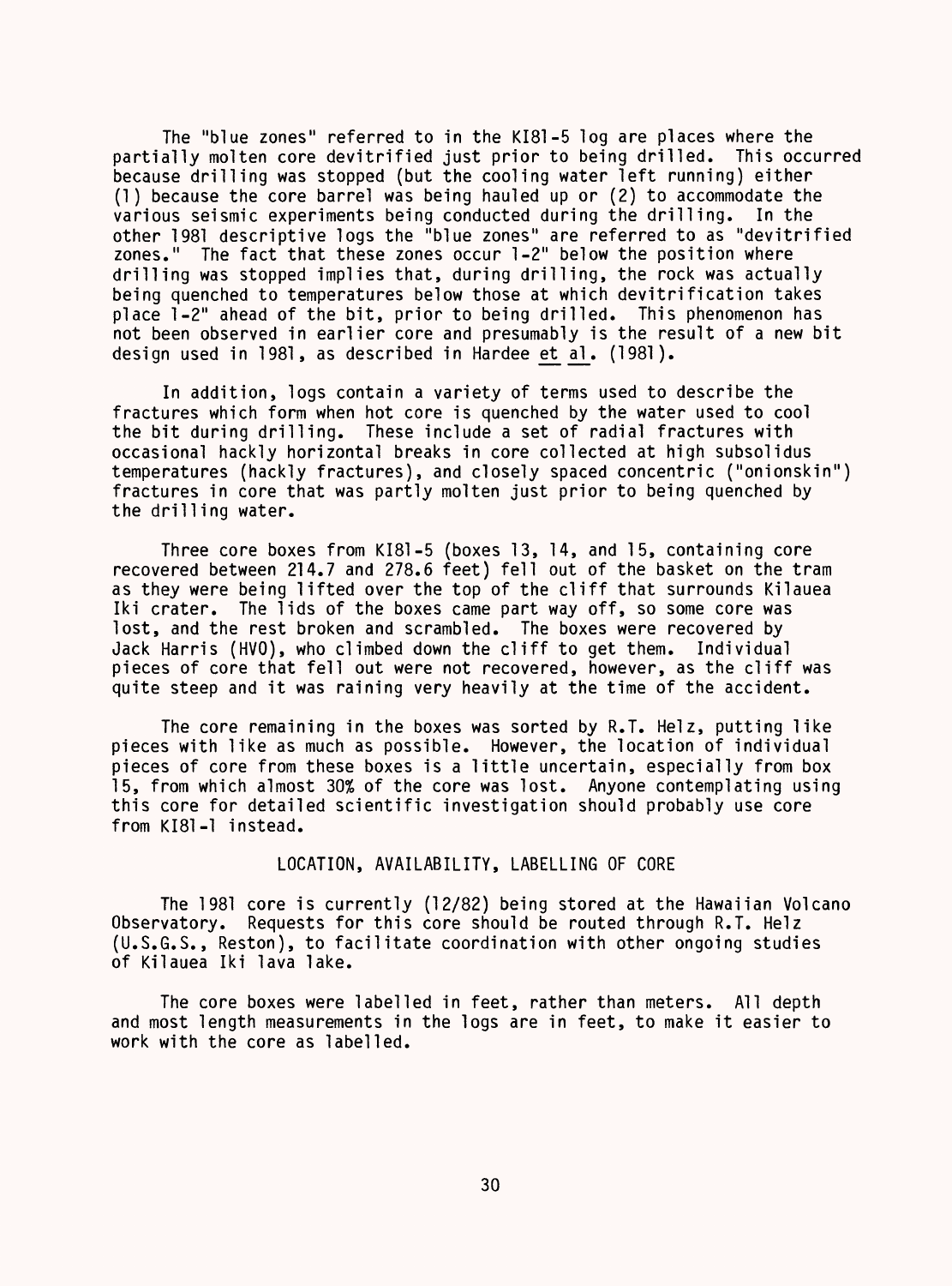#### **REFERENCES**

- Colp, J.L. (1979) FY 79 Lava Lake Drilling Program--Geoscience Studies; Plans and Results. Sandia Natl. Labs. Report SAND79-1361, Albuquerque, NM.
- Hardee, H.C., Dunn, J.C., Hills, R.G., and Ward, R.W. (1981) Probing the Melt Zone of Kilauea Iki Lava Lake, Kilauea Volcano, Hawaii. Geophys. Res. Lett. 8, pp. 1211-1214.
- Heald, E.F., Naughton, J.J., and Barnes, I.L., Jr. (1963) The chemistry of volcanic gases 2. Use of equilibrium calculations in the interpretation of volcanic gas samples. Jour. Geoph. Res., 68, pp. 545-557.
- Helz, R.T. (1979) Kilauea Iki Lava Lake: Results of coring the upper crust, 197=67-1976. (Abstract) In Hawaii Symposium on Intraplate Volcanism and Submarine Volcanism, Hilo, Hawaii, July 16-22, 1979, p. 145.
- Helz, R.T. (1980) Crystallization history of Kilauea Iki Lava Lake as seen in drill core recovered in 1967-1979. Bull. Volcanol., 43-4, pp. 675- 701.
- Helz, R.T., Banks, N.G., Casadevall, T.J., Fiske, R.S., and Moore, R.B. (1980) A catalogue of drill core recovered from Kilauea Iki lava lake from 1967 to 1979. U.S. Geol. Surv. Open File Report 80-504, 72 pp.
- Helz, R.T. and Thornber, C.R. (1981) Geothermometry of Kilauea Iki lava lake. EOS, 62, p. 1073.
- Luth, W.C. and Gerlach, T.M. (1980) Composition and proportions of major phases in the 1959 Kilauea Iki lava lake in December 1978. EOS, £1\_, p. 1142.
- Luth, W.C., Gerlach, T.M., and Eichelberger, J.C. (1981) Kilauea Iki lava lake: April 1981. EOS, 62, p. 1073.
- Moore, J.G. and Evans, B.W. (1967) The role of olivine in the crystallization of the prehistoric Makaopuhi tholeiitic lava lake, Hawaii. Contr. Mineral. Petrol., 15, pp. 202-223.
- Murata, K.J. (1966) An acid fumarolic gas from Kilauea Iki. U.S. Geol. Survey Prof. Paper 537-C, 6 pp.
- Murata, K.J. and Richter, D.H. (1966) Chemistry of the lavas of the 1959- 60 eruption of Kilauea Volcano, Hawaii. U.S. Geol. Survey Prof. Paper 537-A, 26 pp.
- Rawson, D.E. (1960) Drilling into molten lava in the Kilauea Iki volcanic Crater, Hawaii. Nature, 188, pp. 930-931.
- Richter, D.H. and Moore, J.G. (1966) Petrology of the Kilauea Iki Lava Lake, Hawaii. U.S. Geol. Survey Prof. Paper 537-B, 26 pp.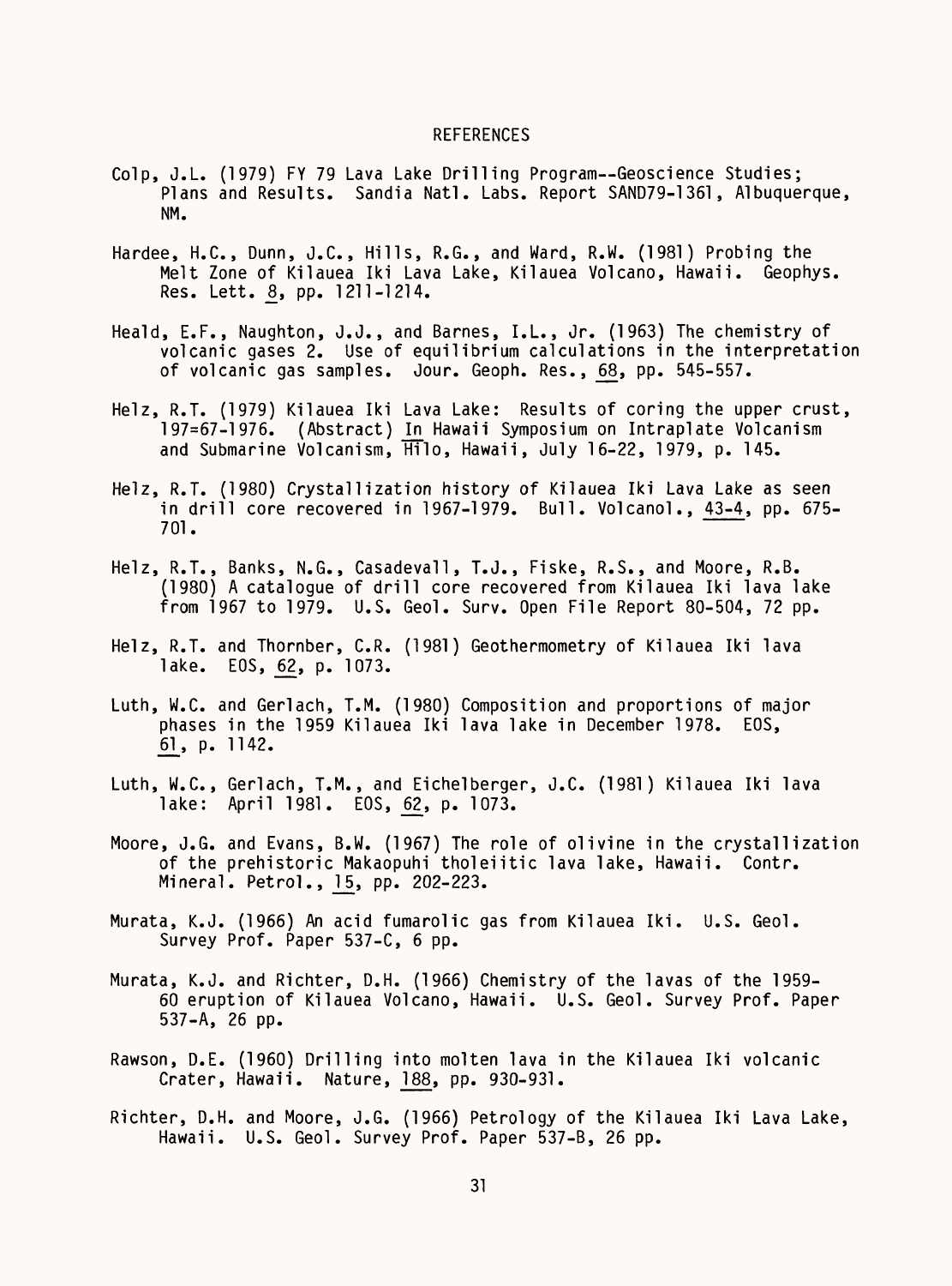- Richter, D.H. and Murata, K.J. (1966) Petrography of the lavas of the 1959- 60 eruption of Kilauea Volcano, Hawaii. U.S. Geol. Survey Prof. Paper 537-0, 12 pp.
- Richter, D.H., Eaton, J.P., Murata, K.J., Ault, W.U., and Krivoy, H.L. (1970) Chronologic narrative of the 1959-60 eruption of Kilauea Volcano, Hawaii. U.S. Geol. Survey Prof. Paper 537-E, 73 pp.
- Swanson, D.A. and Fabbi, B.P. (1973) Loss of volatiles during fountaining and flowage of basaltic lava at Kilauea Volcano, Hawaii. Jour. Research U.S. Geol. Survey, 1, pp. 649-658.
- Wright, T.L. (1973) Magma Mixing as Illustrated by the 1959 Eruption, Kilauea Volcano. Geol. Soc. Am. Bull. 84-, pp. 849-858.
- Wright, T.L. and Okamura, R.T. (1977) Cooling and crystallization of tholeiitic basalt, 1965 Makaopuhi lava lake, Hawaii. U.S. Geol. Survey Prof. Paper 1004, 78 pp.
- Wright, T.L. and Peck, D.L. (1978) Crystallization and differentiation of the Alae magma, Alae Lava Lake, Hawaii. U.S. Geol. Survey Prof. Paper 935-C. 20 pp.
- Wright, T.L., Peck, D.L., and Shaw, H.R. (1976) Kilauea Lava Lakes: Natural laboratories for study of cooling, crystallization and differentiation of basaltic magma. In The Geophysics of the Pacific Ocean Basin and its margin. A.G.U. Geophysical Monograph, 19, p. 375-<br>392.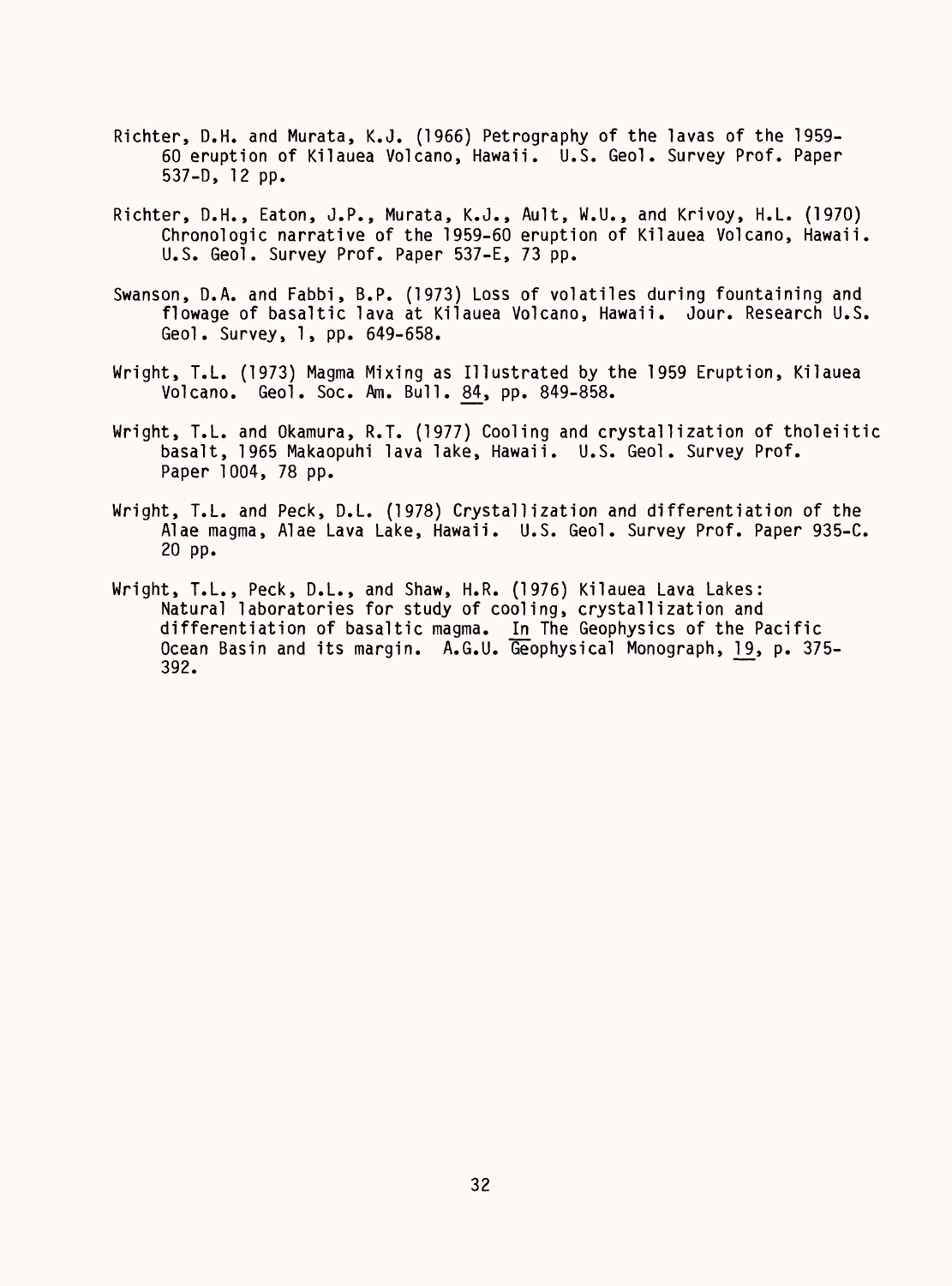# Core Recovery Log for KI81-1

 $\sim 100$ 

**Constitution** 

アンドレージ こうぞうき 最終 同様の意味 しょくひょう オーバー・エー・オーキャン

**Contract** 

and the

 $\sim 100$ 

in Pol

| Date    | Interval drilled                                                                           | Core recovered                         | Percent                                |
|---------|--------------------------------------------------------------------------------------------|----------------------------------------|----------------------------------------|
|         | (in feet)                                                                                  | (in feet)                              | Recovery                               |
| 4/7/81  | $0.0 -$<br>1.1<br>$1.1 - 2.1$<br>$2.1 - 3.0$<br>$3.0 - 4.1$<br>$4.1 - 9.0$<br>$9.0 - 11.5$ | 1.1<br>1.0<br>0.9<br>1.1<br>4.9<br>2.5 | 100<br>100<br>100<br>100<br>100<br>100 |
| 4/8/81  | $11.5 - 21.5$                                                                              | 10.0                                   | 100                                    |
|         | $21.5 - 31.5$                                                                              | 10.1                                   | $100+$                                 |
|         | $31.5 - 41.5$                                                                              | 10.0                                   | 100                                    |
|         | $41.5 - 51.5$                                                                              | 10.0                                   | 100                                    |
|         | $51.5 - 61.5$                                                                              | 10.0                                   | 100                                    |
|         | $61.5 - 71.7$                                                                              | 10.2                                   | 100                                    |
|         | $71.7 - 81.7$                                                                              | 10.0                                   | 100                                    |
|         | $81.7 - 91.8$                                                                              | 10.1                                   | 100                                    |
| 4/9/81  | $91.8 - 101.9$                                                                             | 10.1                                   | 100                                    |
|         | $101.9 - 111.9$                                                                            | 10.0                                   | 100                                    |
|         | 111.9-121.9                                                                                | 10.0                                   | 100                                    |
|         | 121.9-131.9                                                                                | 10.0                                   | 100                                    |
|         | $131.9 - 141.9$                                                                            | 10.0                                   | 100                                    |
|         | $141.9 - 151.9$                                                                            | 9.9                                    | 99                                     |
| 4/10/81 | $151.9 - 161.9$                                                                            | 10.0                                   | 100                                    |
|         | $161.9 - 171.9$                                                                            | 10.0                                   | 100                                    |
|         | 171.9-181.9                                                                                | 10.0                                   | 100                                    |
| 4/13/81 | 181.9-186.9                                                                                | 4.8                                    | 96                                     |
|         | 186.9-196.9                                                                                | 9.9                                    | 99                                     |
|         | 196.9-207.0                                                                                | 10.1                                   | 100                                    |
|         | 207.0-217.0                                                                                | 10.0                                   | 100                                    |
|         | 217.0-227.0                                                                                | 10.0                                   | 100                                    |
|         | 227.0-237.0                                                                                | 10.0                                   | 100                                    |
| 4/14/81 | 237.0-247.0                                                                                | 9.8                                    | 98                                     |
|         | 247.0-257.0                                                                                | 10.1                                   | $100+$                                 |
|         | 257.0-267.0                                                                                | 10.0                                   | 100                                    |
|         | 267.0-277.0                                                                                | 10.0                                   | 100                                    |
|         | 277.0-287.0                                                                                | 10.0                                   | 100                                    |
|         | 287.0-297.0                                                                                | 10.0                                   | 100                                    |
|         | 297.0-307.0                                                                                | 10.0                                   | 100                                    |

 $\sim 10^{-10}$ 

 $\alpha$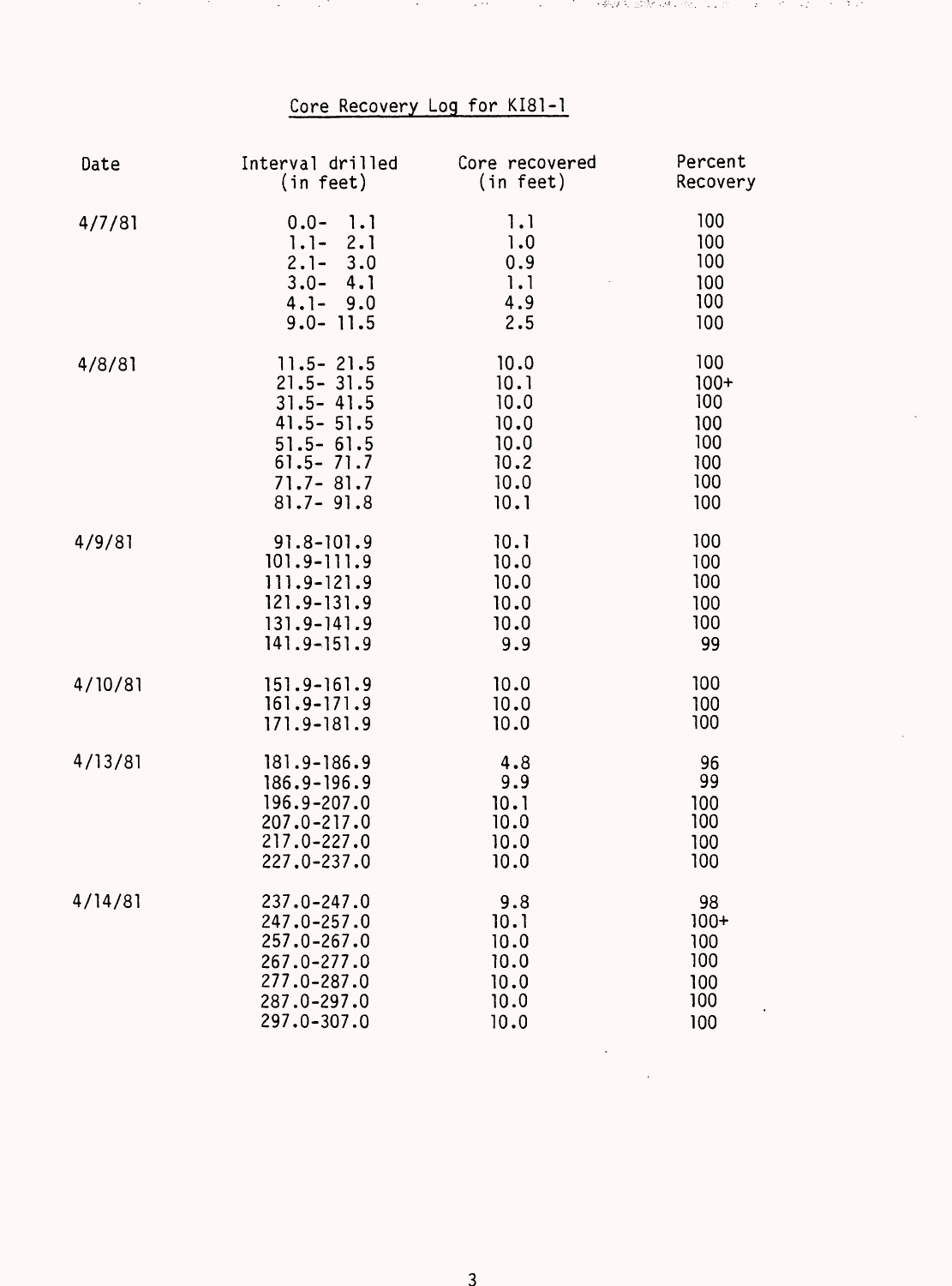#### Petrographic Log for KI81-1

in the possible of the second and con-

and a company

| Depth     | Description of Core |
|-----------|---------------------|
| (in feet) |                     |

in ang

- 0.0- 4.1 Highly vesicular core, with moderate to high olivine content. Mostly slightly oxidized. Anhydrite/gypsum present as vesicle linings from  $0.4 - 3.2$  ft.
- 4.1- 9.0 Somewhat less vesicular, more olivine-rich than in above interval. Core at 4.2 relatively fresh, becoming more oxidized with depth.

Small segregation at 8.8 ft.

- 9.0-11.5 Dense layer at 9.0-9.2, underlain by highly vesicular, olivine-rich, oxidized rock, with slightly denser rock from 11.3-11.5.
- 11.5-21.5 Core from 11.5-11.7 as in the slightly denser layer seen above. It is underlain by coarsely vesicular, slightly oxidized, olivine-rich core from 11.7 to 16.8 ft. Individual olivines in this interval may be as long as one inch.

From 16.8 to 17.7 the core is fresh and fairly dense, with moderate olivine content.

This dense layer is underlain by vesicular olivinerich crust (17.7-18.1) followed by a thinner denser layer (18.1-18.3) followed by more highly vesicular, olivine-rich oxidized crust to 21.5 ft.

- 21.5-31.5 Vesicular crust, olivine content moderate. Upper half of interval somewhat oxidized. Lower half is fresher and the vesicles are consistently smaller than in the overlying crust, though still numerous.
- 31.5-41.5 Olivine content moderate. Vesicles mostly small, decreasing in abundance downward. Between 32 ft and 38 ft are many flattened, sheetlike vesicles, some containing minor segregation material, and mostly dipping 10°-30°. Top of this interval is slightly oxidized but below 33 ft the rock is quite fresh.
- 41.5-51.5 From 41.5 to 46.5 the core is somewhat more vesicular than that above. Olivine content moderate to high. Stretched vesicles, lined with segregation material still present, dipping from 0° to 60°. From 46.5 to 51.5 the rock is denser than above except for a very spongy olivine-rich area at 49.7- 50.1 ft.

Thin segregation at 44.9 ft.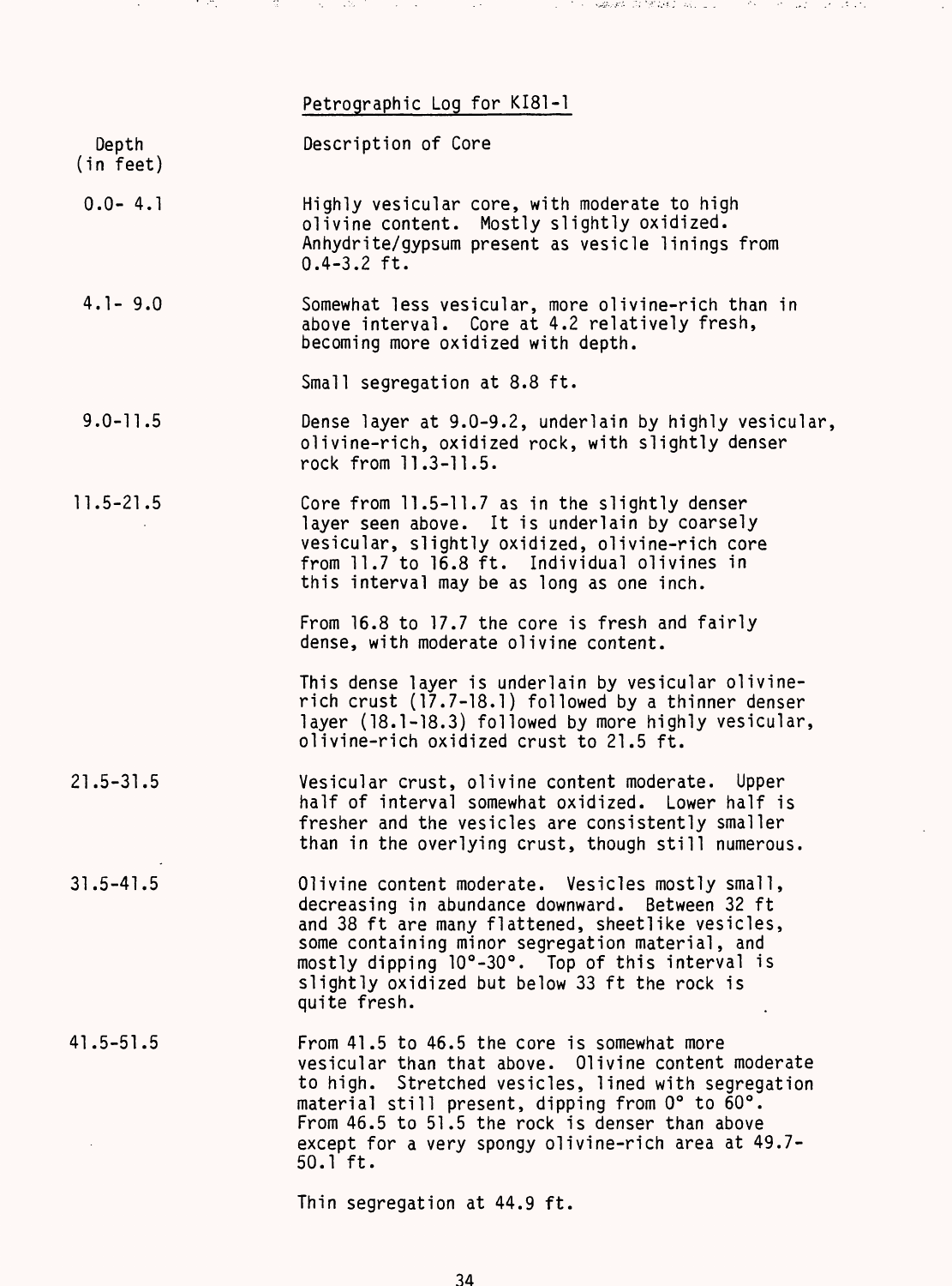Depth (feet) Description of Core (KI81-1) 51.5-61.5 Gray core, quite fresh, olivine content moderate, throughout the interval. Steeply dipping vesicle streams present from 52.0 to 58.0 ft. Segregations at: 54.2-54.4 and 61.3-61.5, both dipping 30°. 61.5-71.7 Fresh gray finely vesicular core. Olivine content moderate. Some coarse olivines present. Segregation at: 69.4-69.5. Single very large vesicle (3/4 inches long) at 69.1, partly filled with segregation material. 71.7-81.7 Fresh gray finely vesicular to diktytaxitic rock. Olivine content decreases with depth from moderate to rather sparse. Most olivine quite small. Segregations at 71.9, 75.9-76.6, and 77.2-77.3. 81.7-91.8 Fresh core, finely vesicular to diktytaxitic. Small olivines present. Segregations at: 86.2-88.4 and 91.1-91.8. The 1 upper vein was "melt" in 1967. 91.8-101.9 Fresh gray core, finely vesicular to diktytaxitic. Small olivine present throughout, but somewhat more abundant between 100-101.9 ft. Segregations at: 91.8-92.0 (continuous from above interval) 96.7-96.8, 100.1-100.2, plus minor patches at 92-93 ft. 101.9-111.9 Fresh gray diktytaxitic rock; olivine content decreases downward. Segregations at: 102.7-102.8, 103.1-103.5 (dipping  $60^{\circ}$ ) 109.1-109.2. 111.9-121.9 Gray diktytaxitic core. Olivine sparse. Core shattered during drilling, with fractures running at high angles to the core. Segregations at 112.1-113.1 and 114.5-117.8. Upper vein contains olivine. 121.9-131.9 Gray diktytaxitic core. Olivine content increases from top to bottom. Small olivines common by 131.9 ft. High-angle fractures continue to 130 ft. Segregations at: 122.0, 124.1-126.1. Lower one contains olivine.

35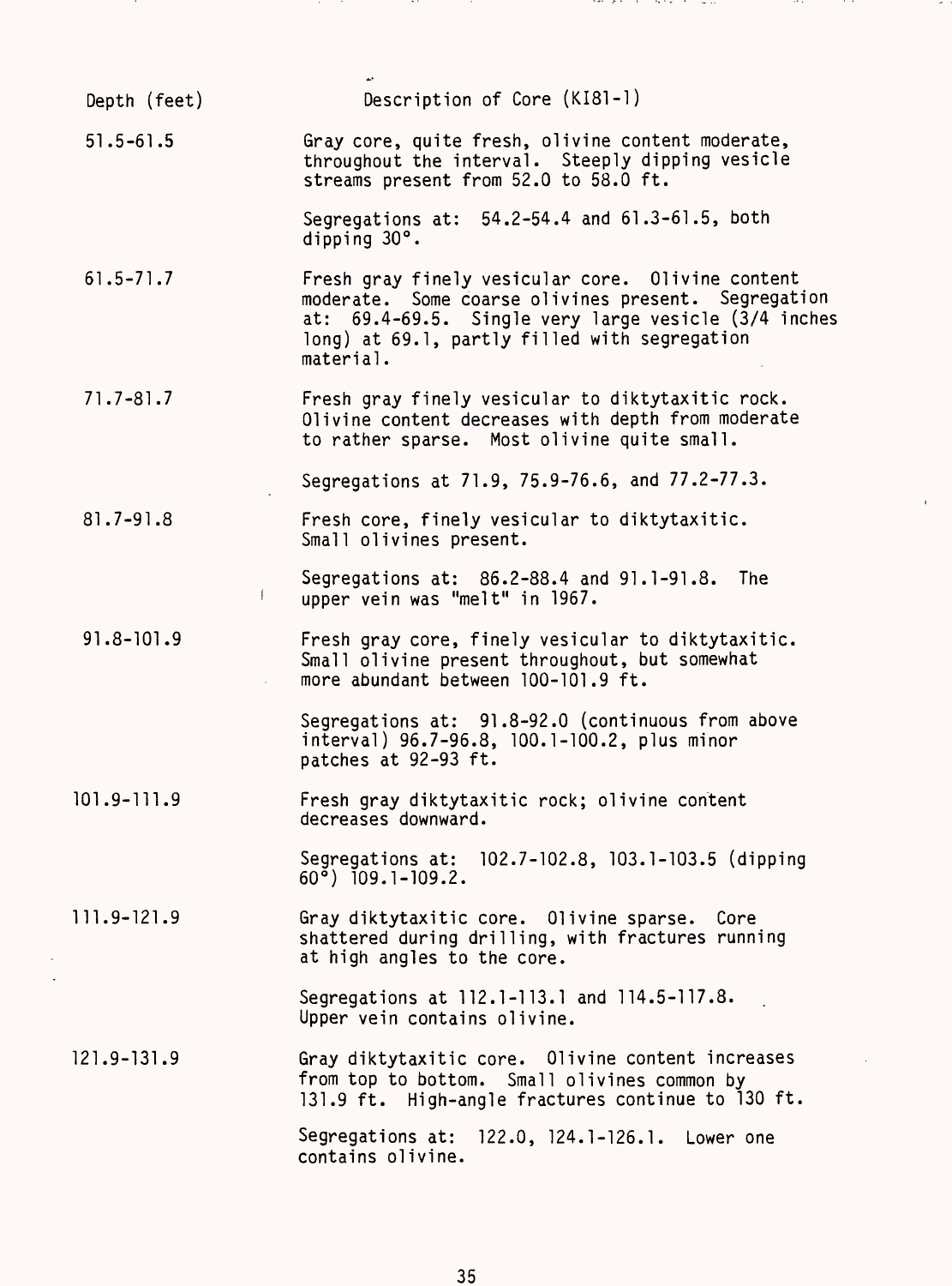| Depth (feet)    | Description of Core (KI81-1)                                                                                                                                                                                                                                                                                              |
|-----------------|---------------------------------------------------------------------------------------------------------------------------------------------------------------------------------------------------------------------------------------------------------------------------------------------------------------------------|
| $131.9 - 141.9$ | Fresh gray core, diktytaxitic. Large olivines<br>present. Olivine common to abundant. Vertical<br>olivine-rich bodies present from 134 ft on down.                                                                                                                                                                        |
|                 | Na <sub>2</sub> SO <sub>4</sub> bloom present from 134.7-137.6. Heaviest<br>at $135.5 + 0.3$ ft.                                                                                                                                                                                                                          |
|                 | Segregations at: 138.7-138.8 (olivine bearing),<br>140.2-140.3, and 140.8-140.9.                                                                                                                                                                                                                                          |
| $141.9 - 151.9$ | Dense gray core, sparsely diktytaxitic except in<br>olivine-rich bodies, which occur throughout the<br>interval. Olivine common to abundant, fresh except<br>at 145.6-146.0, where it is slightly oxidized.                                                                                                               |
|                 | Segregation at: 146.2-147.0.                                                                                                                                                                                                                                                                                              |
| $151.9 - 161.9$ | Core as in above interval. Small segregation, at<br>157.3-157.4, contains olivine, is associated with<br>vertical olivine-rich body.                                                                                                                                                                                      |
| $161.9 - 171.9$ | Dense gray sparsely diktytaxitic matrix. Olivine<br>common to abundant. Vertical olivine-rich bodies<br>present throughout. Radial hackly fractures first<br>appear in core at 167.2 ft; they are present below<br>that depth through the rest of this interval.                                                          |
| $171.9 - 181.9$ | Fresh core with well-developed hackly fracture.<br>Olivine common to abundant. Vertical olivine-rich<br>bodies present from 171.9-179.0 ft.                                                                                                                                                                               |
|                 | Matrix changes from light gray (where rock is holo-<br>crystalline) at 172-174 ft through greenish gray<br>(177 ft) to dark gray (179-182 ft).                                                                                                                                                                            |
|                 | Unusual clot of fine-grained olivine present at<br>$181.4$ ft.                                                                                                                                                                                                                                                            |
|                 | Segregations at 173.1-173.3 (this was "melt" in 1979)<br>and 178.5-178.7. The lower vein is partly glassy.                                                                                                                                                                                                                |
| $181.9 - 186.9$ | Olivine-rich core, olivines distributed uniformly<br>throughout. Matrix ranges from dark gray at 182 ft<br>to black at 186.9. Core first develops concentric<br>fractures at about 183 ft.                                                                                                                                |
| $186.9 - 196.9$ | Black, olivine-rich core with concentric fracture.<br>Special textures: at 187.5-188.0, the matrix is<br>coarser, vuggier as in an olivine-rich body, but<br>the concentration of olivine is not anomalous. At<br>189.5 there is a small segregation, half crystallized,<br>half glassy, as though chilled from one side. |

36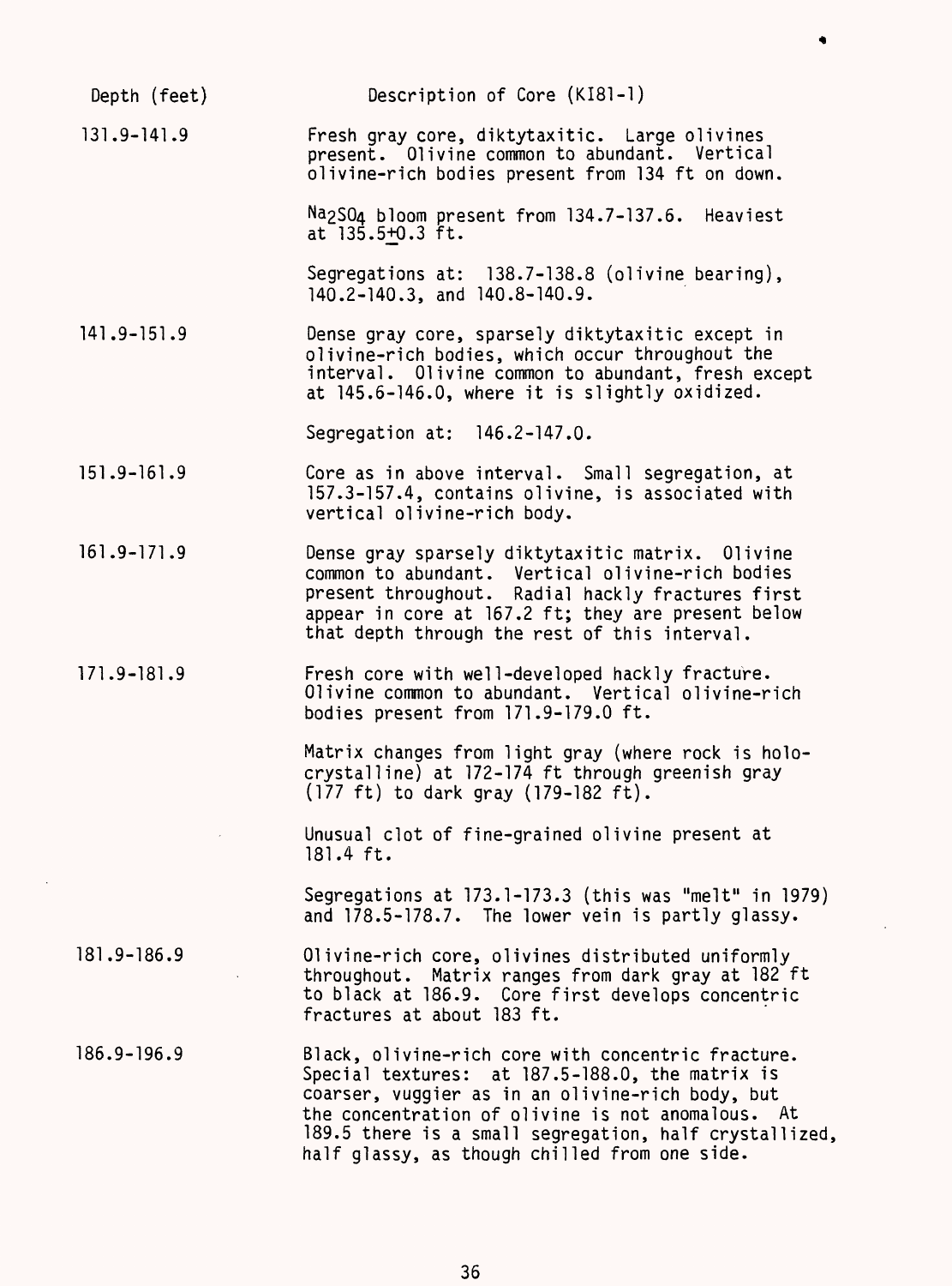Depth (feet) Description of Core (KI81-1) 186.9-196.9 (cont.) At 193.0, and 195.2-196.9 are some olivine-rich bodies, with very abundant coarse olivine. Sporadically developed though this interval are lighter, almost white, blocky crystals, which contrast in color with olivines of the same size. They appear to be oikocrystic, as they usually appear to be full of inclusions. 196.9-207.0 Black, glassy olivine-rich rock. Vertical olivineglass bodies present from 197-201 ft. Very glassy pocket, present in core from 205.5-206.2 ft, is crystallized around edges but appears to be 100 percent glass in middle. Core plastic, corrugated in this and some other places. The top 3-4 inches of the core in this interval are devitrified because they were exposed to extra cooling water during wirelining the core barrel. There are similar small bluish devitrified zones present in several places within this interval. These mark depths where the drill was turned off during seismic experiments. 207.0-217.0 Black, glassy friable core. Olivine very abundant. Higher concentrations of very coarse olivine + glass present at 210.4-211.0 and 214.3-215.3. Plagioclase sparse in these areas. Upper 3-4 inches of core devitrified as in preceding interval. 217.0-227.0 Black, very glassy, friable cores. Olivine very abundant. Concentration of coarse olivine + glass present at 218.8, 220.8-221.3, 222.7, and from 224.3-225.2. Some of these quite open, vesicular. This and the preceding interval are the blackest, probably the most glass-rich core, and may be the zone of maximum temperature. 227.0-237.0 Black, very glassy core. Olivine abundant, mostly uniformly distributed. In this interval, it is more obvious than usual that the zone of maximum devitrification is 1-2 inches below the very top of the interval. Exterior surface of core finely corrugated throughout this interval.

 $\triangleright$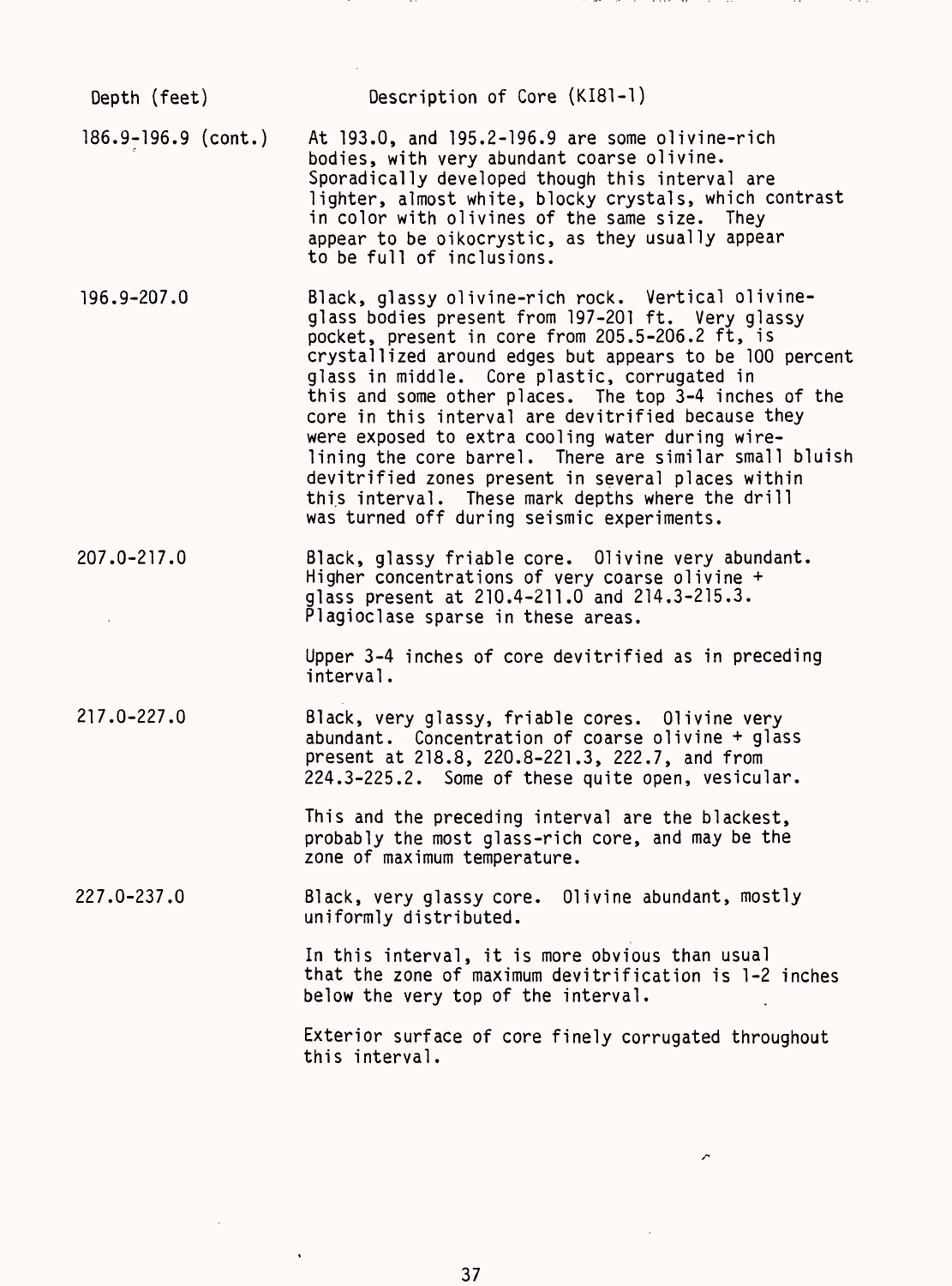| Depth (feet)    | Description of Core (KI81-1                                                                                                                                                                                                                                                                                                                     |
|-----------------|-------------------------------------------------------------------------------------------------------------------------------------------------------------------------------------------------------------------------------------------------------------------------------------------------------------------------------------------------|
| $237.0 - 247.0$ | Black, glassy friable core. Concentric fractures.<br>Olivine coarse, abundant. Vuggy olivine-glass<br>concentrations at 242.0-243.0, 245.5 and 246.5.                                                                                                                                                                                           |
| 247.0-257.0     | Black, glassy friable core, with concentric<br>fractures. Olivine abundant, uniformly distributed.<br>Somewhat glassier sections at 250.8-251.1. Unusual<br>area at 254.0 looks like "leopard rock."                                                                                                                                            |
| $257.0 - 267.0$ | Glassy olivine-rich core from 257-261 ft.<br>Olivine, glass contents decrease downward through<br>this interval.                                                                                                                                                                                                                                |
|                 | The whitish, blocky oikocrysts, present at 187-197 ft,<br>reappear in this interval.                                                                                                                                                                                                                                                            |
| $267.0 - 277.0$ | Black friable core. Coarse green olivine phenocrysts<br>decrease from moderate to scarce downward, except<br>for a thin layer of olivine-rich rock at 271.1-<br>$271.2$ ft.                                                                                                                                                                     |
|                 | Whitish blocky oikocrysts (?) of olivine prominent<br>throughout except in two intervals (272.3-273.3)<br>and $274.5 - 275.0$ . These intervals seem to be<br>glassier, are more strongly corrugated, but contain<br>olivine phenocrysts and show no tendency to coarser<br>grain size in the matrix (i.e., they are not<br>segregation veins). |
| $277.0 - 287.0$ | Core from 277.0-284.5 is almost all leopard rock,<br>in bands 1-3 inches thick separated by rock without<br>relict vesicular structure. The spots are black<br>glass, the glass in the lowest set (at 284.5) is<br>irridescent. The olivine content of this zone is<br>much higher than that in the preceding interval.                         |
|                 | From 285.0-287.0 the core is black glassy, and<br>with moderately abundant coarse olivines. It is<br>necked down and heavily corrugated as though quite<br>plastic when drilled.                                                                                                                                                                |
| $287.0 - 297.0$ | Core in this interval has a dark gray to black<br>matrix. Glass content appears to be slightly<br>higher toward the bottom. Coarse olivines sparse<br>to moderately abundant. Whitish blocky crystals of<br>olivine present throughout.                                                                                                         |
|                 | Streaks of irridescent glass present from 289.7-<br>290.5 ft = sheared leopard rock? Patches of<br>leopard rock, some partly sheared, present from 294.0-<br>296.4 ft.                                                                                                                                                                          |

 $\cdot$ 

 $\cdots$  $\cdots$   $100 - 100$  $\sim$   $\sim$   $\sim$   $\cdots$ -

the control of the

38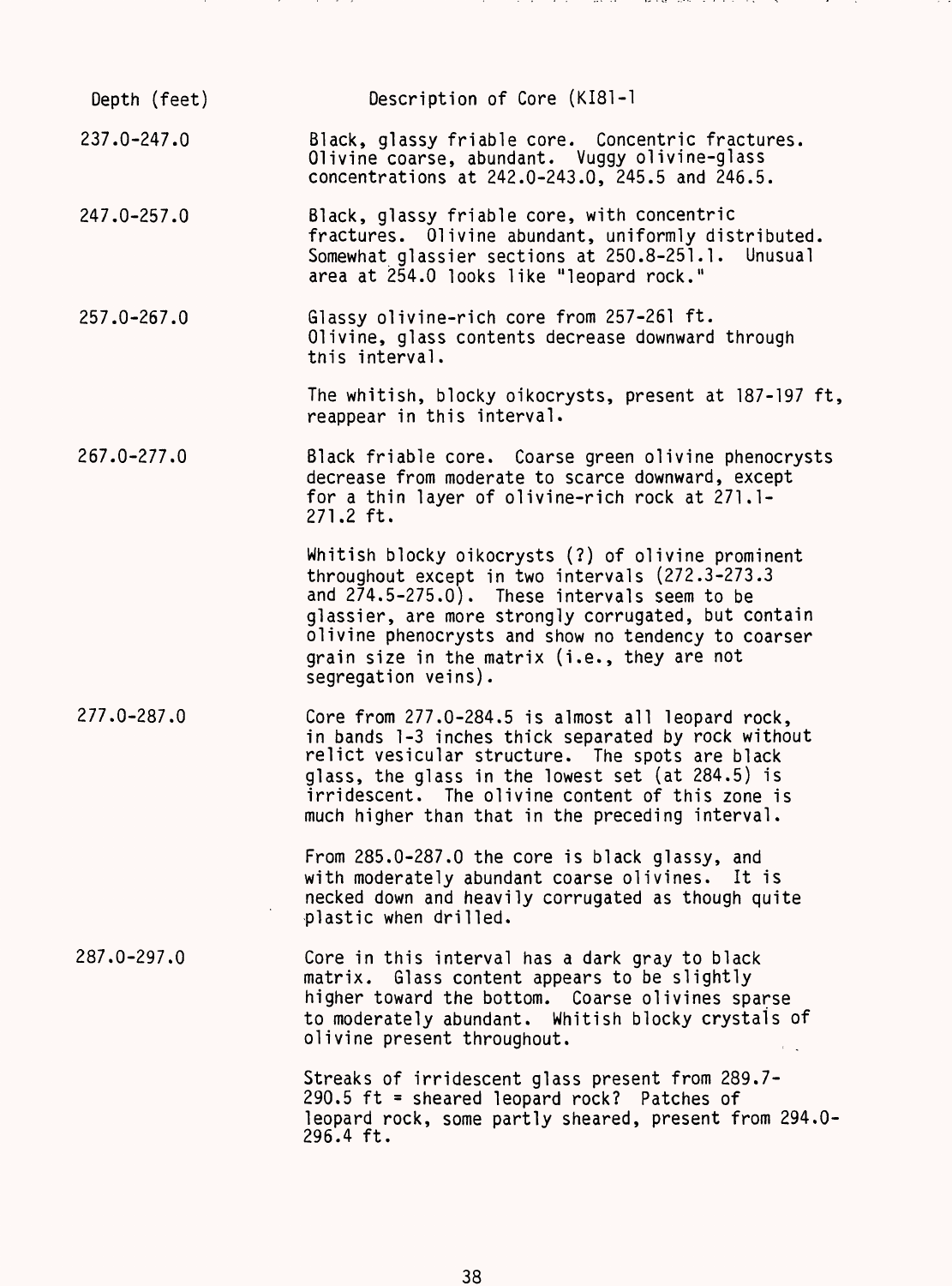| Depth (feet) | Description of Core (KI81-1)                                                                                                                                                                                                                                                    |
|--------------|---------------------------------------------------------------------------------------------------------------------------------------------------------------------------------------------------------------------------------------------------------------------------------|
| 297.0-307.0  | Black core with concentric fracture, sparse coarse<br>green olivines, abundant whitish blocky crystals from<br>297-298.0. Leopard rock from 298.2-299.0. Olivine<br>and glass-rich layer, between 299.2-299.3, is<br>necked-down, corrugated as though plastic when<br>drilled. |
|              | Remaining core contains moderately abundant coarse<br>olivines, many whitish blocky crystals (1-3 mm).<br>Is otherwise uniform except for rare streaks,<br>spots of black glass.                                                                                                |
| At 307.0     | Hole terminated. Core still has a black, glassy<br>matrix, with concentric fractures well-developed.                                                                                                                                                                            |

 $\bar{z}$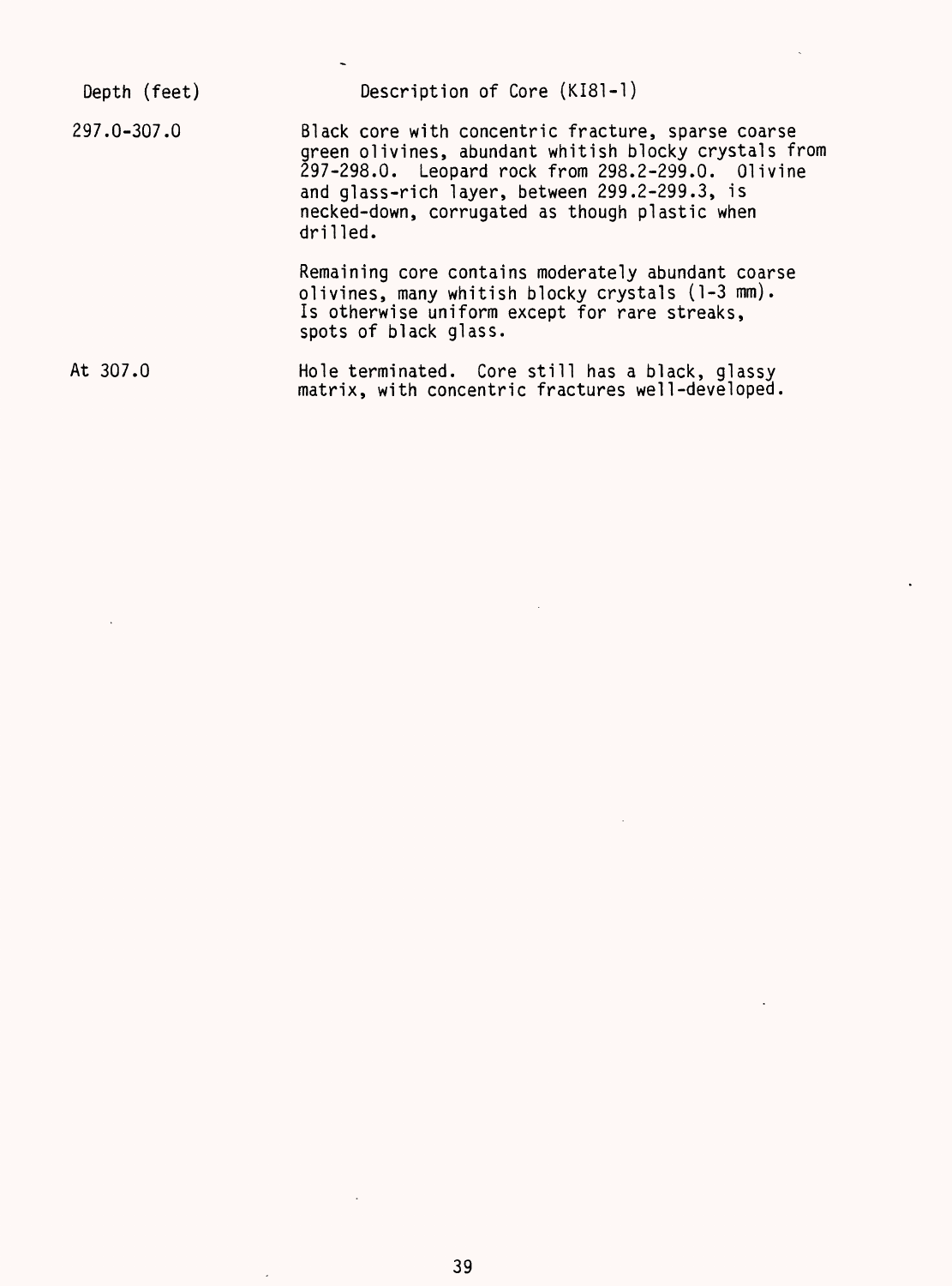## Core Recovery Log for KI81-2

| Date    | Interval drilled<br>(in feet)                                                                                                                                          | Core recovered<br>(in feet)                                               | Percent<br>Recovery                                                | Gaps<br>(in feet) |
|---------|------------------------------------------------------------------------------------------------------------------------------------------------------------------------|---------------------------------------------------------------------------|--------------------------------------------------------------------|-------------------|
| 4/16/81 | $0.0 -$<br>1.2<br>$1.2 -$<br>3.8<br>$3.8 -$<br>8.8                                                                                                                     | 1.2<br>2.5<br>5.0                                                         | 100<br>93<br>100                                                   |                   |
| 4/17/81 | $8.8 - 18.8$<br>$18.8 - 28.8$<br>$28.8 - 37.8$<br>$37.8 - 39.8$<br>$39.8 - 49.8$<br>$49.8 - 60.0$<br>$60.0 - 70.0$<br>$70.0 - 80.0$<br>$80.0 - 90.2$<br>$90.2 - 100.0$ | 10.0<br>10.0<br>9.0<br>2.0<br>10.0<br>10.2<br>10.0<br>10.0<br>10.2<br>9.8 | 100<br>100<br>100<br>100<br>100<br>100<br>100<br>100<br>100<br>100 |                   |
| 4/20/81 | $100.0 - 110.1$<br>$110.1 - 120.1$<br>$120.1 - 130.1$<br>$130.1 - 140.1$<br>$140.1 - 150.1$<br>$150.1 - 160.3$<br>$160.3 - 170.3$                                      | 10.1<br>10.0<br>10.0<br>9.5<br>10.0<br>10.2<br>10.0                       | 100<br>100<br>100<br>95<br>100<br>100<br>100                       | $130.1 - 130.6$   |
| 4/21/81 | 170.3-180.5<br>180.5-190.5<br>190.5-200.7<br>200.7-210.9<br>210.9-220.9                                                                                                | 10.2<br>10.0<br>10.2<br>10.2<br>4.0                                       | 100<br>100<br>100<br>100<br>40                                     | $(214.9 - 220.9)$ |
| 4/22/81 | 215<br>$-217$<br>217<br>$-226.0$<br>226.0-236.0                                                                                                                        | 1.8<br>9.0<br>9.8                                                         | 90<br>100<br>98                                                    |                   |

On the afternoon of 4/21/81 the hole was cased to a depth of 221 ft. Core taken above this depth was NX. The following day the driller re-entered with a narrower string, drilled out the core dropped the day before (between 215 and 221 ft) and extended the hole below the casing to 236.0 ft.

 $\ddot{\phantom{a}}$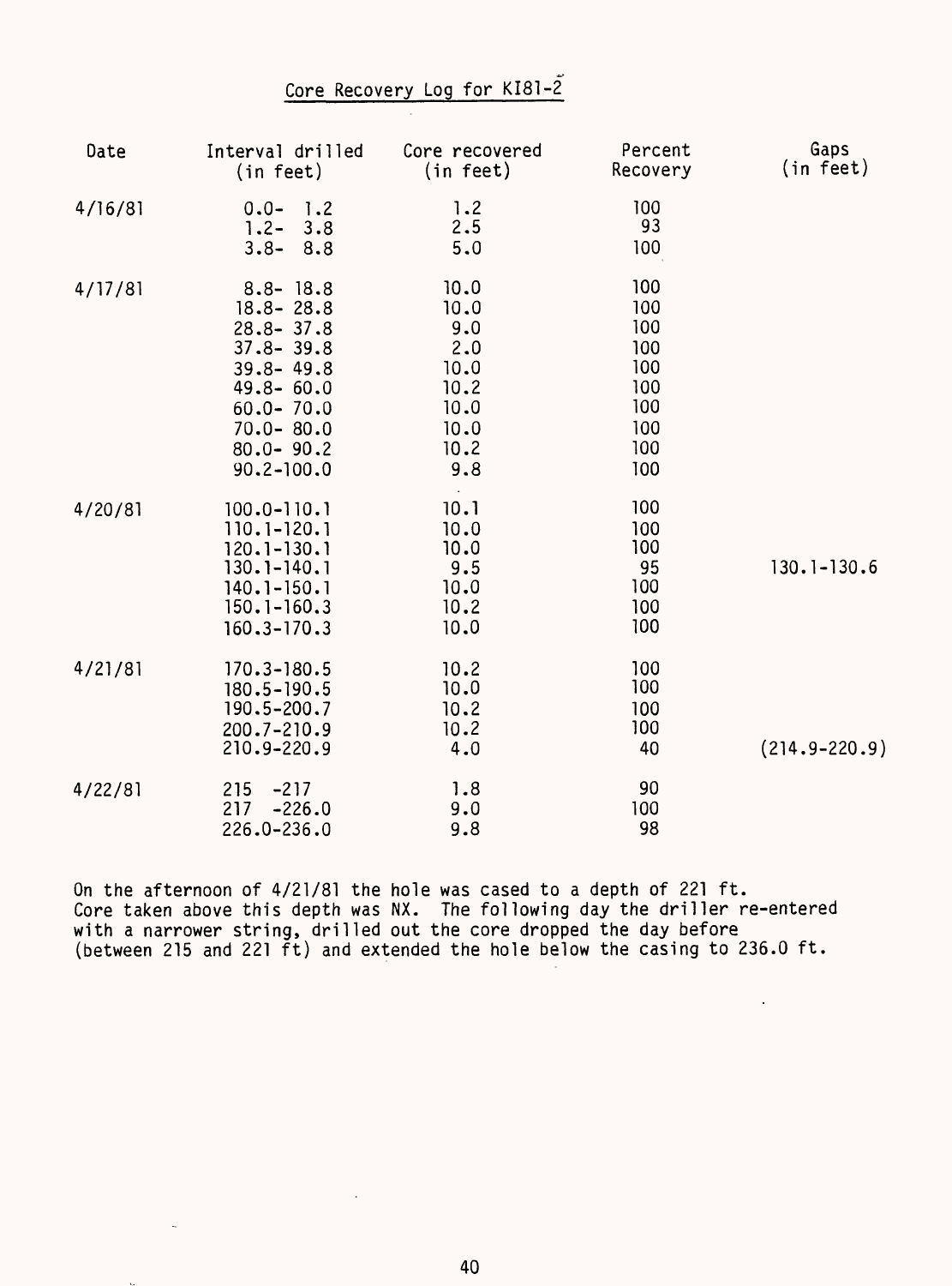|                    | Petrographic Log for KI81-2                                                                                                                                                                                                                                                                                                                                                                                                                                                                         |
|--------------------|-----------------------------------------------------------------------------------------------------------------------------------------------------------------------------------------------------------------------------------------------------------------------------------------------------------------------------------------------------------------------------------------------------------------------------------------------------------------------------------------------------|
| Depth<br>(in feet) | Description of Core                                                                                                                                                                                                                                                                                                                                                                                                                                                                                 |
| $0.0 - 3.8$        | Highly vesicular olivine-rich core, slightly<br>oxidized 0.0-2.0 ft, strongly oxidized 2.0-3.8<br>ft. Anhydrite/gypsum linings in vesicles present<br>sporadically 0.0-3.8 ft.                                                                                                                                                                                                                                                                                                                      |
| $3.8 - 8.8$        | Oxidized core, olivine and vesicle content moderate<br>to high.                                                                                                                                                                                                                                                                                                                                                                                                                                     |
|                    | Minor segregation at 7.1 ft.                                                                                                                                                                                                                                                                                                                                                                                                                                                                        |
| $8.8 - 18.8$       | Core oxidized 8.8-9.2; mostly fresher below that.<br>This interval consists of segments of highly<br>vesicular olivine-rich core, separated by denser<br>layers at 9.2-9.3, 12.0-12.9, 13.8-14.2, 14.5-15.8<br>(spotted rock), 16.2-16.5, 17.2-17.3, and 18.7-18.8.                                                                                                                                                                                                                                 |
|                    | Olivines up to 1 cm in length present.                                                                                                                                                                                                                                                                                                                                                                                                                                                              |
|                    | One segregation at 17.6-17.7, plus minor stringers<br>of segregation material in vesicles or at the top<br>of the dense layers, notably those at 16.2-16.5<br>and $17.2 - 17.3$ .                                                                                                                                                                                                                                                                                                                   |
| $18.8 - 28.8$      | Slightly oxidized olivine-rich core, vesicles<br>smaller than above, but still abundant $(18.8-22.0)$ .<br>From 22.0-25.4 the core is fresher, more coarsely<br>vesicular, and with less olivine than in the over-<br>lying rock. Several of the larger vesicles contain<br>patches of a whitish powdery deposit (CaSO4?<br>or Na <sub>2</sub> S04? or other?). Below 25.4 the vesicles<br>again decrease in size, the core is somewhat more<br>oxidized, but the olivine content remains moderate. |
| $28.8 - 38.8$      | Slightly oxidized core, olivine content moderate.<br>Scattered large olivines present. Some large,<br>steeply dipping vesicles at 31.0-31.5. Otherwise<br>vesicles are undeformed and mostly quite small.<br>A vertical cooling crack (pre-existing) runs<br>through the core from 32.5-38.8 ft.                                                                                                                                                                                                    |
| 38.8-49.8          | Core slightly oxidized (38.8-47.8) fresh below<br>that (47.8-49.8). Olivine content moderate; large<br>olivines still present. Large stretched vesicles,<br>most partly filled with segregation material,<br>occur throughout. Their dips are low and quite<br>variable, even within a single piece of core.                                                                                                                                                                                        |
|                    | Segregation at 43.8.                                                                                                                                                                                                                                                                                                                                                                                                                                                                                |

 $\bar{\chi}$ 

 $\ddot{\phantom{0}}$ 

 $\ddot{\phantom{0}}$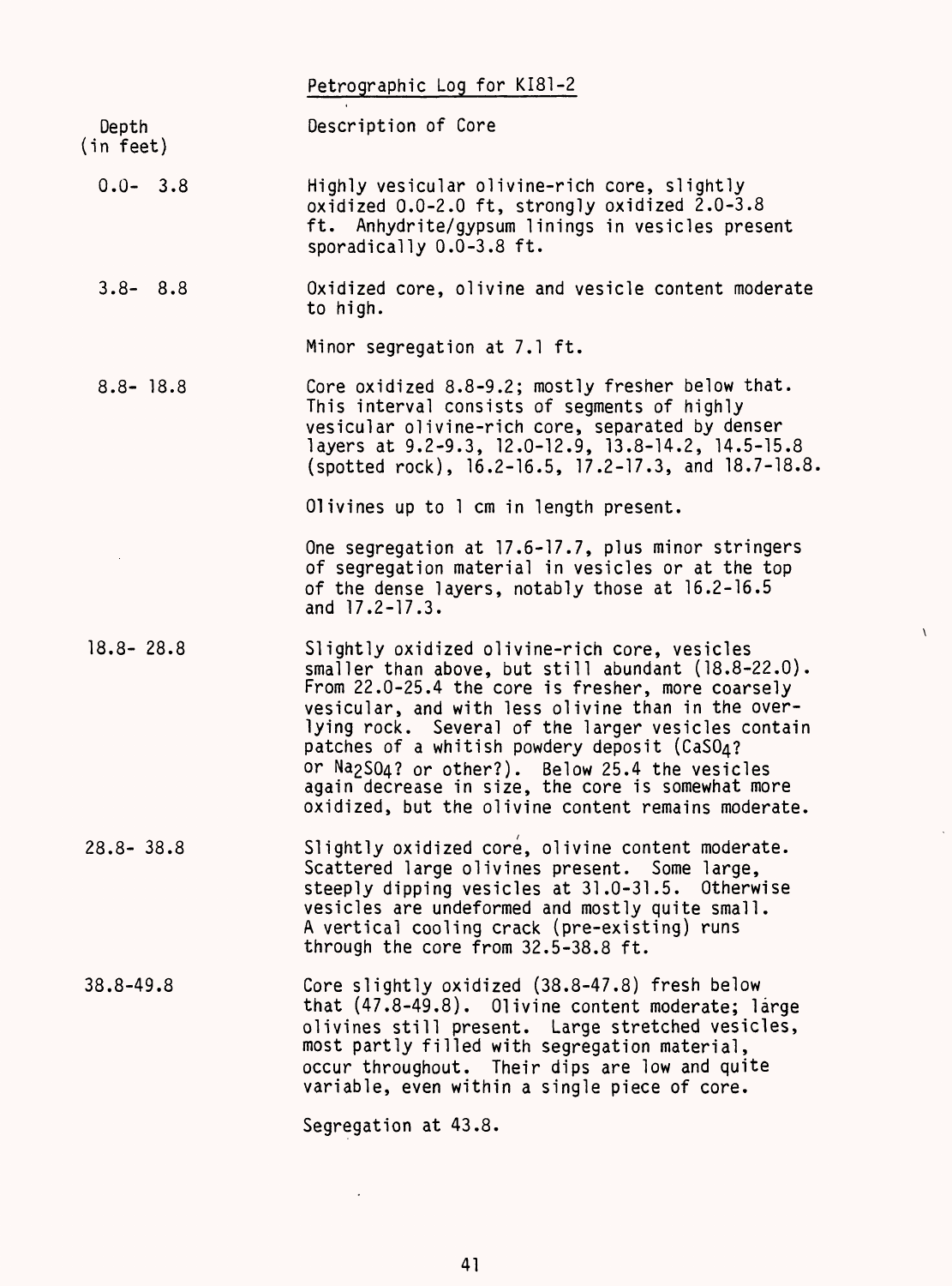| Depth (feet)    | Description of Core (KI81-2)                                                                                                                                                                                                                                   |
|-----------------|----------------------------------------------------------------------------------------------------------------------------------------------------------------------------------------------------------------------------------------------------------------|
| $49.8 - 60.0$   | Core fresh throughout. Olivine content as in<br>above interval. Most vesicles small, except where<br>associated with minor segregation material. Some<br>stretched vesicles present, dips variable.                                                            |
|                 | Segregations at 50.5, 57.7, 58.3.                                                                                                                                                                                                                              |
| $60.0 - 70.0$   | Core fresh. Finely vesicular except where<br>segregation material present. Olivine content<br>moderate to 63 ft, perceptibly less below that.                                                                                                                  |
|                 | Segregations at: 64.2, 65.6-66.6 (highly irregular,<br>mostly runs up one side of the core) and 67.6 ft.                                                                                                                                                       |
| $70.0 - 80.0$   | Fresh, finely vesicular core. Olivine present,<br>large crystals rare.                                                                                                                                                                                         |
|                 | One large, empty vesicle at 71.0 ft. Segregations<br>at: 72.6-74.2, 78.1-78.8.                                                                                                                                                                                 |
| $80.0 - 90.2$   | Fresh finely vesicular gray core. Small olivines<br>present, mostly quite sparse except at 85-88.                                                                                                                                                              |
|                 | Segregations at 83.0, 88.2-88.6 (this last has a<br>spongy transitional zone below, separating the<br>segregation proper from the matrix rock).                                                                                                                |
| $90.2 - 100.0$  | Fresh, finely vesicular to diktytaxitic gray core.<br>Olivine sparse.                                                                                                                                                                                          |
|                 | Segregations at: 94.9-95.4, 99.3-100.0                                                                                                                                                                                                                         |
| $100.0 - 110.1$ | Fresh gray diktytaxitic core. Olivine present,<br>sparse by 110 ft. Large empty vesicle at 102.9 ft.                                                                                                                                                           |
|                 | Segregations at: 104.0-104.3, 107.1-107.3.                                                                                                                                                                                                                     |
| $110.1 - 120.1$ | Fresh gray diktytaxitic core. Olivine sparse<br>throughout. Core shattered during drilling (115-<br>120 ft). Large empty vesicle at 112.4 ft.                                                                                                                  |
|                 | Segregations at: 112.5-114.2 ft (olivine-bearing),<br>116.8-117.1, 119.9-120.1 (olivine-bearing).                                                                                                                                                              |
| $120.1 - 130.1$ | Fresh gray diktytaxitic to dense core. Olivine<br>sparse (120-127), more abundant below 127 ft.<br>Core shattered, locally with conchoidal fracture,<br>especially from 126-130 ft. Sharp contact within<br>matrix rock at 129 ft = olivine-poor diapir track? |
|                 | Segregation at 120.1-121.3 continuous from above interval                                                                                                                                                                                                      |
|                 |                                                                                                                                                                                                                                                                |

 $\hat{\mathcal{S}}$ 

 $\frac{1}{\sqrt{2}}$ 

 $\mathcal{L}^{\text{max}}_{\text{max}}$  and  $\mathcal{L}^{\text{max}}_{\text{max}}$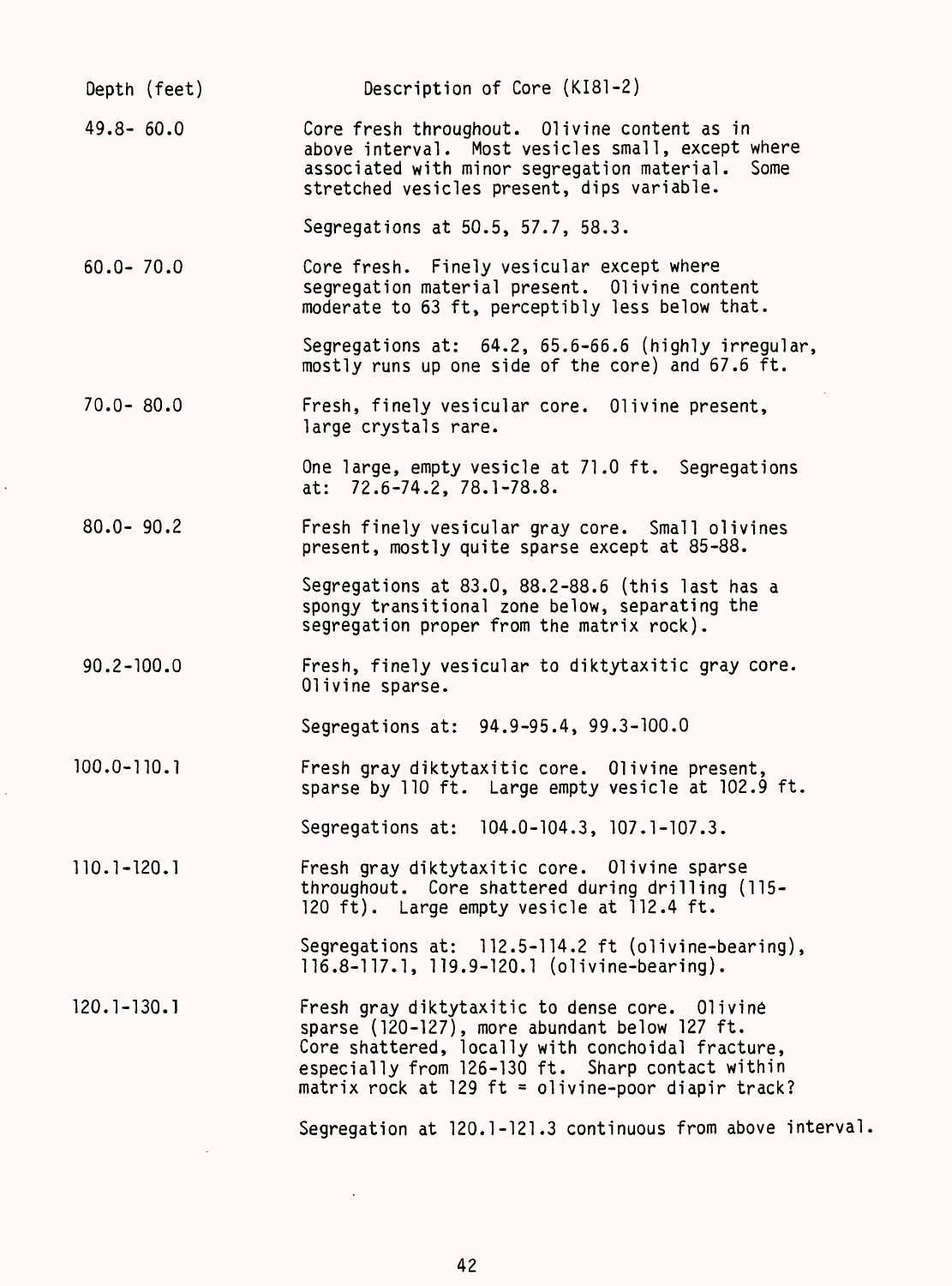| Depth (feet)    | Description of Core (KI81-2)                                                                                                                                                                                                                                                                                                       |
|-----------------|------------------------------------------------------------------------------------------------------------------------------------------------------------------------------------------------------------------------------------------------------------------------------------------------------------------------------------|
| $130.1 - 140.1$ | Dense gray core. Olivine present (130.6-131.6) and<br>moderately abundant below 132 ft. Vertical<br>olivine-rich bodies present below 136 ft. Much<br>of core above that (131-136) has a slightly<br>mottled appearance.                                                                                                           |
|                 | Segregation at 137.4-138.3 (olivine-bearing, quite<br>dense, just above olivine-rich body).                                                                                                                                                                                                                                        |
| $140.1 - 150.1$ | Dense gray core, olivine moderate to abundant<br>throughout. Vertical olivine-rich bodies present<br>throughout. These contain the first really coarse<br>olivines (at 143.7-144.1) seen since 60 ft or higher.                                                                                                                    |
|                 | Na <sub>2</sub> SO <sub>4</sub> bloom best developed at 147.6 ft.                                                                                                                                                                                                                                                                  |
|                 | Segregations at 144.1-145.5 (This one bounded<br>above and below by olivine-rich body; contacts<br>dip $60^\circ$ .) and $149.3 - 150.1$ . Neither contains<br>olivine.                                                                                                                                                            |
| $150.1 - 160.3$ | Dense gray core. Olivine content moderate to<br>high. Vertical olivine-rich bodies well-developed<br>throughout. These are associated with minor<br>segregations (near their tops?) at 152.4-153.4 and<br>at 155.6-157.6. There is an especially clear<br>gradational contact between olivine-body and<br>segregation at 157.6 ft. |
|                 | Segregation at: 157.0-157.6. This and all minor<br>stringers dip 60° throughout this interval, but<br>they are not parallel.                                                                                                                                                                                                       |
| $160.3 - 170.3$ | Dense gray core, olivine content moderate to high.<br>Vertical olivine-rich bodies present throughout.                                                                                                                                                                                                                             |
|                 | Core breaks with hackly radial fracture from 165.1<br>ft on down.                                                                                                                                                                                                                                                                  |
|                 | Segregation at: 161.1-161.8 (grain size quite variable).                                                                                                                                                                                                                                                                           |
| $170.3 - 180.5$ | Fresh dense core. Matrix color deepens from<br>greenish gray to dark gray in this interval.<br>Olivine content moderate to high. Vertical olivine-<br>rich bodies present but not especially well-developed<br>in this interval.                                                                                                   |
|                 | Minor segregations at: 171.3, 171.5, 173.6, 174.9                                                                                                                                                                                                                                                                                  |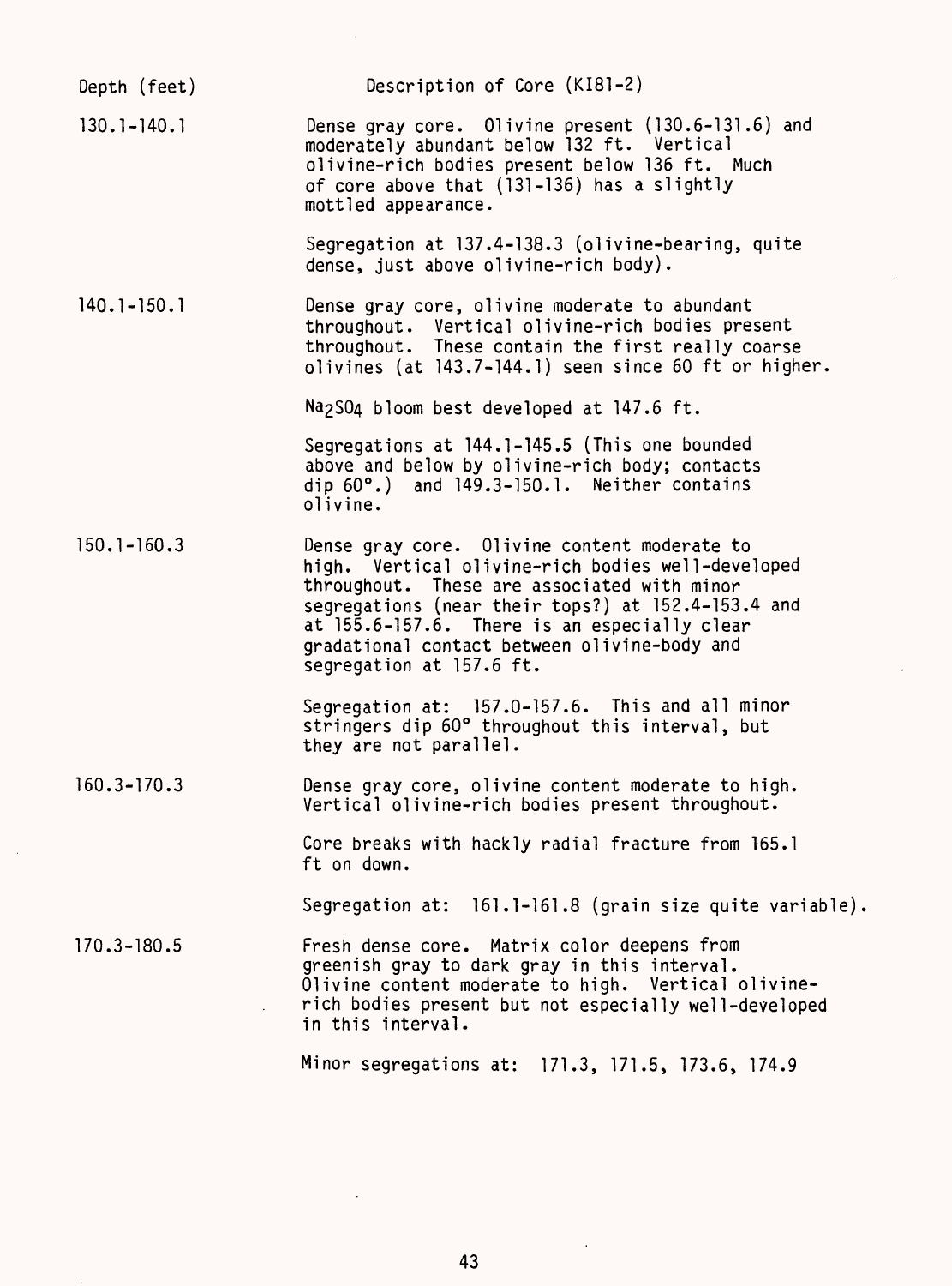| Depth (feet)    | Description of Core (KI81-2)                                                                                                                                            |  |  |
|-----------------|-------------------------------------------------------------------------------------------------------------------------------------------------------------------------|--|--|
| $180.5 - 190.5$ | Dense core. Matrix dark gray to black. Olivine<br>content and distribution as in preceeding interval.<br>Concentric cooling fractures present from 189 ft<br>on down.   |  |  |
|                 | Minor glassy partings at 188.6, 189.5. Both<br>underlain by olivine-rich pockets.                                                                                       |  |  |
| $190.5 - 200.7$ | Black, olivine-rich core. Olivine distribution<br>more irregular than in preceeding interval, with<br>small layers and pockets high in olivine scattered<br>throughout. |  |  |
|                 | Exterior of core finely corrugated (192-200.7).                                                                                                                         |  |  |
| 200.7-210.9     | Black, olivine-rich core. Glassier, more strongly<br>corrugated below 206.8 ft.                                                                                         |  |  |
|                 | Olivine- and glass-rich areas at 209.4, 210.2<br>ft. Core otherwise uniform.                                                                                            |  |  |
| 210.9-214.9     | Dense, olivine-rich oxidized piece of rubble at<br>top from gap at $130-130.5$ ft.                                                                                      |  |  |
|                 | Black glassy core, corrugated exterior. Very<br>olivine-rich. Upper 3-4 inches chilled by cooling<br>water run during preceeding core lifting.                          |  |  |
|                 | Concentrations of coarse olivine $+$ glass at 211.6<br>(vuggy) and $214.7.$                                                                                             |  |  |
| 215 -217        | Black, olivine-rich core. Much devitrification<br>from preceeding day's drilling water.                                                                                 |  |  |
|                 | No signs of flowage in core. This must be the<br>core dropped yesterday, not material which moved<br>up into the casing overnight.                                      |  |  |
| $217 - 226$     | Black glassy olivine-rich core, with olivine-glass<br>concentration present in four places.                                                                             |  |  |
|                 | Olivine distribution uniform overall; these<br>concentrations are more glass-rich, than olivine-<br>rich.                                                               |  |  |
| 226<br>$-236.0$ | Black glassy olivine-rich core. Especially glassy<br>226-229 ft. Olivine distribution uniform as in<br>above interval.                                                  |  |  |
|                 |                                                                                                                                                                         |  |  |

 $\mathcal{A}^{\mathcal{A}}$ 

 $\mathcal{L}^{\text{max}}_{\text{max}}$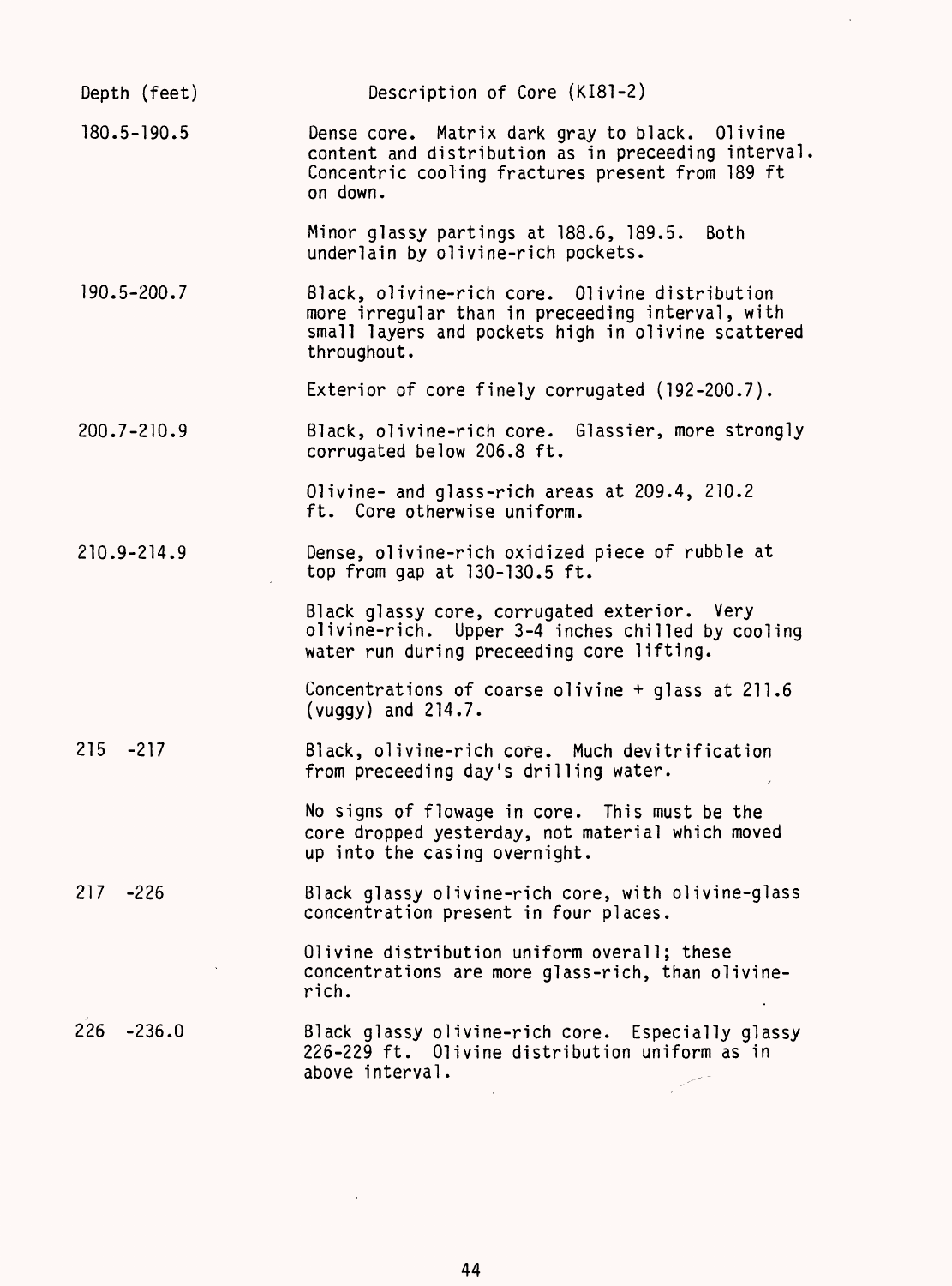## Core Recovery Log for KI81-3

 $\frac{1}{\sqrt{2}}$  $\bar{\mathcal{S}}$ 

مە

D,

 $\sim$ 

| Date    | Interval drilled<br>(in feet)                                                                                            | Core recovered<br>(in feet)                                  | Percent<br>Recovery                                  | Gaps<br>(in feet) |
|---------|--------------------------------------------------------------------------------------------------------------------------|--------------------------------------------------------------|------------------------------------------------------|-------------------|
| 4/8/81  | $0.0 -$<br>1.0<br>$1.0 -$<br>2.0<br>$2.0 -$<br>3.0<br>$3.0 -$<br>4.0<br>$4.0 -$<br>5.0<br>$5.0 - 10.0$                   | 0.7<br>0.9<br>0.9<br>1.0<br>1.2<br>4.8                       | 70<br>90<br>90<br>100<br>$100+$<br>96                |                   |
| 4/9/81  | $10.0 - 17.5$<br>$17.5 - 22.0$<br>$22.0 - 32.0$<br>$32.0 - 42.0$<br>$42.0 - 52.0$                                        | 7.3<br>2.5<br>10.0<br>10.0<br>10.0                           | 97<br>100<br>100<br>100<br>100                       |                   |
| 4/10/81 | $52.0 - 62.0$<br>$62.0 - 72.0$<br>$72.0 - 82.0$<br>$82.0 - 92.0$                                                         | 10.0<br>10.0<br>10.0<br>10.0                                 | 100<br>100<br>100<br>100                             |                   |
| 4/13/81 | $92.0 - 102.1$<br>$102.1 - 112.1$<br>$112.1 - 122.1$<br>$122.1 - 132.1$                                                  | 10.1<br>10.0<br>9.9<br>10.0                                  | 100<br>100<br>99<br>100                              |                   |
| 4/14/81 | $132.1 - 142.1$<br>$142.1 - 152.2$<br>$152.2 - 162.2$                                                                    | 10.0<br>10.1<br>10.0                                         | 100<br>100<br>100                                    |                   |
| 4/16/81 | $162.2 - 172.2$<br>172.2-182.2<br>182.2-192.2<br>192.2-202.2<br>202.2-212.2<br>212.2-222.2<br>222.2-232.2<br>232.2-242.2 | 10.0<br>10.0<br>10.0<br>10.0<br>10.0<br>10.0<br>10.0<br>10.0 | 100<br>100<br>100<br>100<br>100<br>100<br>100<br>100 |                   |
| 4/17/81 | 242.2-252.3<br>252.3-258.8                                                                                               | 10.1<br>1.8                                                  | 100<br>28                                            | 254.1-258.8       |

Hole terminated because bit disintegrated in hole at 257 ft when driller tried to drill through rubble lost from core barrel.

 $\ddot{\phantom{a}}$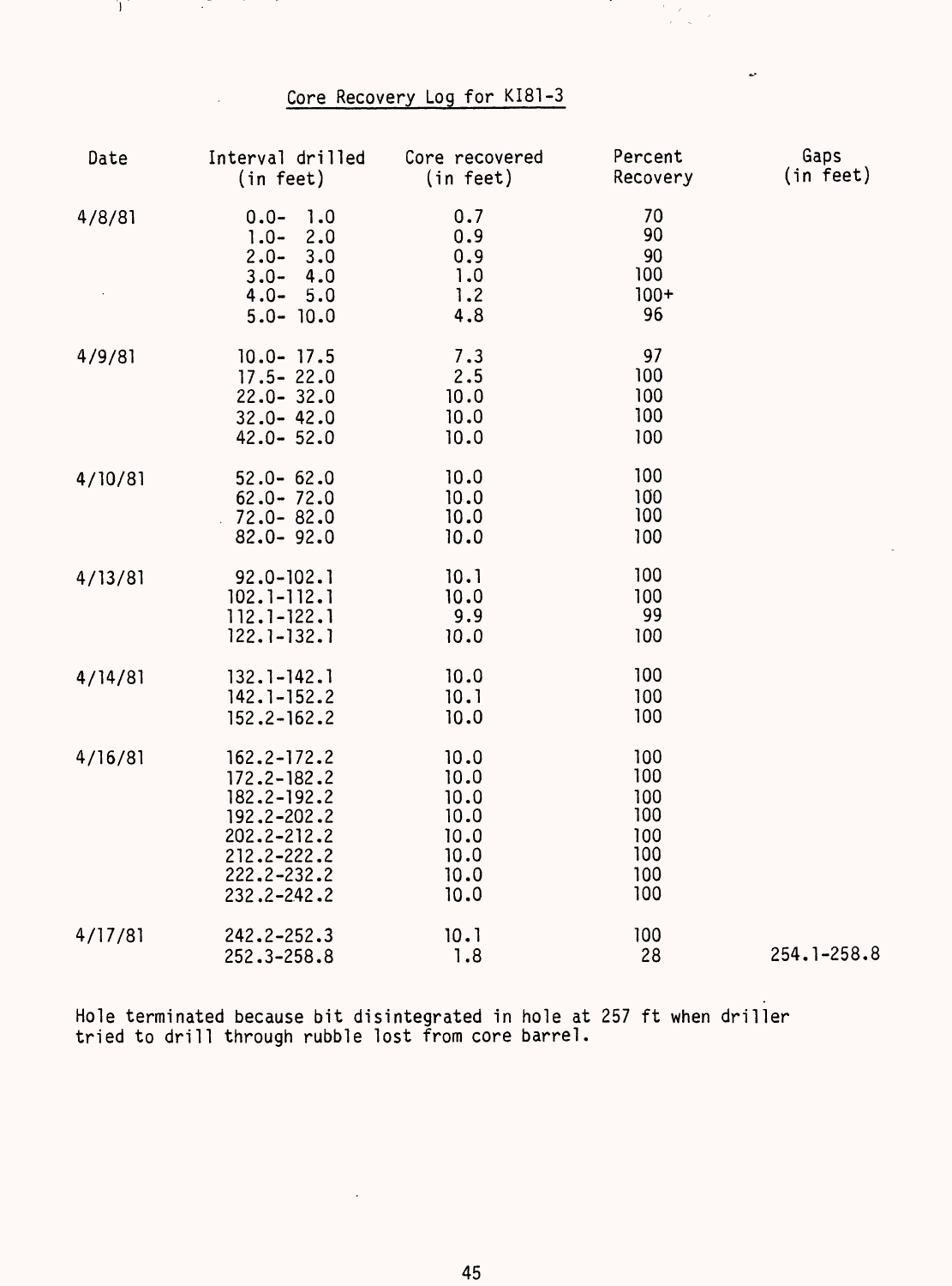Petrographic Log for KI81-3

Depth Description of Core

(in feet)

- 0.0- 5.0 Highly vesicular core, olivine content increasing downward. Rock mostly fresh. Anhydrite/gypsum present from 0.0-3.5 ft lining vesicles.
- 5.0- 10.0 Highly vesicular, olivine-rich core, slightly oxidized, except for slightly denser layer at 7.0- 7.5 ft.
- 10.0-17.5 Highly olivine-rich, with very coarse olivines between 10.0-12.0. Vesicles and olivines both somewhat less abundant from 12.0 to 15.3. Much of this interval especially from 13.5-15.3 is spotted rock. From 15.3-17.5, rock is as in 10.0-12.0 interval.
- 17.5-22.0 Vesicular, olivine-rich crust. Minor segregation material in the larger vesicles. Rock fresh throughout
- 22.0-32.0 Olivine-rich, vesicular rock fresh except for the 25-26 ft interval. Zones of flattened, subhorizontal vesicles present intermittently from 22.5-32.0 ft. Most vesicles lined with minor segregation material.
- 32.0-42.0 Fresh vesicular olivine-rich rock (32.0-34.3) followed by a segregation vein (34.3-34.3). This is underlain by more fresh, vesicular olivine rich rock to 36.1 ft. Core between 36.1 and 37.4 ft is denser rock containing relatively little olivine. From 37.4 to 42.0, the core is slightly oxidized, with olivine moderately abundant. Vesicles are somewhat less abundant in this interval. There is a zone of stretched vesicles from 39.2-40.0 ft. Most vesicles frosted with minor segregation material, as in 22.0-32.0 interval.
- 42.0-52.0 Top of this interval (42.0-44.1 ft) is finely vesicular, oxidized, with moderate to high olivine content. This is underlain by a segregation vein (44.1-44.7). Matrix rock from 44.7 to 52.0 is finely vesicular to diktytaxitic, with olivine moderate to sparse.

Major segregation at 48.3-50.1 ft. Contains much cristobalite in vesicles, no olivine.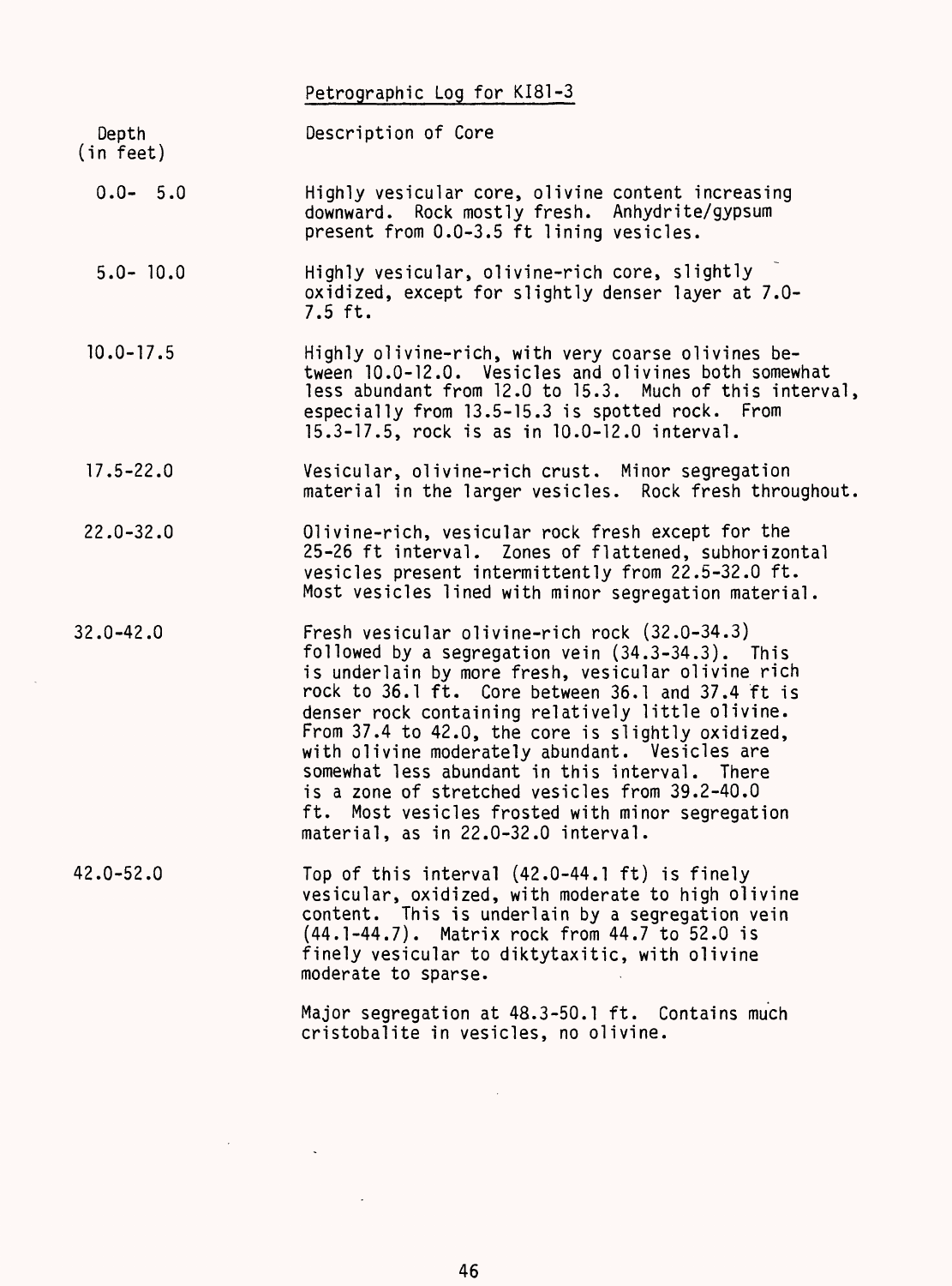| Depth (feet)   | Description of Core (KI81-3)                                                                                                                                                                                                                                                                                                     |
|----------------|----------------------------------------------------------------------------------------------------------------------------------------------------------------------------------------------------------------------------------------------------------------------------------------------------------------------------------|
| $52.0 - 62.0$  | Core is finely vesicular to diktytaxitic. Olivine<br>content increases somewhat with increasing depth<br>within this interval. Minor stringers of segregation<br>material are scattered throughout this section; some<br>of these are very vuggy or partly line rare large<br>vesicles, especially at 57-58 ft and 59.5-60.5 ft. |
| $62.0 - 72.0$  | Finely vesicular rock, with olivine content moderate<br>to high (62.0-67.0 ft). Olivine content and<br>vesicle size decrease in core from 67.0-72.0 ft.                                                                                                                                                                          |
|                | Segregations at: 62.3 (dipping 60°), 64.9 (dipping<br>$20^{\circ}$ ), 65.4-65.5, and 69.1-70.0. The upper contact<br>of this last dips 70°, the lower contact is<br>horizontal. All contain beads of cristobalite.<br>are free of olivine.                                                                                       |
| $72.0 - 82.0$  | Finely vesicular rock, olivine content moderate to<br>high (higher than between 67-72 ft). Large olivines<br>(15 mm long) occur sporadically.                                                                                                                                                                                    |
|                | Segregations at: 77.5-78.6 (cristobalite, no<br>olivine) and 81.6-82.0 (olivine-bearing).                                                                                                                                                                                                                                        |
|                | Also present: occasional large vesicles with or<br>without minor patches or infillings of segregation<br>material (especially at $74.9 - 76.0$ ).                                                                                                                                                                                |
| $82.0 - 92.0$  | Fresh gray finely vesicular to diktytaxitic rock.<br>Olivine smaller, less abundant than in preceding<br>interval.                                                                                                                                                                                                               |
|                | Segregations at: 82.5 (irregular) and 88.5-89.5.<br>Upper contains olivine, projecting into vuggy<br>area; lower is olivine-free.                                                                                                                                                                                                |
| $92.0 - 102.1$ | Fresh gray finely vesicular to diktytaxitic rock.<br>Olivines small, sparse.                                                                                                                                                                                                                                                     |
|                | Segregations at $96.6 - 96.9$ (dipping 20 $\degree$ ) and 99.6-<br>100.5 (dipping 60°), both olivine-free. One large<br>empty vesicle at 98.7 ft.                                                                                                                                                                                |
| 102.1-112.1    | Core as in above interval. No segregations.                                                                                                                                                                                                                                                                                      |

アンダー・アンド アンドランド アイアン・アール アンダイアー とうきん フィック・ショップ アール・アール アール

 $\sim$ 

and the state of the state

and the co

47

 $\mathcal{L}^{\text{max}}_{\text{max}}$ 

 $\label{eq:2.1} \frac{1}{\sqrt{2}}\int_{\mathbb{R}^3}\frac{1}{\sqrt{2}}\left(\frac{1}{\sqrt{2}}\right)^2\frac{1}{\sqrt{2}}\left(\frac{1}{\sqrt{2}}\right)^2\frac{1}{\sqrt{2}}\left(\frac{1}{\sqrt{2}}\right)^2\frac{1}{\sqrt{2}}\left(\frac{1}{\sqrt{2}}\right)^2.$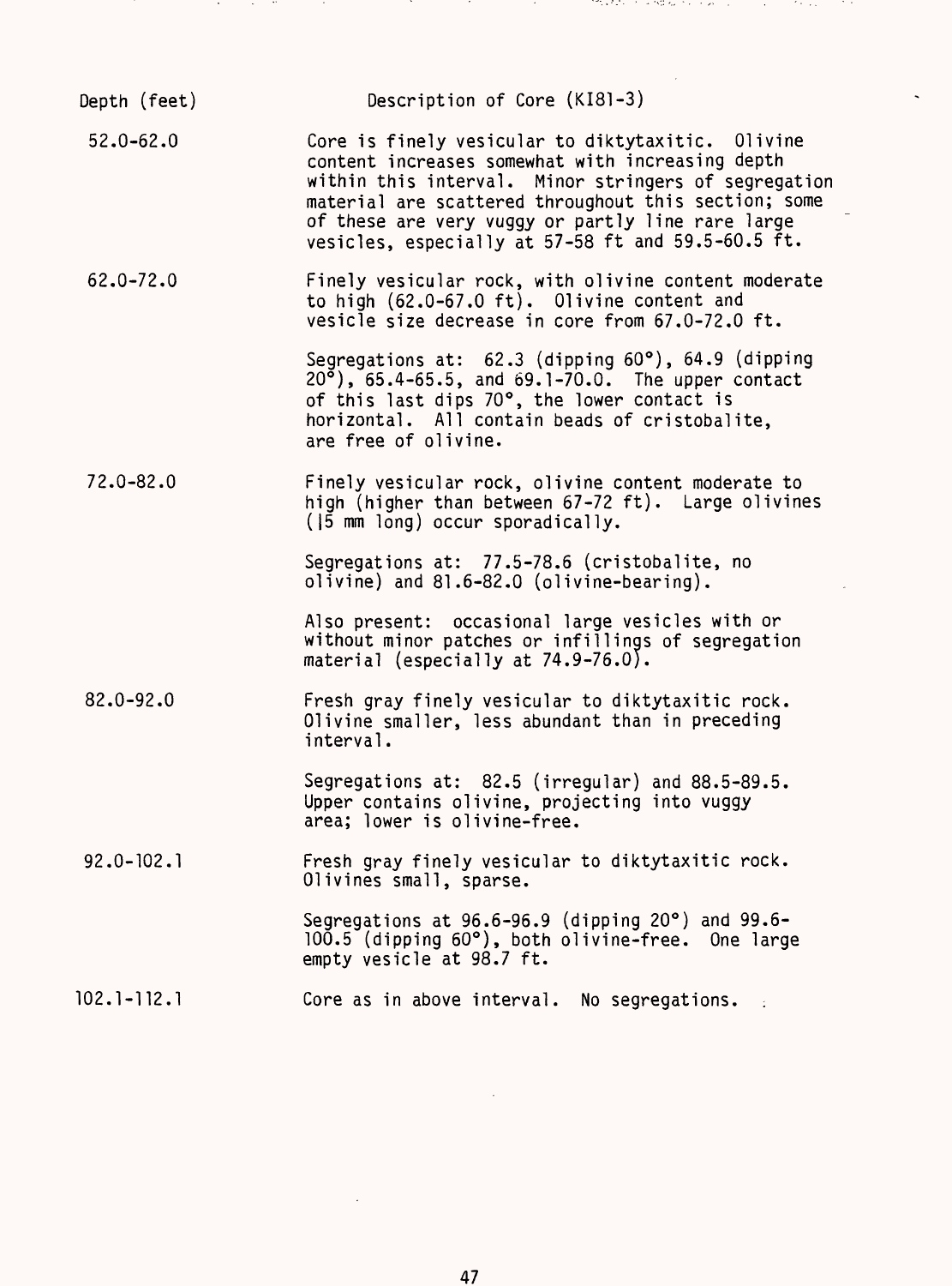| Depth (feet)    | Description of Core $(K181-3)$                                                                                                                                                                                                                                            |
|-----------------|---------------------------------------------------------------------------------------------------------------------------------------------------------------------------------------------------------------------------------------------------------------------------|
| $112.1 - 122.1$ | Fresh gray diktytaxitic rock. Olivine somewhat<br>coarser, more abundant from 112.1-117.9 ft, again<br>decreasing in size and abundance below that interval.                                                                                                              |
|                 | Segregations at: 113.0, 115.7-116.3. Lower one<br>is olivine-bearing, especially near its basal contact.                                                                                                                                                                  |
|                 | Core breaks readily with conchoidal fracture 118-122.0.                                                                                                                                                                                                                   |
| $122.1 - 129.3$ | Core broken into angular fragments with conchoidal<br>fracture. Rock is fresh, diktytaxitic. Small<br>olivines present.                                                                                                                                                   |
|                 | Segregations at: 124.6, 125.4.                                                                                                                                                                                                                                            |
| $129.3 - 132.1$ | Fresh diktytaxitic core. Olivines small, sparser<br>than in above interval. Core still shattered, with<br>high-angle fractures.                                                                                                                                           |
|                 | Segregations at: 130.7-131.0.                                                                                                                                                                                                                                             |
| $132.1 - 142.1$ | Fresh gray diktytaxitic rock. Olivines increase<br>markedly in size and abundance through this<br>interval. Lowest section (140-142 ft) contains<br>the first vertical olivine-rich body seen in this<br>core, but the olivines in it are all fairly small<br>$(1-5$ mm). |
|                 | Segregations at: 133.8-134.8, 136.7-136.9, 140.0-<br>140.1. All contain olivine, very few vesicles.                                                                                                                                                                       |
| $142.1 - 152.2$ | Segregation vein (olivine-bearing) continues from<br>above interval to 143.1 ft.                                                                                                                                                                                          |
|                 | Below that the core is gray, dense to diktytaxitic.<br>Olivine continues to increase in grain size and<br>abundance. Vertical olivine-rich bodies sporadically<br>present throughout.                                                                                     |
|                 | Na <sub>2</sub> SO <sub>4</sub> bloom at 145.3-149.0 ft.                                                                                                                                                                                                                  |
|                 | Segregations at: 150.1-150.7 and 152.2 (both<br>olivine-bearing).                                                                                                                                                                                                         |
| $152.2 - 162.2$ | Light gray, dense to diktytaxitic olivine-rich core.<br>Vertical olivine-rich bodies present, slightly<br>vuggier than normal matrix.                                                                                                                                     |
|                 | Segregations at: 152.2-152.5, 154.8-154.9. Also<br>irregular, steeply dipping patches of very coarse-<br>grained segregation material from 159.2-161.6.                                                                                                                   |

 $\sim$  1.  $\pm$ 

بدري والملاقة

an att eilar

スメリー

a at

**Sec. 30** 

t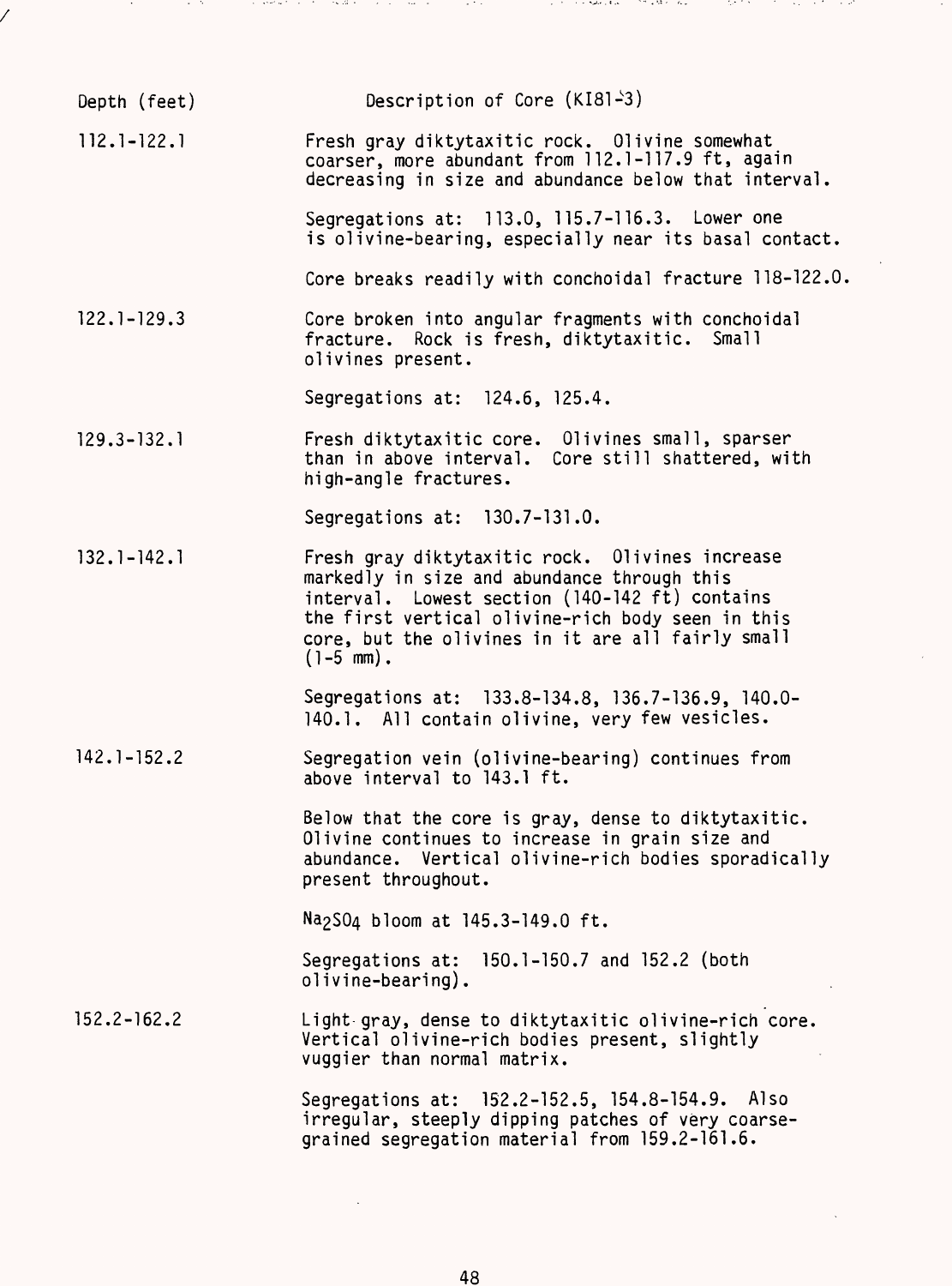Depth (feet) Description of Core (KI81-3 162.2-172.2 Core as in above interval. Core breaks with hackly radial fracture below 169.0 ft. Segregations at: 167.3-167.5 (olivine-rich, for a segregation vein) and at 168.4. 172.2-182.2 Dense olivine-rich core, with light gray to greenish gray matrix. Coarse olivine (5-12 mm) more abundant than in above intervals. Small segregation at 174.0. 182.2-192.2 Dense olivine-rich core. Matrix darkens from dark gray to nearly black in this interval. Concentric cooling fractures well-developed. Small segregation at 185.4 ft is glassy in middle. 192.2-202.2 Olivine-rich core with black glassy matrix. Olivine + glass-rich areas scattered throughout; the glassiest of these (at 200.2) is quite vuggy. There is a glass-rich vein with small olivines present at 198.2-198.4. The crystals in it are no coarser than in the surrounding matrix (i.e., they do not have segregation type habits). 202.2-212.2 Blacker core than in above interval. Olivine-rich throughout. Olivine + glass-rich areas still present. Glassier-looking pocket at 204.0 ft, like vein at 198.2-198.4 in above interval. 212.2-222.2 Very black, olivine-rich core. Olivine distribution uniform. Some very coarse olivines (1 cm square) present. 222.2-232.2 Core as in above interval, except that it is more strongly corrugated on the outside. Olivine distribution uniform. 232.2-242.2 Core as in above interval. Olivine distribution still uniform. 242.2-252.3 Core very black, glassy and olivine-rich except for a small section at 242.6-243.0 ft, which is olivine-poor, vesicular, and appears to be more crystalline. The core from 245.0-252.3 ft is very heavily corrugated, like the core from the lowest parts of KI75-1 and KI79-1. 252.3-254.1 Very black, glassy, olivine-rich core, much deformed. Evidently cooling water circulation was very poor.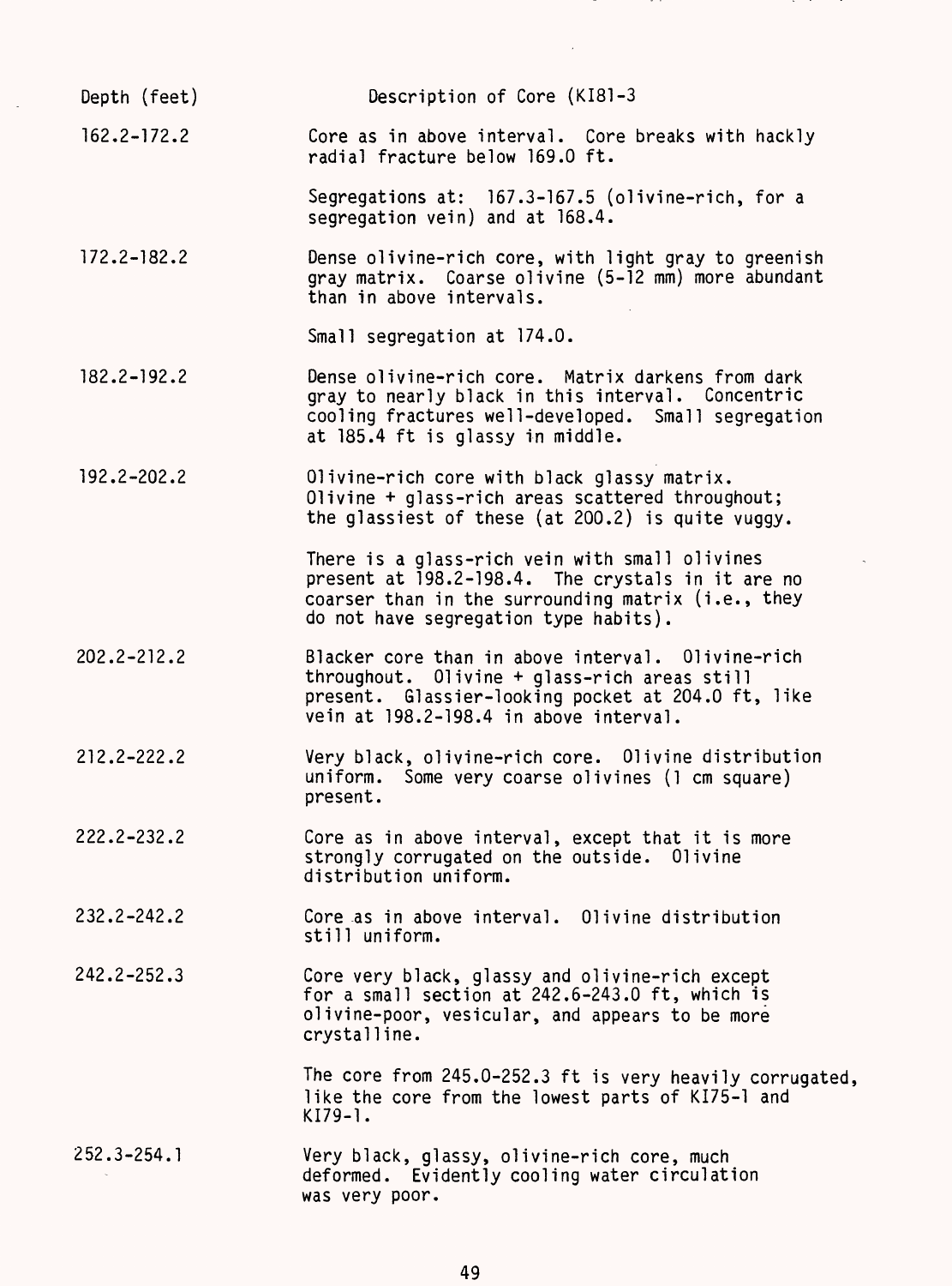## Core Recovery Log for KI81-4

 $\sim$   $\sim$ 74. atan ing

standard av

 $\sim$   $\Omega_{\odot}$ 

 $\cdots$ 

Λ.

and and

and the state  $\sim$ - 17

ਤੀ ਜਾਂਦੀ

Service Control

 $\bullet$ 

| Date    | Interval drilled<br>(in feet)                                                                                                                                                                                                    | Core recovered<br>(in feet)                                                                      | Percent<br>Recovery                                                                        | Gaps<br>(in feet) |
|---------|----------------------------------------------------------------------------------------------------------------------------------------------------------------------------------------------------------------------------------|--------------------------------------------------------------------------------------------------|--------------------------------------------------------------------------------------------|-------------------|
| 4/28/81 | $0.0 -$<br>1.0<br>$1.0 -$<br>3.0<br>$3.0 -$<br>3.5<br>$3.5 -$<br>4.5<br>$4.5 - 5.0$<br>$5.0 - 10.0$<br>$10.0 - 12.1$                                                                                                             | 1.0<br>0.3<br>0.5<br>0.8<br>0.5<br>5.0<br>2.1                                                    | 100<br>15<br>100<br>80<br>100<br>100<br>100                                                | ?                 |
| 4/29/81 | $12.1 - 22.1$<br>$22.1 - 24.4$<br>$24.4 - 32.4$<br>$32.4 - 42.3$<br>$42.3 - 52.4$<br>$52.4 - 62.5$<br>$62.5 - 72.6$<br>$72.6 - 82.6$<br>$82.6 - 92.6$<br>$92.6 - 102.4$<br>$102.4 - 112.4$<br>$112.4 - 122.4$<br>$122.4 - 132.4$ | 10.0<br>2.3<br>8.0<br>9.9<br>10.1<br>10.1<br>10.1<br>10.0<br>10.0<br>9.8<br>10.1<br>10.0<br>10.0 | 100<br>100<br>100<br>100<br>100<br>100<br>100<br>100<br>100<br>100<br>$100+$<br>100<br>100 |                   |
| 4/30/81 | $132.4 - 142.4$<br>$142.4 - 152.5$<br>$152.5 - 162.5$<br>$162.5 - 172.5$<br>$172.5 - 181.7$                                                                                                                                      | 10.0<br>10.1<br>10.0<br>10.0<br>9.2                                                              | 100<br>100<br>100<br>100<br>100                                                            |                   |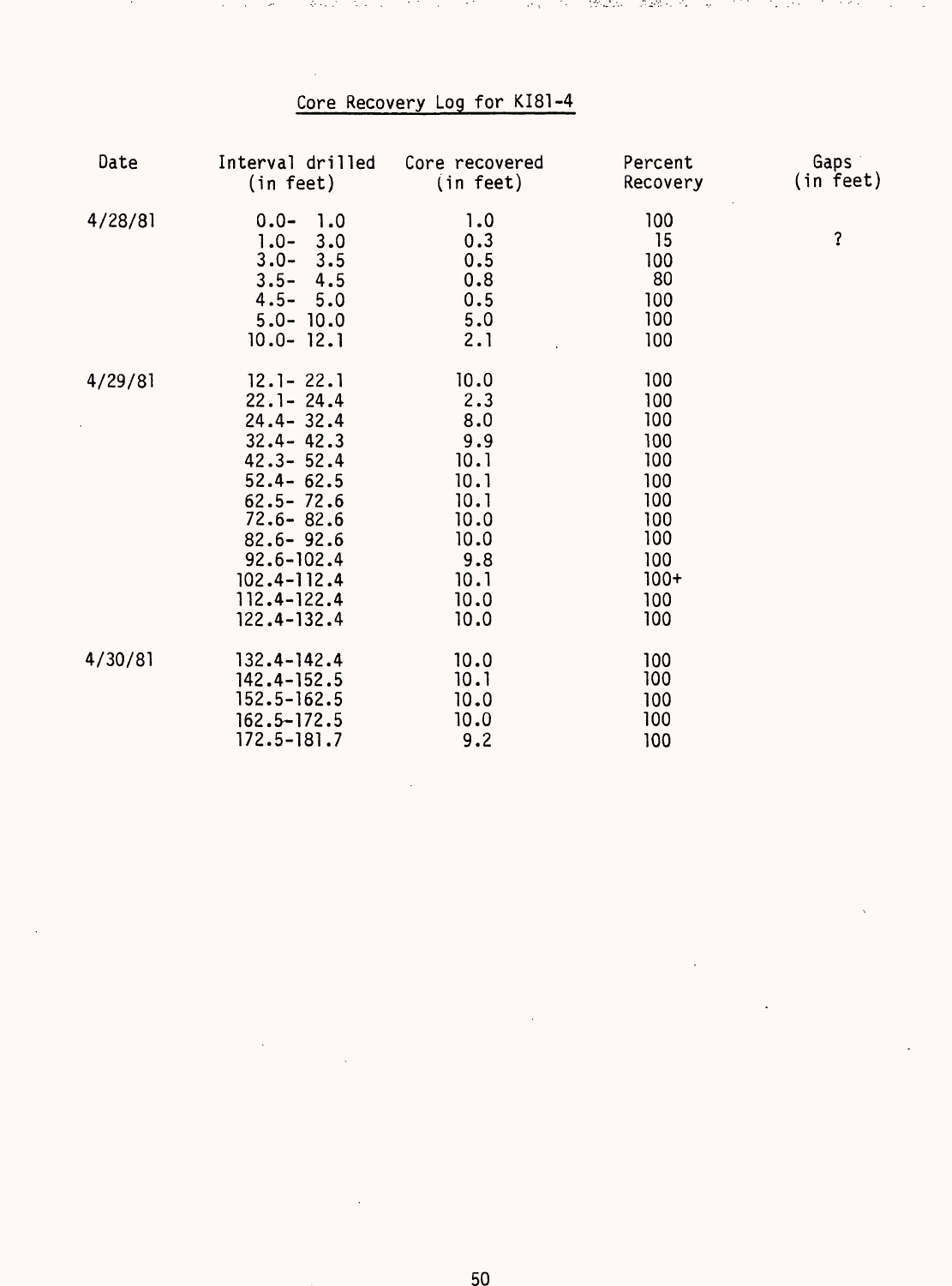#### Petrographic Log for KI81-4

at at the Melister

(この) 文法 オーケット・ファール

and the sea

and the state of

Depth Description of Core (in feet)

- 0.0- 5.0 Highly vesicular core. Uppermost foot slightly oxidized, the rest fresh. 01ivine content moderate. Anhydrite/gypsum present as vesicle lining throughout this interval.
- 5.0- 10.0 Highly vesicular, olivine-rich core, slightly oxidized, except for the core from 6.2-6.7 ft, which is denser and relatively fresh.
- 10.0- 22.1 From 10.0-13.0, the core is highly vesicular, olivine-rich and mostly slightly oxidized. This is underlain by a dense layer (13.0-13.4) which is fresher and has less olivine. From 13.4-16.7 the core is again very vesicular and olivine-rich, but the vesicles are mostly smaller than at 10.0-13.0 ft, and the rock is fresh. Between 16.7-18.2, the rock is mostly denser, with some spotted rock. From 18.2-22.1, the rock is again highly vesicular and olivine-rich, and is oxidized except for the 21-22 ft interval.
- 22.1- 32.4 Fresh core, highly vesicular and olivine-rich throughout. Some very coarse olivines present (1- 2 cm long). Many of the larger vesicles are partly lined with segregation material.

Segregations at: 22.9-23.1, 26.2-26.5.

32.4- 42.3 This interval consists of several layers of very vesicular, olivine-rich core, separated by denser layers or segregation veins, or both.

> Denser layers at: 33.4-33.9, 34.7-35.0, 36.3- 36.5, 37.2-37.5, 41.0-41.1.

Segregations at: 33.4, 33.9, 34.7, 36.3, 36.5, 37.2, 37.5, 39.0, 40.4, 41.0, 41.5, 42.3. There is a strong tendency for segregations to occur at the contact (especially the upper contact) of the dense layers with the more vesicular crust.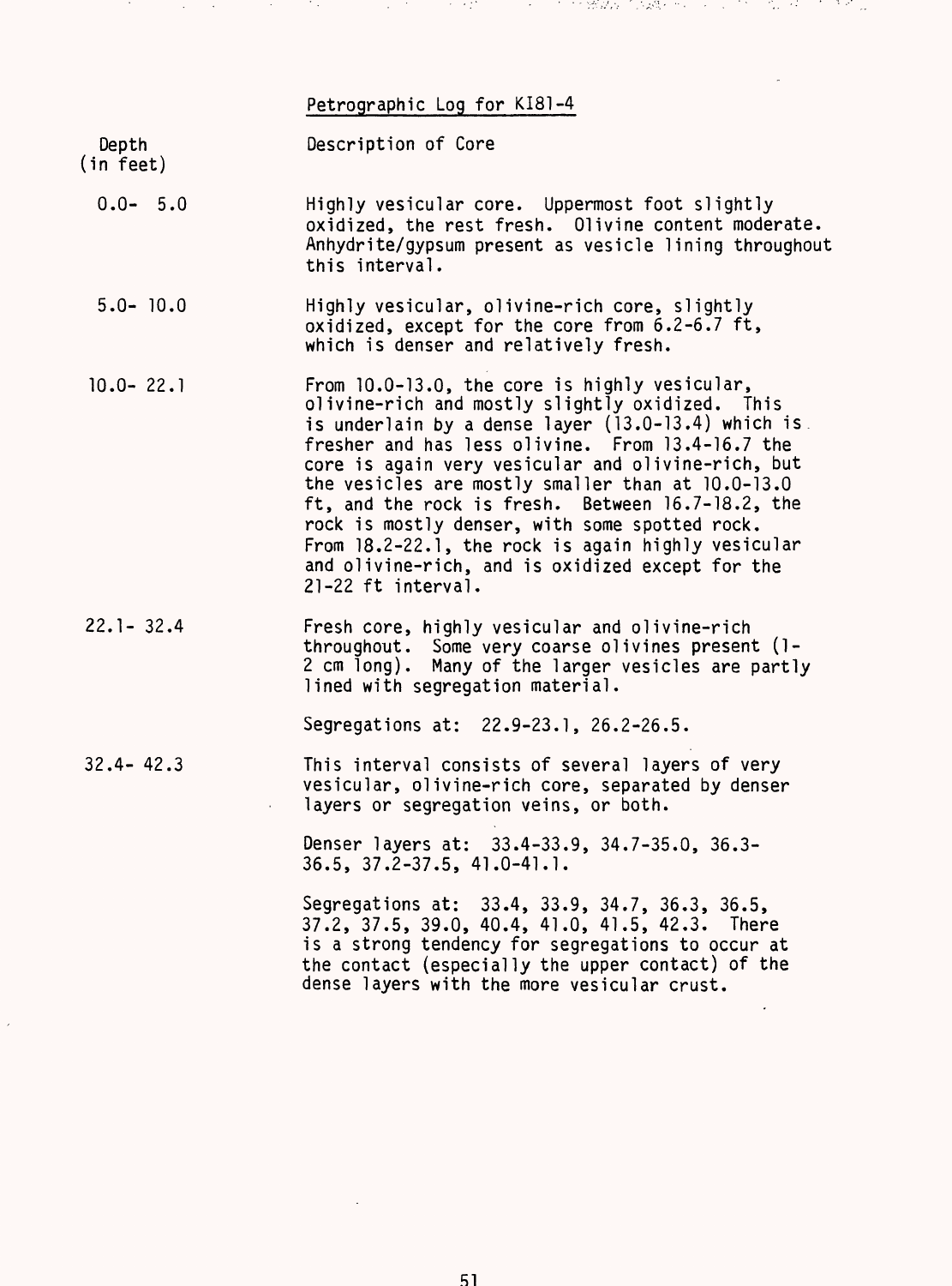| Depth (feet)   | Description of Core (KI81-4)                                                                                                                                                                                                                                                                                                                                                                                                                                 |
|----------------|--------------------------------------------------------------------------------------------------------------------------------------------------------------------------------------------------------------------------------------------------------------------------------------------------------------------------------------------------------------------------------------------------------------------------------------------------------------|
| $42.2 - 52.4$  | Uppermost core (42.3-43.5) is highly vesicular,<br>with large flattened vesicles lightly coated with<br>segregation material. From 43.5-52.4 the vesicle<br>content is considerably lower, though large<br>stretched vesicles, dipping 0-60°, are present<br>throughout. As usual, dips vary considerably<br>within a single piece of core. Olivine content<br>initially high, decreases as vesicle content<br>decreases. Large olivines present throughout. |
| $52.4 - 62.5$  | Moderately vesicular fresh core. Olivine content<br>moderate; coarse olivines still present. Larger<br>vesicles stretched out, lined with segregation<br>material; dips variable.                                                                                                                                                                                                                                                                            |
|                | Segregation at: 55.2-55.4.                                                                                                                                                                                                                                                                                                                                                                                                                                   |
| $62.5 - 72.6$  | Fresh core. Vesicles small except where associated<br>with segregation material. Olivine phenocrysts<br>fairly common; coarse olivines present throughout.                                                                                                                                                                                                                                                                                                   |
|                | Segregations at: 62.6-63.6, 64.6-64.8, 67.4-67.6,<br>$70.7 - 70.8$                                                                                                                                                                                                                                                                                                                                                                                           |
| $72.6 - 82.6$  | Fresh gray, finely vesicular core. Olivine present;<br>crystals mostly small $(5 \text{ mm})$ .                                                                                                                                                                                                                                                                                                                                                              |
|                | Segregation at 75.0-77.8.                                                                                                                                                                                                                                                                                                                                                                                                                                    |
| $82.6 - 92.6$  | Fresh gray finely vesicular core. Olivines sparse,<br>but rare large olivines (>5 mm) present even at<br>92.4 ft.                                                                                                                                                                                                                                                                                                                                            |
|                | Segregations at: 87.1-87.2, 87.4-88.6, 91.9-92.3.                                                                                                                                                                                                                                                                                                                                                                                                            |
| $92.6 - 102.4$ | Finely vesicular to diktytaxitic core. Olivines<br>small, sparse.                                                                                                                                                                                                                                                                                                                                                                                            |
|                | Segregations at: 96.9, 101.0, 101.2.                                                                                                                                                                                                                                                                                                                                                                                                                         |
| 102.4-112.4    | Core as in above interval.                                                                                                                                                                                                                                                                                                                                                                                                                                   |
|                | Segregations at: 106.5-106.8, 108.7-111.1.                                                                                                                                                                                                                                                                                                                                                                                                                   |
| 112.4-122.4    | Gray diktytaxitic core. Olivine sparse.                                                                                                                                                                                                                                                                                                                                                                                                                      |
|                | Segregations at: 112.3-112.5, 113.9-117.4, 119.1-<br>119.5.                                                                                                                                                                                                                                                                                                                                                                                                  |

 $1.1 - 1.1$  . The state

,,,,,

and a series

 $\cdots$  .

52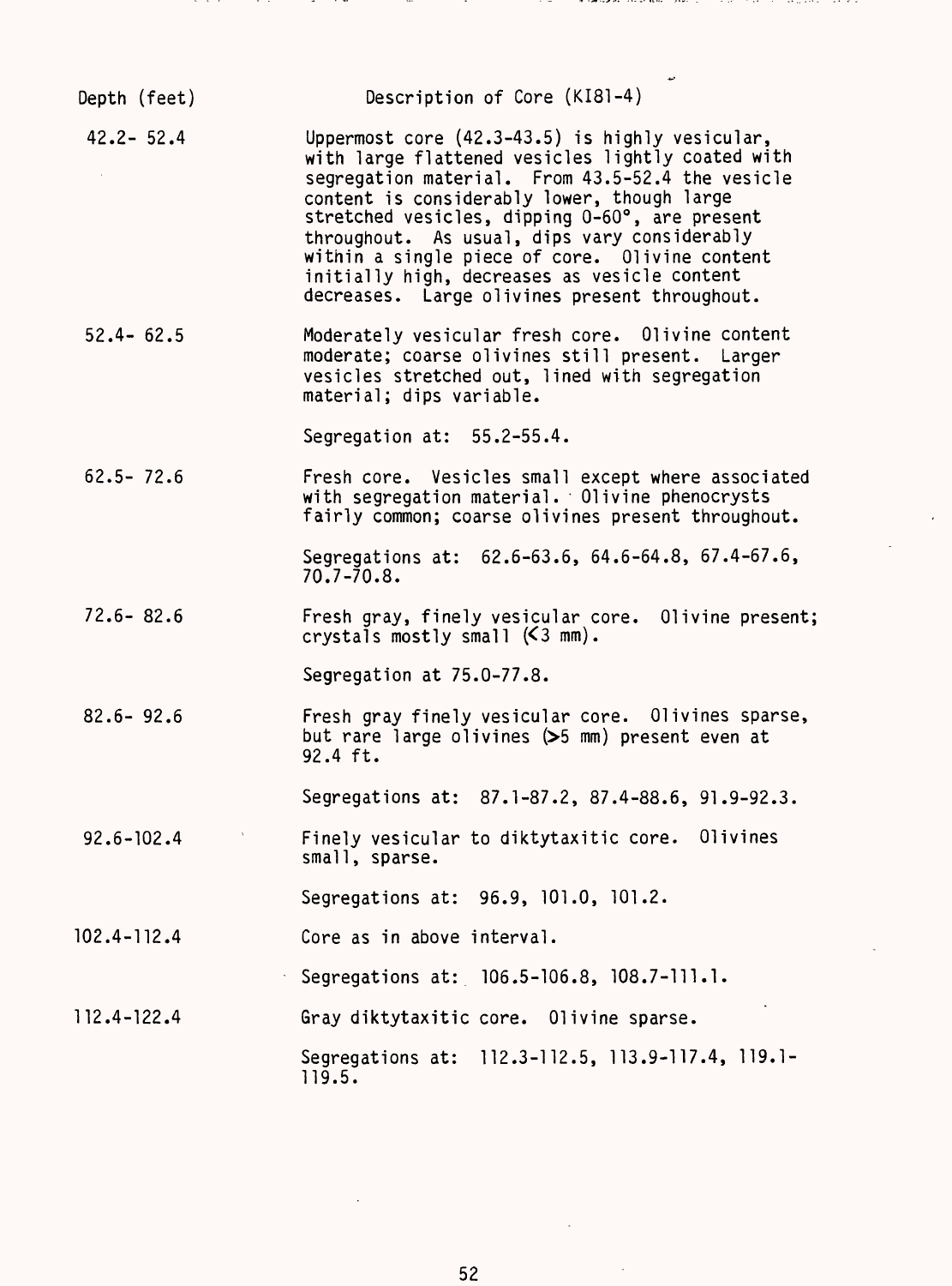| Depth (feet)    | Description of Core (KI81-4)                                                                                                                                                                               |
|-----------------|------------------------------------------------------------------------------------------------------------------------------------------------------------------------------------------------------------|
| $122.4 - 132.4$ | Core diktytaxitic to dense, much shattered by<br>drilling. Olivine sparse.                                                                                                                                 |
|                 | Segregation at: 127.7-128.6.                                                                                                                                                                               |
| $132.4 - 142.4$ | Gray diktytaxitic core, olivine content moderate<br>to high. Most olivines small. Vertical olivine-<br>rich bodies present especially at 137-140 ft.                                                       |
|                 | Segregation at: 133.7-135.5 (lower contact<br>gradational-??), 141.0-141.9.                                                                                                                                |
| $142.5 - 152.5$ | Dense gray core, olivine content moderate to high.<br>Olivine-rich bodies present sporadically through<br>the interval, but most olivines are not particularly<br>coarse $(1-5$ mm).                       |
|                 | Segregations at: 143.8-143.9, 144.1-144.2, 146.6-<br>147.5, 148.8-150.0, all olivine-bearing. The<br>lowest one was melt in 1976.                                                                          |
| $152.5 - 162.5$ | Core as in above interval, except that olivines<br>are coarser (up to $l$ cm) especially in the vertical,<br>olivine-rich bodies, and somewhat more abundant.<br>Incipient hackly fracture at 162.5 ft.    |
|                 | One large segregation at: 157.7-158.8.                                                                                                                                                                     |
| $162.5 - 172.5$ | Dense core, olivine-rich throughout. Radial hackly<br>fracture well developed below 165.5 ft. Matrix<br>varies from light gray to greenish gray within this<br>interval, but is not consistent with depth. |
|                 | Vertical olivine-rich bodies, with very coarse<br>olivines, prominent from 168-172.5.                                                                                                                      |
| 172.5-181.7     | Dense core, very olivine-rich. Matrix color<br>deepens from greenish gray to almost black in this<br>interval. Olivine-rich bodies present throughout.                                                     |
|                 | Many small segregations at: 173.4, 173.6, 175.1-<br>175.5 (scattered pockets), 178.0-178.1, 178.6-179.0,<br>179.3. The last three are quite glassy.                                                        |
|                 |                                                                                                                                                                                                            |

in the

and the

in the

in 1970 and 1970.

in katika m

 $\mathcal{O}(n^{2}+1)$  , where  $\mathcal{O}(n^{2}+1)$  is a finite of  $\mathcal{O}(n^{2}+1)$  . With the finite state  $\mathcal{O}(n^{2}+1)$ 

 $\sim$ 

 $\hat{A}$ 

53

 $\mathcal{L}^{\text{max}}_{\text{max}}$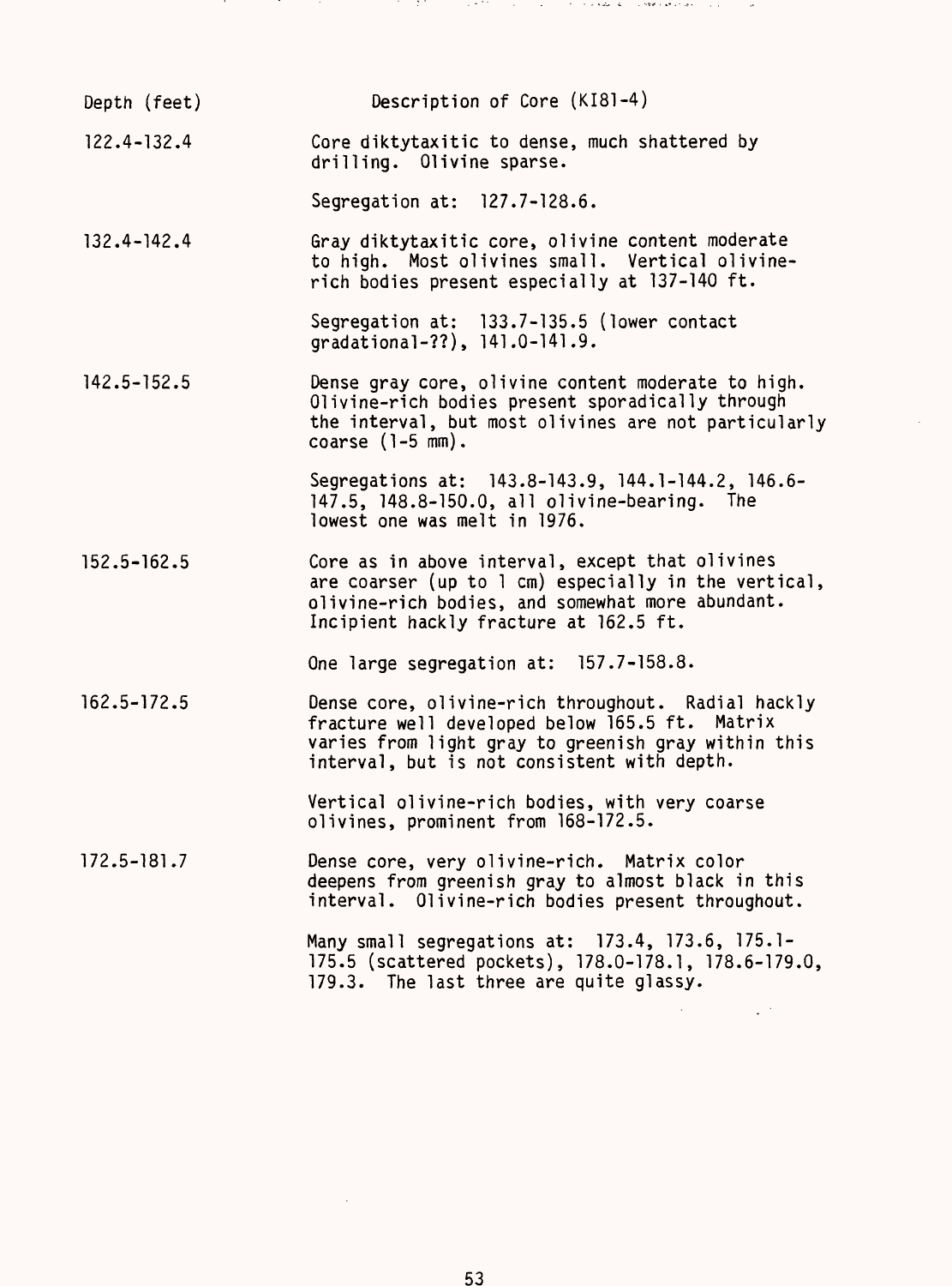## Core Recovery Log for KI81-5

 $\sim$ 

しゃしょうちゅうきょうしゃ アイプラントロール しょうしゅう 被除線 新婚 確認的にする しょうかいしゅう ダーマ なんさ

 $\sim$ 

and the company

| Date    | Interval drilled<br>(in feet)                                                                                                                                                                                               | Core recovered<br>(in feet)                                                                  | Percent<br>Recovery                                                                  | Gaps<br>(in feet)   |
|---------|-----------------------------------------------------------------------------------------------------------------------------------------------------------------------------------------------------------------------------|----------------------------------------------------------------------------------------------|--------------------------------------------------------------------------------------|---------------------|
| 4/28/81 | $0.0 -$<br>1.2<br>$1.2 -$<br>2.4<br>$2.4 -$<br>5.0<br>$5.0 - 10.0$<br>$10.0 - 12.0$<br>$12.0 - 17.0$<br>$17.0 - 27.0$<br>$27.0 - 37.0$<br>$37.0 - 47.1$<br>$47.1 - 57.1$<br>$57.1 - 67.1$<br>$67.1 - 77.3$<br>$77.3 - 87.4$ | 1.2<br>1.2<br>1.5<br>5.0<br>2.0<br>5.0<br>10.0<br>9.9<br>10.1<br>10.0<br>9.9<br>10.2<br>10.1 | 100<br>100<br>58<br>100<br>100<br>100<br>100<br>99<br>100<br>100<br>99<br>100<br>100 | $\ddot{\mathbf{?}}$ |
| 4/29/81 | $87.4 - 97.5$<br>$97.5 - 107.5$<br>$107.5 - 117.6$<br>117.6-127.6<br>$127.6 - 137.7$<br>$137.7 - 147.8$<br>147.8-158.0<br>158.0-168.0<br>$168.0 - 178.1$<br>$178.1 - 188.1$                                                 | 10.1<br>10.0<br>10.1<br>10.0<br>10.1<br>10.1<br>9.8<br>10.0<br>10.1<br>10.0                  | 100<br>100<br>100<br>100<br>100<br>100<br>98<br>100<br>100<br>100                    |                     |
| 4/30/81 | $188.1 - 198.1$<br>$198.1 - 208.1$<br>208.1-218.1<br>218.1-228.2<br>228.2-238.3<br>238.3-248.3<br>248.3-258.3<br>258.3-268.3                                                                                                | 10.0<br>9.9<br>8.0<br>10.1<br>10.1<br>10.0<br>10.0<br>10.0                                   | 100<br>99<br>100<br>100<br>100<br>100<br>100<br>100                                  | $216.1 - 218.1$     |
| 5/1/81  | 268.3-278.3<br>$278.3 - 282.3$<br>282.3-288.3                                                                                                                                                                               | 9.9<br>3.7<br>5.5                                                                            | 99<br>92<br>92                                                                       |                     |
| 5/4/81  |                                                                                                                                                                                                                             | Drilled out 1-2 inches of ooze with olivine, plus part of the                                |                                                                                      |                     |

54

bit matrix broken off 5/1/81. Very flinty.

 $\sim 10^{-1}$ 

 $\mathcal{L}(\mathcal{L}^{\text{c}})$  and  $\mathcal{L}^{\text{c}}$ 

 $\mathcal{L}^{\text{max}}_{\text{max}}$  and  $\mathcal{L}^{\text{max}}_{\text{max}}$ 

 $\sim$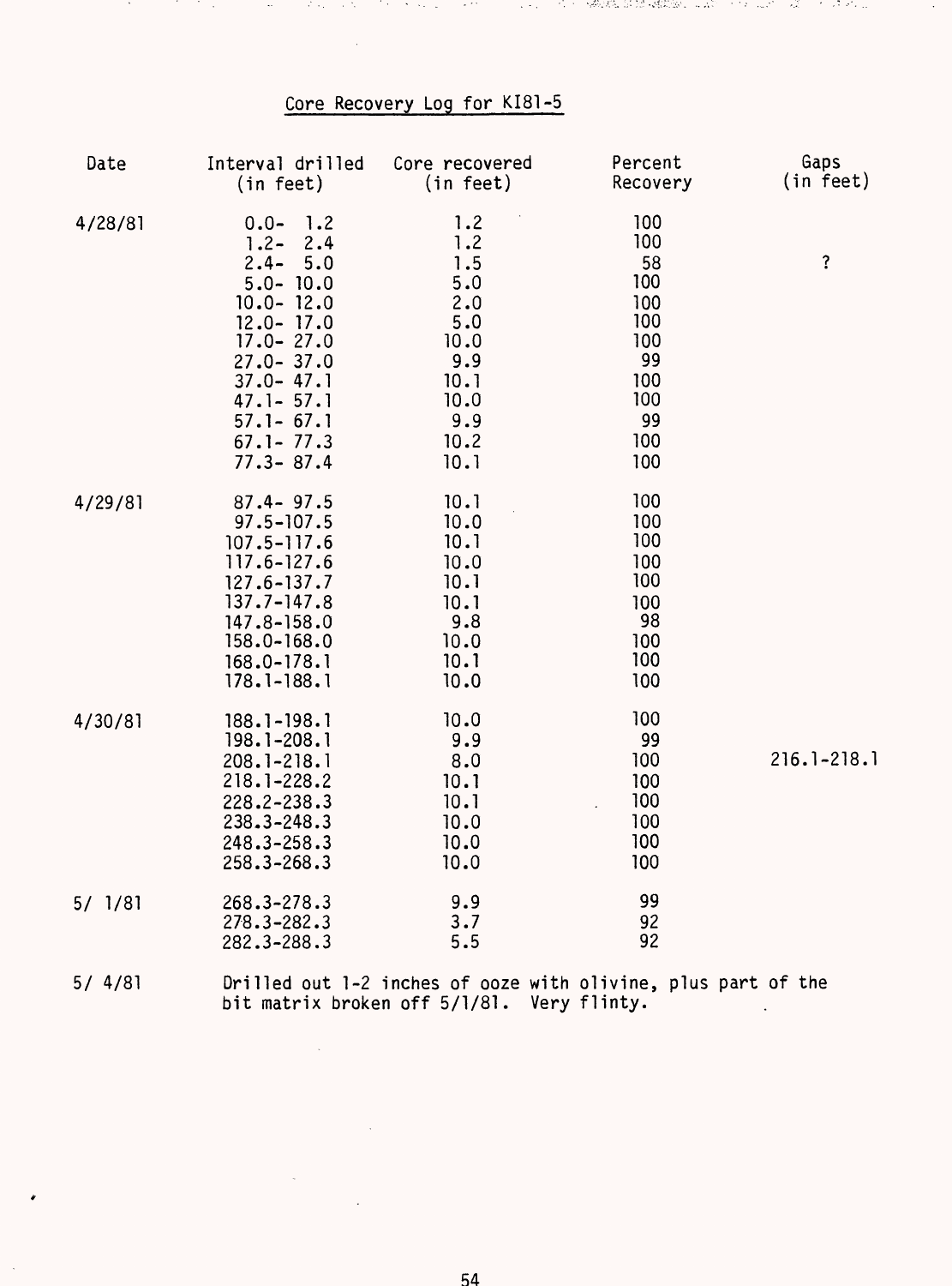#### Petrographic Log for KI81-5

Depth Description of Core

- (in feet)
	- 0- 1.6 Coarsely vesicular, moderately olivine rich core.
	- 1.6- 2.4 Less vesicular, more olivine than above interval.
	- 2.4- 5.0 Oxidized core, highly vesicular.
	- 5.0- 10.0 Variably vesicular core with numerous finer-grained bands. Rich in olivine throughout. Broken and more oxidized near bottom of interval.
- 10.0- 12.0 Similar to 5-10 but oxidized throughout.
- 12.0- 13.4 Finely vesicular and oxidized, still olivine-rich.
- 13.4- 28.9 Highly variable in vesicularity with numerous fine grained gray bands; olivine-rich throughout, with concentrated olivine at 17.6-19.3, 20.3-20.8.
- 22.5- 24.2 First notable segregation at 16.2 (less than 1/10 ft wide), second at 23.6-23.7.
- 28.9- 38.8 More finely vesicular; vesicles seem to be flattened in planes 20° to the horizontal; abundant small (less than 1 mm) olivines; moderately oxidized throughout; planar vesicles become steeper, dipping up to 30° toward bottom of interval.
- 38.8- 47.4 Planar structure not as obvious, fine gray bands more obvious; coarse and irregularly distributed olivine. Scattered large vesicles associated with segregations.

Segregation veins at: 39.95, 41.85, 42.3, 44-44.05 (30°), 44.9-44.95 (30°), 45 ft (irregular segregation material), 45.85-45.9 (30°), 46.0 ft, 46.25, 46.55-46.6  $(30^\circ)$ .

47.4- 86.0 Finely vesicular, olivine rich; planar vesicles and gray bands rare. Core becomes gradually finer grained with less frequent segregations toward bottom of interval. Cristobalite coating fracture at 50.8 ft.

> Segregations at: 50.8, 54.0, 54.9 (45°), 56.8, 57.3, 58.1 (30°), 58.9-60.4 (20°), 60.9, 61.5-61.6, 61.7, 61.85-large ilmenite coated cavity, 62.15-62.25, 66.4- 66.7 (20°), 68.0=ilmenite-coated cavity, 69.35-69.75, 73.2-73.7 (irregular boundaries, lower one quite steep), 78.2-78.6, 85.2-85.4.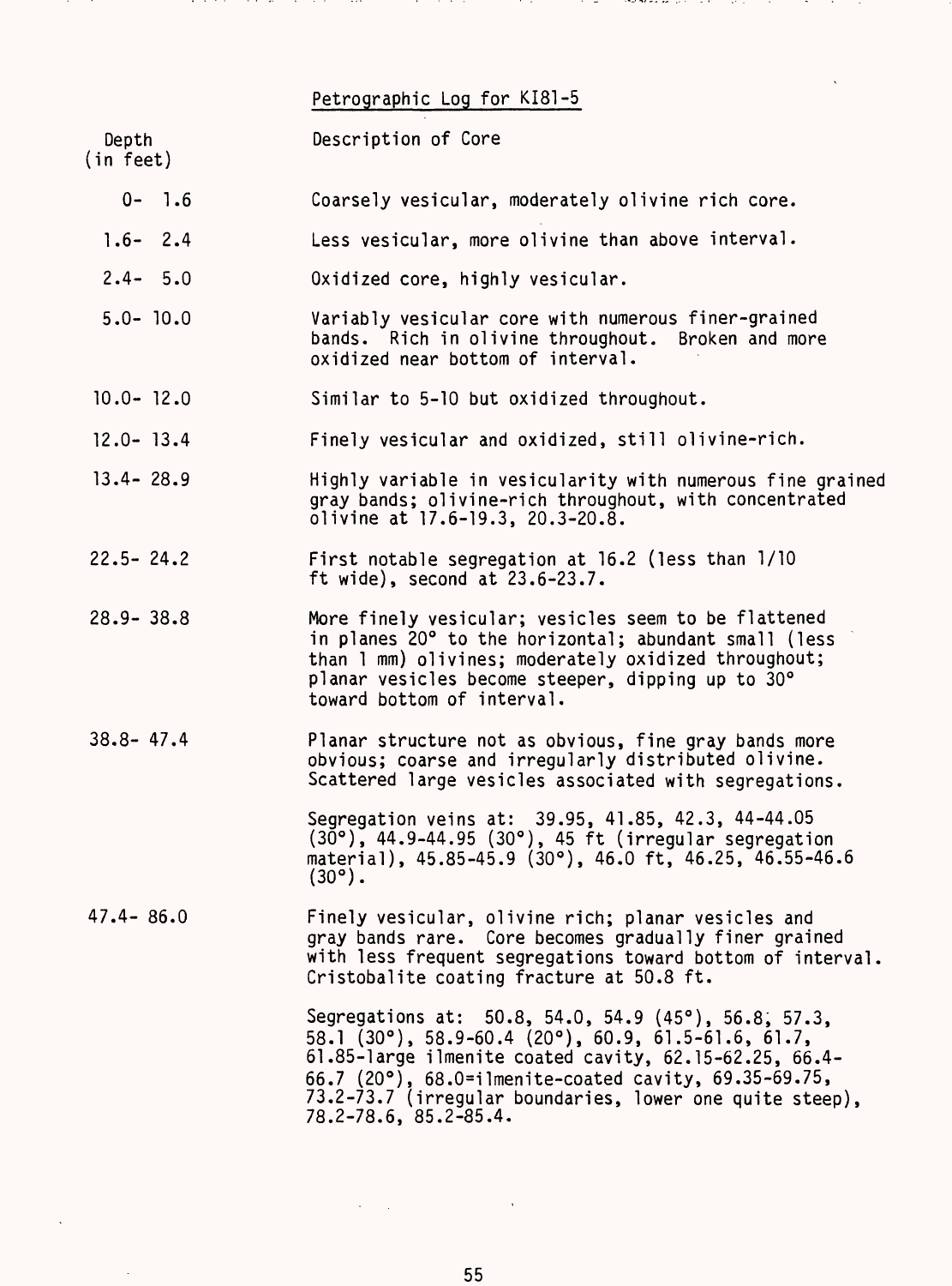| Depth (feet)    | Description of Core (KI81-5)                                                                                                                                                                                                                                                                                                                                                                                                                                                  |
|-----------------|-------------------------------------------------------------------------------------------------------------------------------------------------------------------------------------------------------------------------------------------------------------------------------------------------------------------------------------------------------------------------------------------------------------------------------------------------------------------------------|
| $86.0 - 137.7$  | More finely vesicular than above, moderately abundant<br>olivine. Cavities up to 1 cm coated with cristobalite<br>and ilmenite (92.95, 100.35). Patchy coarse olivine<br>at about 137 ft.                                                                                                                                                                                                                                                                                     |
|                 | Segregations at: 87.9, 89.7-89.85, 93.1, 93.25-93.45,<br>101.2-101.95 (45° top contact, irregular bottom contact),<br>103.7-104.6, 109-109.65, 113.65-114.9 (top contact<br>$0^\circ$ , bottom $20^\circ$ ), 119.2-120.8 (30°), 122-122.3 (20°),<br>123.7, 123.8-124.2 (low angles-15°), 131.4.                                                                                                                                                                               |
|                 | Na <sub>2</sub> S04 bloom on core at 127.8-128.4, 130.3-131.3,<br>$13\overline{3}$ , 7 - 134, 5.                                                                                                                                                                                                                                                                                                                                                                              |
| $137.7 - 150.0$ | Alternating very olivine rich zones with less olivine<br>rich zones marked by some gray bands. Olivine-rich<br>zones: 137.7-138.3, 138.8-140.5, 141.1-141.7, 143.5,<br>144.2-144.3, 147.5-148.4, 149.0-149.2. Olivine-rich<br>bands have irregular top and bottom contacts and are<br>distinguished from adjacent core by somewhat coarser<br>and much more abundant olivine.                                                                                                 |
|                 | Segregations at: 138.4-138.5 (irregular contacts),<br>144.7-144.85 (20°), 149.55-149.8 (irregular segregation<br>patches), 149.9-150.0 (45°).                                                                                                                                                                                                                                                                                                                                 |
| $150.0 - 188.1$ | Fine grained matrix with some gray bands. Irregularly<br>distributed large olivine (1-4 mm) throughout interval.<br>Core changes color from gray to dark gray toward base<br>of interval. This reflects an increase in glass content.<br>Olivine concentrations at 151.9-153.1, 167-167.3<br>(45°), 167.5-167.7 (nearly vertical), 180.5-180.9<br>(steep contacts, irregular).                                                                                                |
|                 | Segregations are coarser and quite irregular with a<br>glassy matrix.                                                                                                                                                                                                                                                                                                                                                                                                         |
|                 | Segregations at: 153.7 (45°), 153.85-154.1 (45°),<br>154.7, 158.8 (45°), 160.45-160.8 (steep, discontinuous<br>contacts), 164.05-164.34 (discontinuous), 164.5-164.6<br>$(45^{\circ})$ , 168.6-168.7 (45°), 169.65-169.75 (30° irregular),<br>172.3-172.4 (irregular), 176.3-176.4 (irregular),<br>177.05-177.85 (vertical=running up one side of the core),<br>178.8-179.3 (vertical, glassy when collected), 181.7-181.9<br>(same as latter), 182.1 (45°, glassy stringer). |
| $188.1 - 248.3$ | Olivine-rich glassy core throughout this interval.<br>Core is marked by bluish finer grained (devitrified)<br>intervals and by zones of olivine-glass concentrations.<br>Blue zones: 188.1-188.6, 198.15-198.25, 218.15-218.3,                                                                                                                                                                                                                                                |

ದ ಹಾಗೂ ಮಾಡಿದ್ದಾರೆ. ಇದರ ಅವರ ಅವರ ಪ್ರತಿ ಮಾಡಿದ್ದರು. ಇದರ ಪ್ರತಿ <mark>ಸೇರಿಕೊಂಡಿರುವ ಕೊಂಡಿರುವ ಪ್ರತಿ ಮಾಡಿದ್ದರು.</mark> ಇದರ ಮಾಡಿದ್ದರು

 $\sim 10^{-1}$ 

 $56$ 

 $\mathcal{L}^{\text{max}}_{\text{max}}$  , where  $\mathcal{L}^{\text{max}}_{\text{max}}$ 

 $\label{eq:2.1} \frac{1}{\sqrt{2}}\left(\frac{1}{\sqrt{2}}\right)^{2} \left(\frac{1}{\sqrt{2}}\right)^{2} \left(\frac{1}{\sqrt{2}}\right)^{2} \left(\frac{1}{\sqrt{2}}\right)^{2} \left(\frac{1}{\sqrt{2}}\right)^{2} \left(\frac{1}{\sqrt{2}}\right)^{2} \left(\frac{1}{\sqrt{2}}\right)^{2} \left(\frac{1}{\sqrt{2}}\right)^{2} \left(\frac{1}{\sqrt{2}}\right)^{2} \left(\frac{1}{\sqrt{2}}\right)^{2} \left(\frac{1}{\sqrt{2}}\right)^{2} \left(\$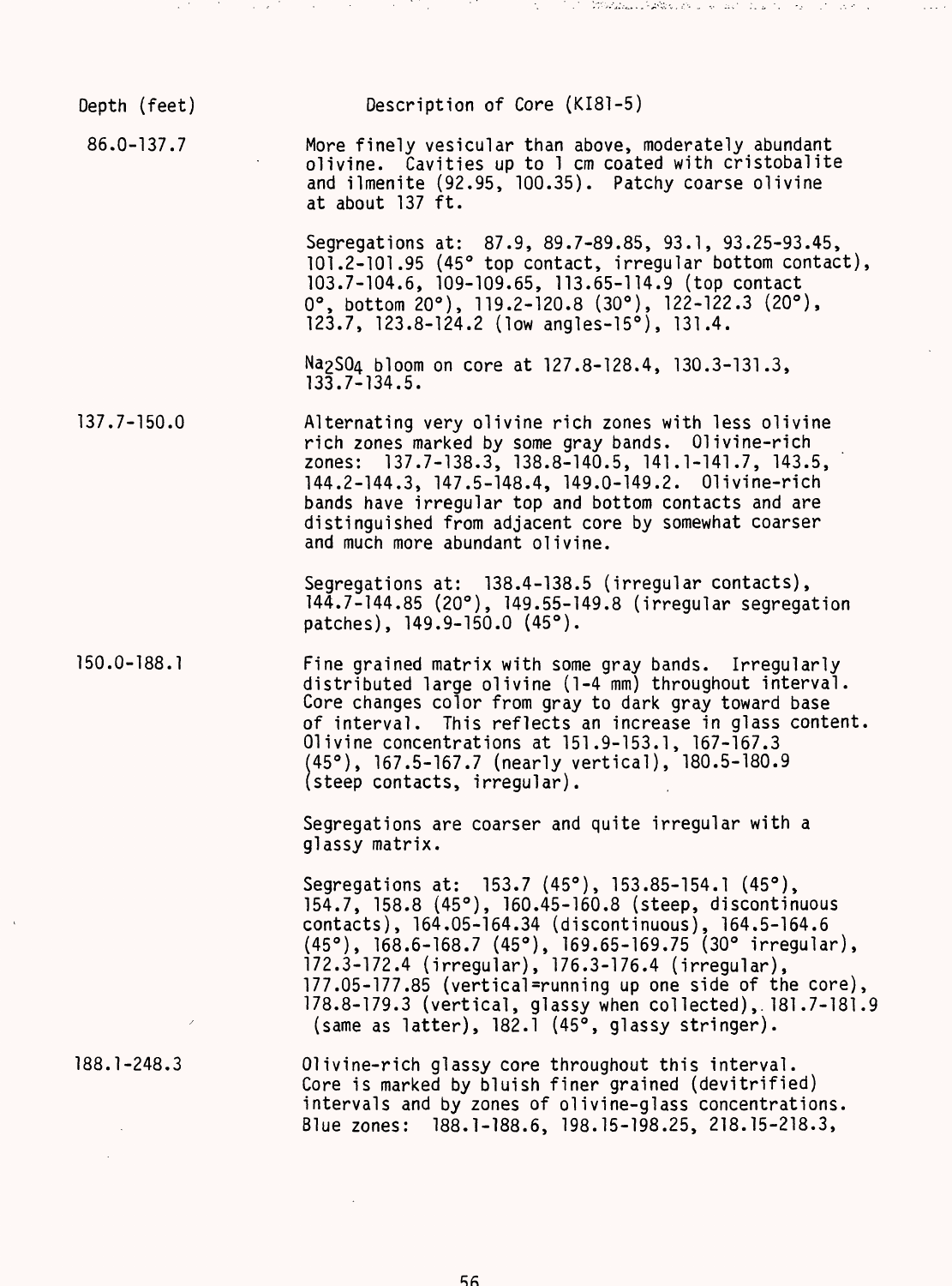| Depth (feet) | Description of Core (KI81-5)                                                                                                                                                                                                                                                                                                                                                                                                                                                                |
|--------------|---------------------------------------------------------------------------------------------------------------------------------------------------------------------------------------------------------------------------------------------------------------------------------------------------------------------------------------------------------------------------------------------------------------------------------------------------------------------------------------------|
|              | 228.2-228.3, 242.6-242.75. These mark stoppages in<br>the drilling, during which time the cooling water was<br>left running. Olivine-glass zones: 195.8-196.3,<br>198.3-198.8, 200.9-201.1 (more glassy), 204.7-204.8,<br>206.1-206.3, 211.9-212.0, 212.7-212.85, 220.1-221.2<br>(very patchy), 223.0-223.1, 225.0, 225.3, 227.7-227.9<br>(high angle, patchy), 229.9-230.1, 236.4-236.5, 236.8-<br>237.25, 239.5-239.8, 240.35, 241.8-242.0, 242.15-242.3<br>$(45^{\circ}$ lower contact). |
| 248.3-268.5  | Similar to last interval but somewhat smoother surfaces<br>on core; rich in coarse olivine throughout. Blue<br>devitrified zones at 248.35-248.45, 258.3-258.45.<br>Two olivine rich segregations present; these differ<br>from the olivine-glass concentrations in having a<br>matrix of glass and acicular plagioclase: 256.6-256.8<br>and 259.3-260.85.                                                                                                                                  |
| 268.5-278.3  | Smoother surfaces on core, finer grain size. Less<br>olivine than previous interval, some more glass rich<br>bands. Two zones: 268.5-268.9 and 272.0-272.1 are<br>devitrified.                                                                                                                                                                                                                                                                                                              |
| 278.3-286.35 | Leopard rock; one devitrified zone at 282.45 to 282.6<br>(with some segregation).                                                                                                                                                                                                                                                                                                                                                                                                           |
| 286.35-288.3 | Normal core; abundant scattered coarse olivine in fine<br>grained glassy matrix.                                                                                                                                                                                                                                                                                                                                                                                                            |
|              |                                                                                                                                                                                                                                                                                                                                                                                                                                                                                             |

 $\label{eq:2.1} \frac{1}{\sqrt{2}}\int_{\mathbb{R}^3}\frac{1}{\sqrt{2}}\left(\frac{1}{\sqrt{2}}\right)^2\frac{1}{\sqrt{2}}\left(\frac{1}{\sqrt{2}}\right)^2\frac{1}{\sqrt{2}}\left(\frac{1}{\sqrt{2}}\right)^2.$ 

 $\mathcal{L}^{\text{max}}_{\text{max}}$ 

 $\mathcal{L}^{\text{max}}_{\text{max}}$ 

 $\Delta \sim 10^{11}$ 

 $\Delta \sim 10^4$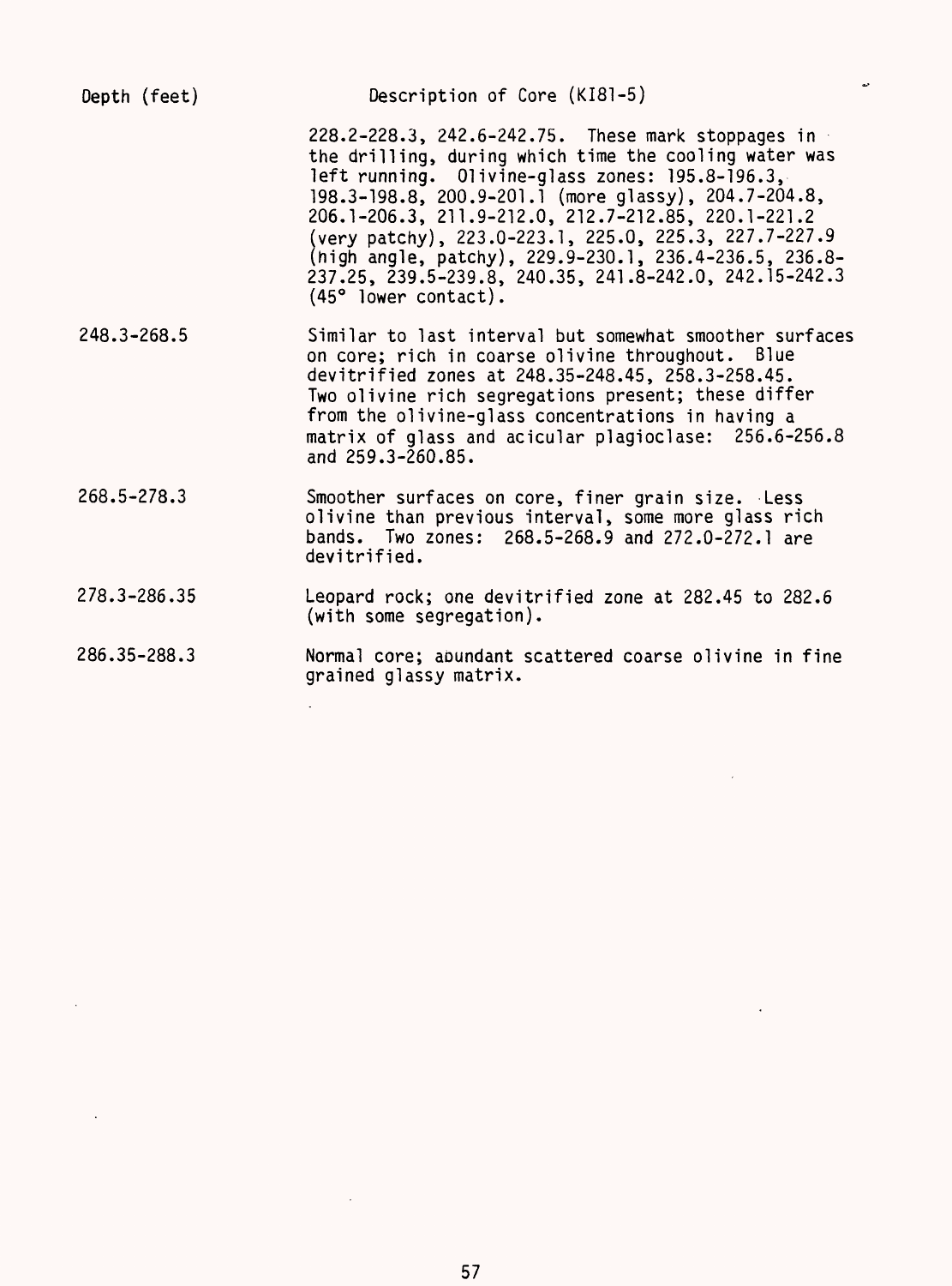# Core Recovery Log for KI81-6

ついみく しゅうあん さまどうしゃこ

್ ಅನ್ನ ತಿಂಗಿ ಕ

. . .

 $\ddot{\phantom{1}}$ 

| Date    | Interval drilled                                                                           | Core recovered                         | Percent                               |
|---------|--------------------------------------------------------------------------------------------|----------------------------------------|---------------------------------------|
|         | (in feet)                                                                                  | (in feet)                              | Recovery                              |
| 4/20/81 | $0.0 -$<br>1.0<br>$1.0 - 2.0$<br>$2.0 - 3.0$<br>$3.0 - 4.0$<br>$4.0 - 5.0$<br>$5.0 - 10.0$ | 1.0<br>0.6<br>0.9<br>1.1<br>0.8<br>4.5 | 100<br>60<br>90<br>$100+$<br>80<br>90 |
| 4/21/81 | $10.0 - 12.0$                                                                              | 2.0                                    | 100                                   |
|         | $12.0 - 22.1$                                                                              | 10.1                                   | 100                                   |
|         | $22.1 - 32.1$                                                                              | 9.9                                    | 99                                    |
|         | $32.1 - 42.1$                                                                              | 9.9                                    | 99                                    |
|         | $42.1 - 52.1$                                                                              | 10.0                                   | 100                                   |
|         | $52.1 - 62.1$                                                                              | 10.0                                   | 100                                   |
|         | $62.1 - 72.2$                                                                              | 10.1                                   | 100                                   |
| 4/22/81 | $72.2 - 82.0$                                                                              | 9.8                                    | 100                                   |
|         | $82.0 - 92.0$                                                                              | 10.0                                   | 100                                   |
|         | $92.0 - 93.6$                                                                              | 1.6                                    | 100                                   |
|         | $93.6 - 102.0$                                                                             | 8.4                                    | 100                                   |
|         | $102.0 - 112.0$                                                                            | 10.0                                   | 100                                   |
|         | 112.0-122.0                                                                                | 10.0                                   | 100                                   |
|         | $122.0 - 127.7$                                                                            | 5.7                                    | 100                                   |
|         | $127.7 - 132.0$                                                                            | 4.3                                    | $-100$                                |
|         | $132.0 - 142.0$                                                                            | 10.0                                   | 100                                   |
| 4/23/81 | $142.0 - 152.0$                                                                            | 10.0                                   | 100                                   |
|         | $152.0 - 162.0$                                                                            | 9.8                                    | 98                                    |
|         | $162.0 - 172.0$                                                                            | 10.0                                   | 100                                   |
|         | 172.0-182.0                                                                                | 9.9                                    | 99                                    |
|         | 182.0-192.0                                                                                | 10.0                                   | 100                                   |
|         | 192.0-202.0                                                                                | 10.0                                   | 100                                   |
|         | 202.0-205.1                                                                                | 3.1                                    | 100                                   |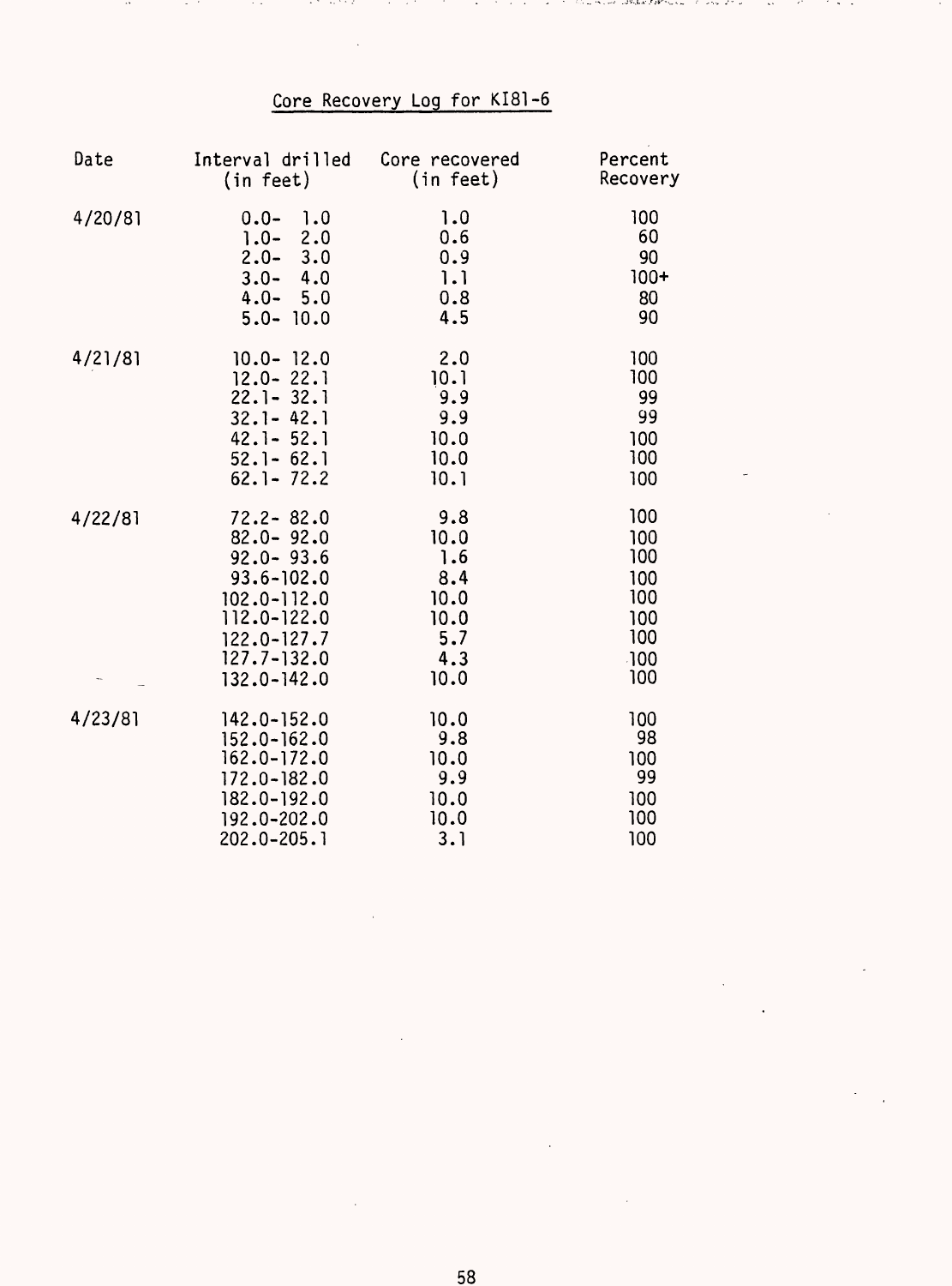#### Petrographic Log for KI81-6

Depth Description of Core

(in feet)

0.0- 5.0 Highly vesicular, fresh core. Olivine content moderate from 0.0-2.0, high from 2.0-5.0. Vesicle coatings of anhydrite/gypsum present between 0.0- 3.6 ft.

the company of the first partners of

5.0- 10.0 Highly vesicular, olivine-rich core, slightly oxidized. Denser layer at 7.1 ft.

Small segregations at 8.0, 9.7.

- 10.0- 12.0 Vesicular olivine-rich core, fresh to slightly oxidized. Vesicles large at 10-11 ft. They are smaller, but still abundant at 11-11.5 ft. There is a dense layer with little olivine at 11.5-11.7, with more of the highly vesicular crust from 11.7- 12.0.
- 12.0- 22.1 The core from 12.0-14.7 is fresh, with vesicle and olivine content both moderate. Spotted rock present at 12.5 and 14.5-14.7 ft. Below 14.7 ft, olivine and vesicle content is generally higher, the olivine being especially abundant. Slightly denser layers at 15.6-16.2 and 16.8-16.9 (spotted rock).

Minor segregations at: 17.3, 18.9 and 19.8  $(dipping 60<sup>°</sup>)$ .

- 22.1- 32.1 Very olivine-rich vesicular rock (22.1-23.1) separated by a dense layer (23.1-23.3) from a zone of rock (23.3-30 ft) with larger, generally more abundant vesicles, but with less olivine, than the core between 22.1-23.1. From 30-32.1 the rock is denser, with irregular, stretched vesicles, but with olivine content as in the 23.3-30 ft interval. Core fresh from 22-30 ft, slightly oxidized from 30-32.1 ft.
- 32.1- 42.1 Core fresh, with vesicles and olivine moderately abundant 32.1-33.2. Rock is more coarsely vesicular, and slightly oxidized, from 33.2-37.3, with higher olivine content. Between 37.3-37.8 there is a zone of finely vesicular, very olivine-rich rock. Below that, the rock is denser, with occasional zones of large stretched vesicles to 42.1 ft. Olivine content in this last interval (37.8-42.1) is moderate, as in 32.1-33.2 interval.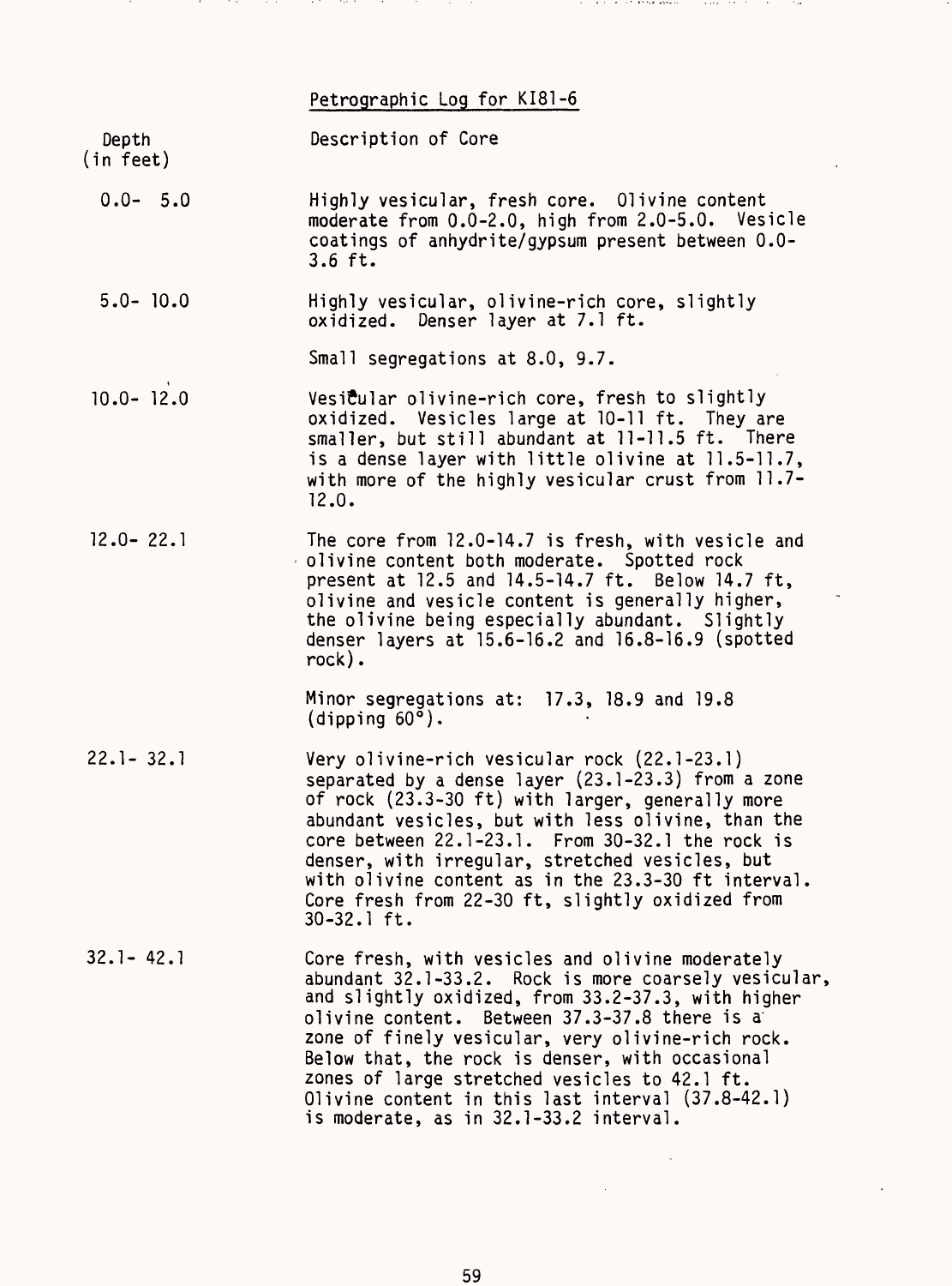| Depth (feet)   | Description of Core (KI81-6)                                                                                                                                                                                                                                                                             |
|----------------|----------------------------------------------------------------------------------------------------------------------------------------------------------------------------------------------------------------------------------------------------------------------------------------------------------|
| $42.1 - 52.1$  | Core slightly oxidized to 50 ft, fresh below that.<br>Olivine content moderate, decreasing toward bottom<br>of the interval. Most vesicles small, though still<br>quite abundant. Large vesicles usually lined with<br>segregation material.                                                             |
|                | Segregation at: 44.2-44.7 ft.                                                                                                                                                                                                                                                                            |
| $52.1 - 62.1$  | Fresh core, containing abundant small vesicles<br>throughout. Olivine content moderate; most olivines<br>small. Coarsely vuggy area with minor segregation<br>material at 58.5 ft.                                                                                                                       |
|                | Segregation at 60.8 ft.                                                                                                                                                                                                                                                                                  |
| $62.1 - 72.2$  | Fresh, finely vesicular core with small olivines<br>moderately abundant.                                                                                                                                                                                                                                 |
|                | Segregations at: 62.7 ft, 71.9-72.2 plus minor<br>irregular patches at 69.4 ft.                                                                                                                                                                                                                          |
| $72.2 - 82.0$  | Fresh gray core, finely vesicular throughout except<br>for coarser vesicles associated with segregation<br>material. Olivine content moderate from 73-78<br>ft, somewhat lower below that.                                                                                                               |
|                | Segregations at: 72.2-72.5 (continued from above)<br>77.7-78.0, 80.0, 80.5-81.0, 81.2, 81.8. The upper-<br>most contains olivine. All have beads of cristobalite<br>in their vesicles.                                                                                                                   |
| $82.0 - 92.0$  | Fresh gray core, finely vesicular except where<br>segregation material present. Olivine content<br>moderate except from 91.7-92.0 ft, where olivine<br>is sparse. Olivines mostly small, but rare large<br>crystals (6 mm long) also present.                                                            |
|                | Segregations at: 83.5-84.7, 85.5, 90.0-91.7 ft.<br>The top 0.5 ft of the latter is finer-grained than<br>most segregations, though very vesicular and<br>appears to be more of a border zone between the<br>normal matrix and the typical diabasic segregation<br>below. None of these contains olivine. |
| $92.0 - 102.0$ | Finely vesicular to diktytaxitic fresh core.<br>Olivines small, rather sparse.                                                                                                                                                                                                                           |
|                | Segregations at: 96.3-97.6 (olivine-bearing),<br>$101.0 - 101.2.$                                                                                                                                                                                                                                        |
|                |                                                                                                                                                                                                                                                                                                          |

e se en la familie de la companier de la proposició de la companie de l'Alaka fillatala de la companie de la p<br>En la companie de la companie de la companie de la companie de la companie de la companie de la companie de la

 $\mathcal{A}^{\pm}$ 

 $\hat{\mathcal{A}}$ 

 $60<sub>1</sub>$ 

 $\mathcal{L}^{\text{max}}_{\text{max}}$  and  $\mathcal{L}^{\text{max}}_{\text{max}}$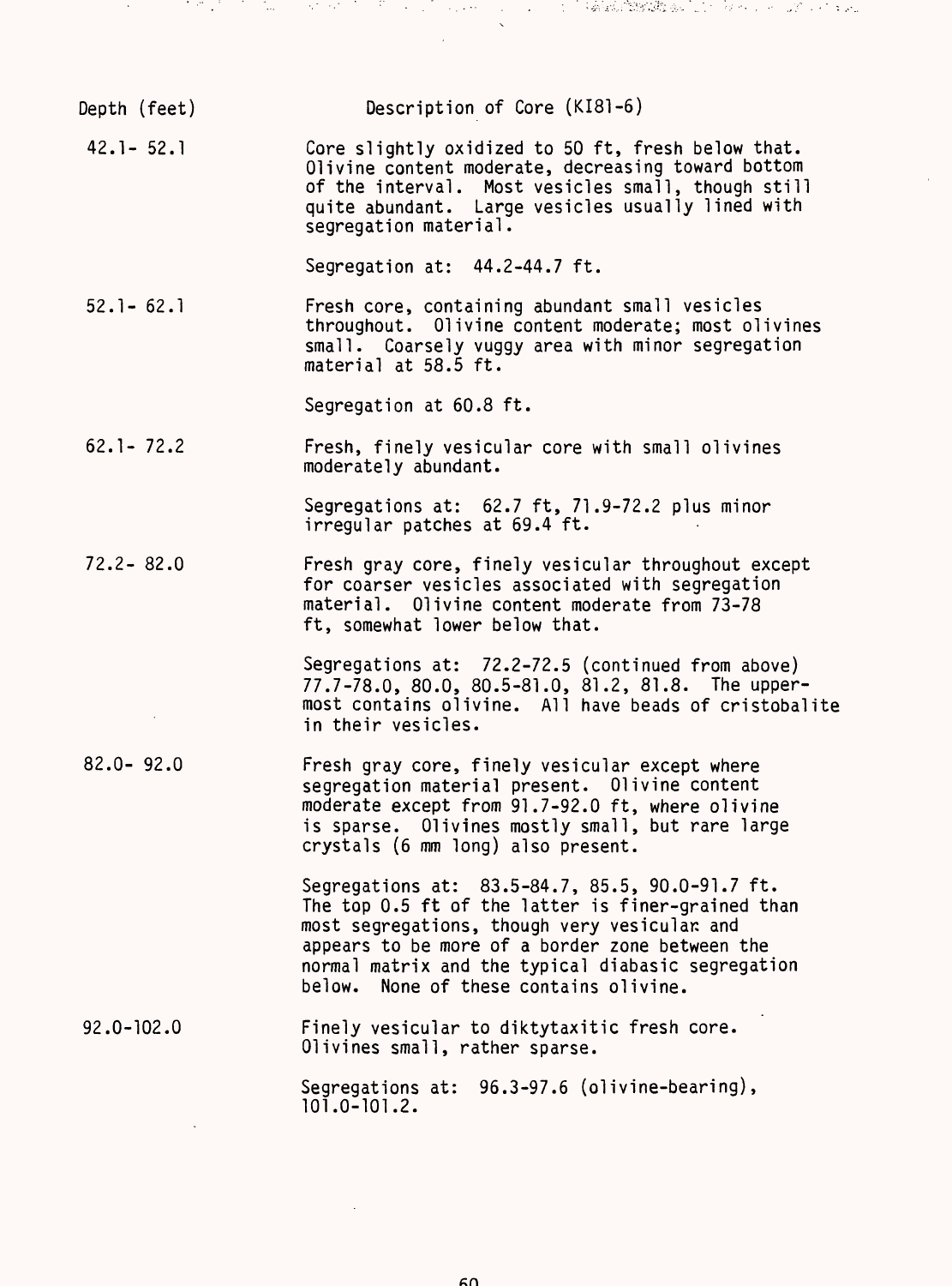| Depth (feet)    | Description of Core (KI81-6)                                                                                                                                                                                                                           |
|-----------------|--------------------------------------------------------------------------------------------------------------------------------------------------------------------------------------------------------------------------------------------------------|
| $102.0 - 112.0$ | Fresh gray finely vesicular to diktytaxitic core.<br>Small olivines present.                                                                                                                                                                           |
|                 | Segregations at: 105.6, 110.9-112.0.                                                                                                                                                                                                                   |
| 112.0-122.0     | Fresh gray diktytaxitic core, with rare large vesicles.<br>Olivines small, sparse. Core broken into sharp<br>angular fragments by drilling.                                                                                                            |
|                 | Segregation at: 112.0-112.7, continued from above<br>interval.                                                                                                                                                                                         |
| $122.0 - 132.0$ | Fresh gray core, shattered by drilling. Olivine<br>sparse 122-131.0; small olivines moderately abundant<br>$131 - 132.0$ ft.                                                                                                                           |
|                 | Segregations at 127.7-129.8 (olivine-bearing)<br>$130.2 - 130.4$ .                                                                                                                                                                                     |
| $132.0 - 142.0$ | Gray diktytaxitic core. Olivine content moderate.<br>Olivines small to 140 ft. They increase in size<br>below that, especially in the olivine-rich bodies<br>present at 140-142 ft. Core in 132-135.9 ft<br>interval shattered, as in above intervals. |
|                 | Segregation at 135.9-137.5 is fairly dense, olivine-<br>bearing.                                                                                                                                                                                       |
| $142.0 - 152.0$ | Gray diktytaxitic core. Olivine content increases<br>downward. Olivine-rich bodies present throughout.<br>Coarse olivines present, but not abundant. Na2SO4<br>bloom present 143-146 ft.                                                               |
|                 | Segregations at 142.2-143.3 (olivine-bearing) and<br>149.7-150.1 (dipping $60^{\circ}$ ).                                                                                                                                                              |
| $152.0 - 162.0$ | Dense gray core. Olivine content higher. Olivine-<br>rich bodies with abundant coarse olivine present,<br>especially from 160.5-162.0.                                                                                                                 |
|                 | Segregations at 154.4-154.9, 155.5. The bigger<br>one contains very coarse (1-2 cm long) olivines.                                                                                                                                                     |
| $162.0 - 172.0$ | Dense gray rock, olivine moderate to abundant.<br>Olivine-rich body with coarse olivines from 162.0-<br>164.5, continues with that in 161.0-162.0 interval.<br>Core breaks with radial hackly fracture below 168.3.                                    |
|                 | Segregations at: 165.4-165.6, 167.6-167.9 (yellowish<br>stains developed on this when core dried. Iron<br>sulfate?)                                                                                                                                    |

i dan secara dan berasal dan berasal dari sebagai dalam kemasanya dan berasal dan berasal dan berasal dan bera<br>Sejarah

 $\frac{1}{2} \frac{1}{2} \frac{1}{2} \frac{1}{2} \frac{1}{2}$ 

 $\mathcal{O}(\mathcal{O}_\mathcal{O})$  $\sim$ ेर १ वर 150

 $\mathcal{L}^{\text{max}}_{\text{max}}$ 

 $\mathcal{L}^{\text{max}}_{\text{max}}$ 

 $\sim 200$ 

61

 $\mathcal{L}^{\text{max}}_{\text{max}}$  ,  $\mathcal{L}^{\text{max}}_{\text{max}}$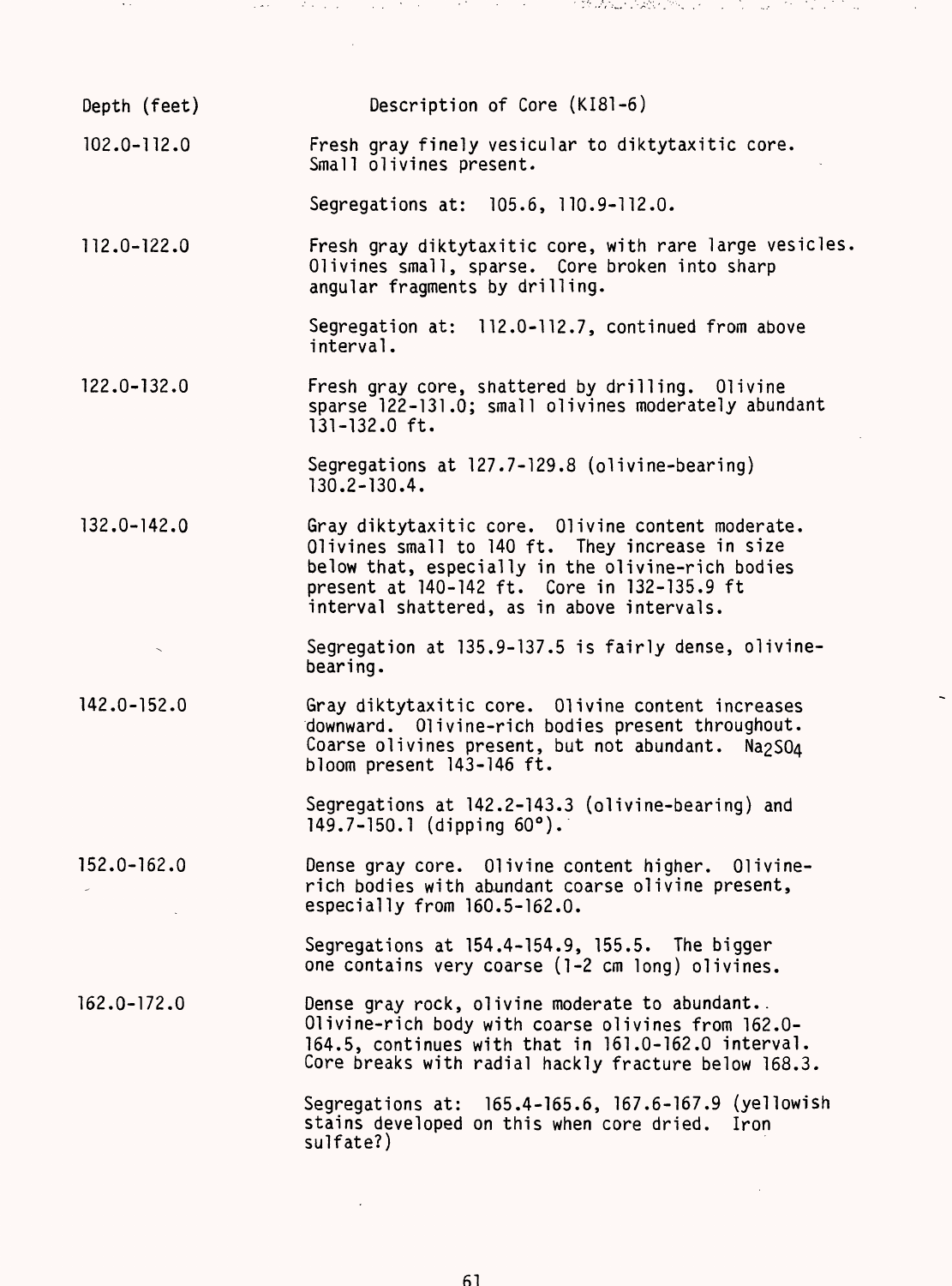Depth (feet) Description of Core (KI81-6) 172.0-182.0 Dense core, olivine moderate to abundant, much of it very coarse. 01ivine-rich bodies present locally (as at 176.4-176.7 ft). Matrix color deepens from light gray to dark greenish gray in this interval. One large vesicle present at 180.9 ft. 182.0-192.0 Dense olivine-rich rock. Matrix ranges from dark gray at 182.0 ft to black at 192.0. Olivine + glass-rich bodies present throughout, especially at 189-191 ft. Segregation at: 183.9-184.2 partly glassy. 192.0-202..0 Black olivine-rich rock. Concentric cooling fractures well-developed. Olivine + glass-rich bodies present throughout. 202.0-205.1 Core blacker, glassier. Very olivine-rich olivine-

+ glass-rich bodies especially conspicuous at 203 and 204 ft. The top 3-4 inches of this last section are devitrified by the cooling water used during hauling up the 192.0-202.0 core.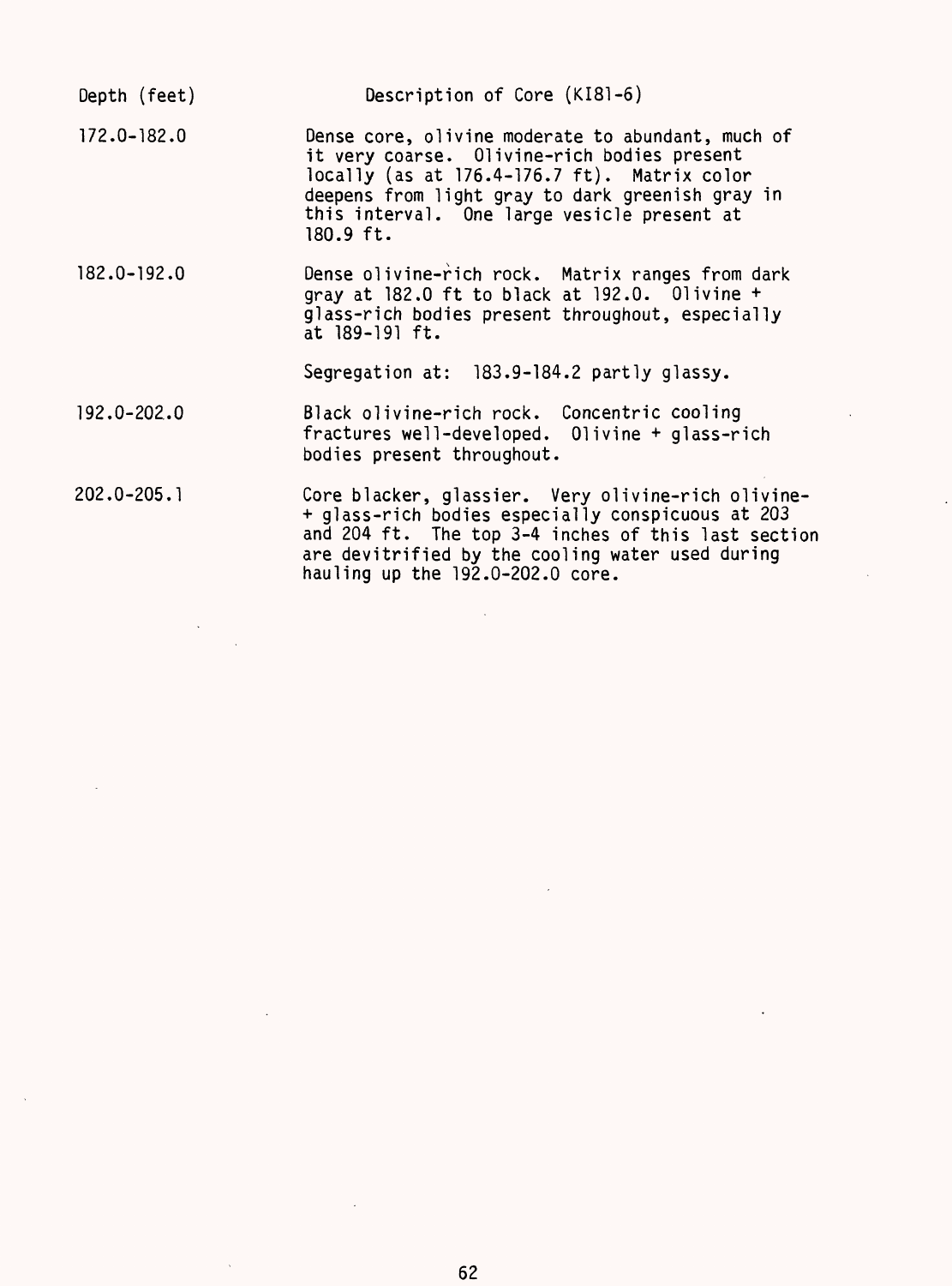## Core Recovery Log for KI81-7

| Date    | Interval drilled<br>(in feet)                                                                                                                                               | Core recovered<br>(in feet)                                                 | Percent<br>Recovery                                                     | Gaps<br>(in feet) |
|---------|-----------------------------------------------------------------------------------------------------------------------------------------------------------------------------|-----------------------------------------------------------------------------|-------------------------------------------------------------------------|-------------------|
| 4/23/81 | $0.0 - 1.2$<br>$1.2 - 2.2$<br>$2.2 - 3.2$<br>$3.2 - 5.0$<br>$5.0 - 12.0$<br>$12.0 - 22.0$<br>$22.0 - 32.0$                                                                  | 1.2<br>1.0<br>1.0<br>0.6<br>7.0<br>10.1<br>10.0                             | 100<br>100<br>100<br>33<br>100<br>$100+$<br>100                         | ?                 |
| 4/24/81 | $32.0 - 37.0$<br>$37.0 - 47.0$<br>$47.0 - 57.0$<br>$57.0 - 67.0$<br>$67.0 - 77.1$<br>$77.1 - 87.1$<br>$87.1 - 97.1$<br>$97.1 - 107.1$<br>$107.1 - 117.2$<br>$117.2 - 127.2$ | 4.8<br>10.0<br>10.0<br>10.0<br>10.1<br>10.0<br>10.0<br>10.1<br>10.1<br>10.1 | 96<br>100<br>100<br>100<br>100<br>100<br>100<br>$100+$<br>100<br>$100+$ |                   |
| 4/27/81 | $127.2 - 137.2$<br>$137.2 - 147.2$<br>$147.2 - 157.2$<br>$157.2 - 167.2$                                                                                                    | 10.0<br>10.0<br>10.0<br>10.0                                                | 100<br>100<br>100<br>100                                                |                   |

In lowering the overshot assembly down to the bottom at 167 ft, the driller let it drop too hard, breaking off the crown of the bit and thereby losing this hole.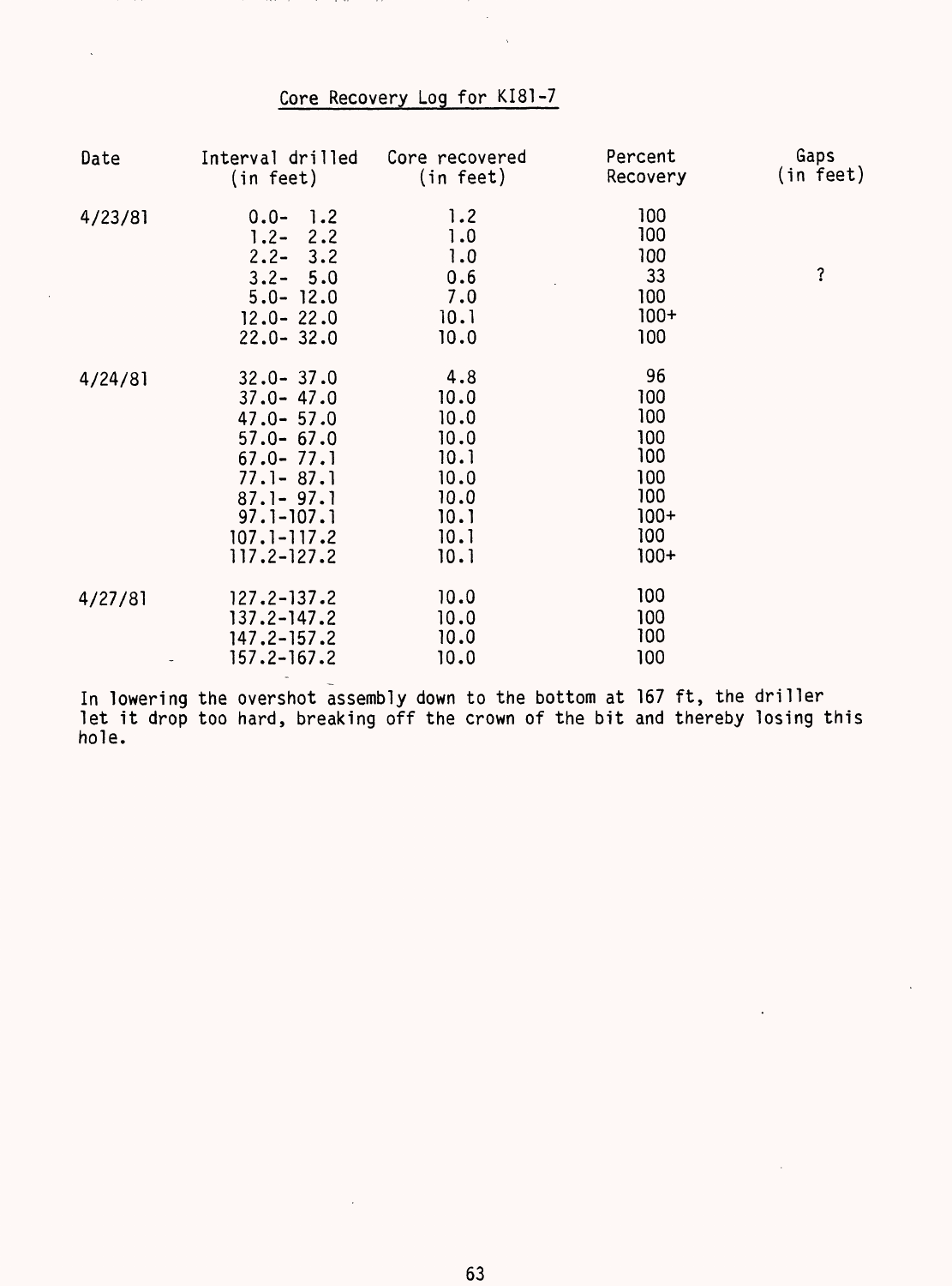# Petrographic Log for KI81-7

a ta 1999 zuw

ta ta ta

and the con-

<u>a di sebagai kacamatan di sebagai kacamatan di sebagai kecamatan di sebagai kecamatan di sebagai kecamatan di </u>

in the

in the con-

and the state of

and the

| Depth<br>(in feet) | Description of Core                                                                                                                                                                                                                                                                                                                                                                                                                                                                                                                                                                       |
|--------------------|-------------------------------------------------------------------------------------------------------------------------------------------------------------------------------------------------------------------------------------------------------------------------------------------------------------------------------------------------------------------------------------------------------------------------------------------------------------------------------------------------------------------------------------------------------------------------------------------|
| $0.0 - 5.0$        | Highly vesicular core, olivine content moderate to<br>high. All core slightly oxidized. Minor<br>anhydrite/gypsum in some vesicles (0.0-5.0 ft).                                                                                                                                                                                                                                                                                                                                                                                                                                          |
| $5.0 - 12.0$       | Highly vesicular core, slightly oxidized throughout.<br>Vesicles somewhat smaller than in above interval.<br>Olivine content moderate to high.                                                                                                                                                                                                                                                                                                                                                                                                                                            |
| $12.0 - 22.0$      | Oxidized, highly vesicular, olivine-rich rock<br>(12.0-13.9) underlain by denser fresher layer with<br>moderate olivine content (13.9-14.6). Spotted<br>rock at 14.6 ft. This is underlain by another layer<br>of highly vesicular, olivine-rich core (14.6-16.6),<br>but less oxidized than that at 12.0-13.9. A thin<br>dense layer (16.6-17.0) follows, which is underlain<br>by more highly vesicular olivine-rich rock (17.0-<br>22.0). The top of this layer (17.0-17.7) is<br>spotted rock, in which only about half the vesicles<br>present are filled with segregation material. |
|                    | Segregation at 16.7 is strongly oxidized.                                                                                                                                                                                                                                                                                                                                                                                                                                                                                                                                                 |
| $22.0 - 32.0$      | Most of this interval consists of highly vesicular,<br>olivine-rich core. Vesicles decrease in size<br>below 29 ft. Lowest part (31.2-32.0) is relatively<br>dense, with little olivine. Some large vesicles are<br>lined with minor segregation material.                                                                                                                                                                                                                                                                                                                                |
| $32.0 - 37.0$      | Core finely vesicular, generally denser than above<br>intervals. Olivine content moderate, but individual<br>olivine grains are quite coarse (up to 1 cm).                                                                                                                                                                                                                                                                                                                                                                                                                                |
| $37.0 - 47.0$      | Fresh core, vesicle content quite variable.<br>Olivine content moderate. Some larger vesicles<br>partly lined with minor segregation material.                                                                                                                                                                                                                                                                                                                                                                                                                                            |
| $47.0 - 57.0$      | Fresh core, with small vesicles moderately abundant<br>throughout. Olivine content moderate.                                                                                                                                                                                                                                                                                                                                                                                                                                                                                              |
|                    | Minor segregation at 56.6 ft.                                                                                                                                                                                                                                                                                                                                                                                                                                                                                                                                                             |
| $57.0 - 67.0$      | Fresh core, olivine content moderate. Vesicles<br>small except where associated with segregation<br>material.                                                                                                                                                                                                                                                                                                                                                                                                                                                                             |
|                    | Segregations at: 60.3-61.1, 62.0-62.2 (top 1/3 of<br>this vein is strongly oxidized. It is the only<br>oxidized rock in the interval), 65.7-66.6 and 66.8<br>ft.                                                                                                                                                                                                                                                                                                                                                                                                                          |
|                    |                                                                                                                                                                                                                                                                                                                                                                                                                                                                                                                                                                                           |

 $\hat{\mathcal{L}}(\hat{\mathcal{H}})$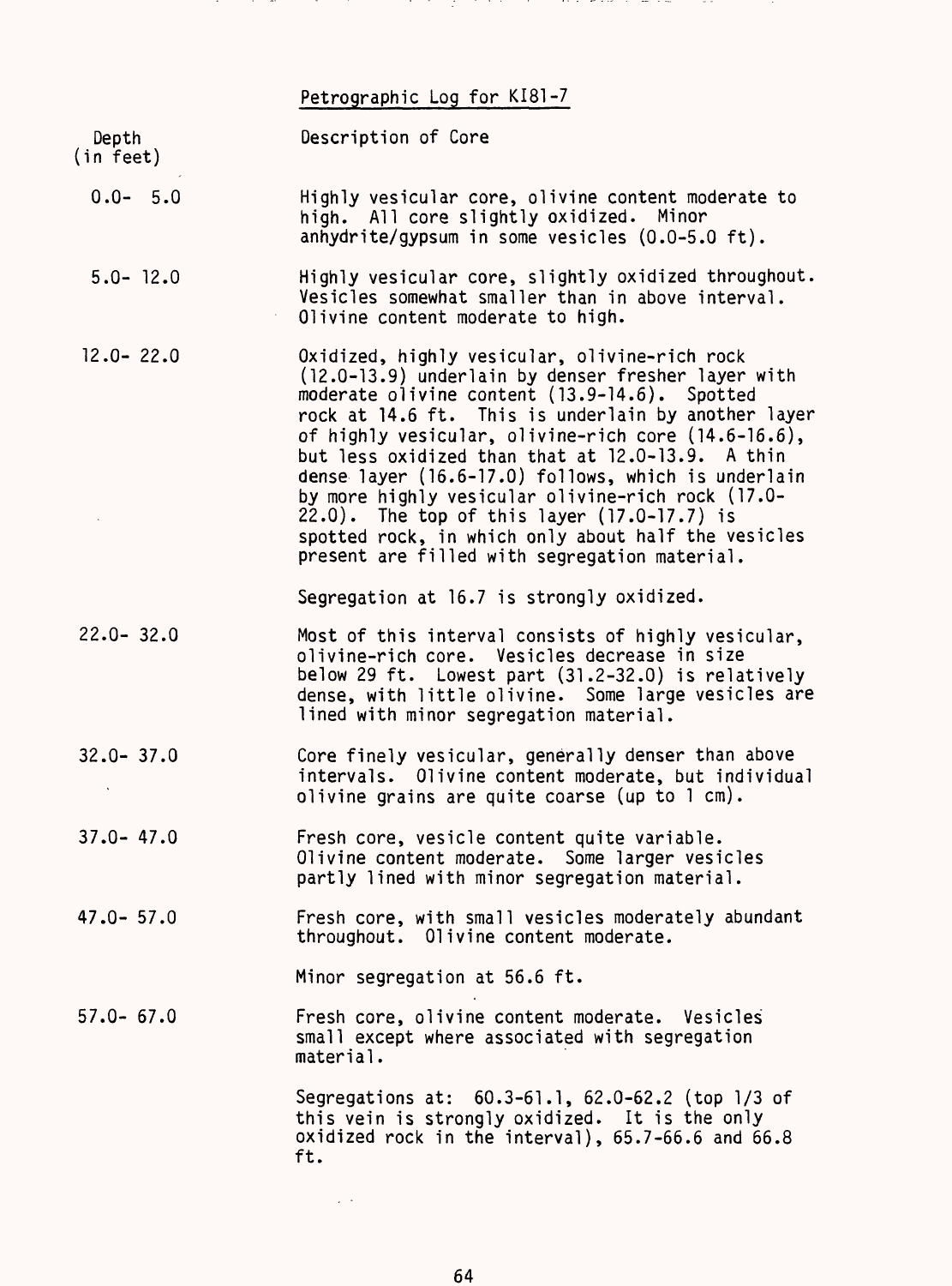| Depth (feet)          | Description of Core (KI81-7)                                                                                                                                                                     |
|-----------------------|--------------------------------------------------------------------------------------------------------------------------------------------------------------------------------------------------|
| $57.0 - 67.0$ (cont.) | In addition, there are minor irregular blebs of<br>segregation material between 63 and 65 ft.                                                                                                    |
| $67.0 - 77.1$         | Fresh, finely vesicular core. Olivines present,<br>but are mostly small.                                                                                                                         |
|                       | Segregations at: 68.9-71.0, 73.2-73.8, and 74.3-<br>75.6. In addition there are two swarms of little<br>segregations crisscrossing the core between 71.5<br>and 73.0, and between 76.0 and 77.1. |
| $77.1 - 87.1$         | Fresh finely vesicular core. Olivines as in<br>preceding interval.                                                                                                                               |
|                       | Segregations at: 77.2-77.8. Also there is a<br>highly vuggy vertical swirl of segregation material<br>running along one side of the core at 79.4-80.4 ft.                                        |
| $87.1 - 97.1$         | Finely vesicular fresh core, very uniform. Small<br>olivines present. Most vesicles are lined with<br>tiny vuggy crystals.                                                                       |
|                       | Segregation at 90.3-90.5 (dense).                                                                                                                                                                |
| $97.1 - 107.1$        | Finely vesicular to diktytaxitic core. Olivine<br>present but is quite sparse by the bottom of the<br>interval.                                                                                  |
|                       | Segregation at: 100.7-102.6 and 102.7. Also<br>present: one large empty vesicle at 100.0 ft.                                                                                                     |
| $107.1 - 117.2$       | Gray diktytaxitic core, very uniform. Olivine<br>sparse.                                                                                                                                         |
|                       | Segregations at: 107.3-108.3 (vuggy near top)<br>$111.2 - 111.4$ (dense).                                                                                                                        |
| $117.2 - 127.2$       | Gray diktytaxitic core, shattered into elongate<br>flakes with conchoidal fracture during drilling.<br>Small olivines common throughout all but the upper<br>1-2 ft of this interval.            |
|                       | Segregations at: 120.9-122.6, 122.9, 125.6-127.1.<br>The two big veins both contain olivine.                                                                                                     |
| $127.2 - 137.2$       | Finely diktytaxitic to dense gray core. Olivine<br>content moderate to high. Vertical olivine-rich<br>body at 135-136 ft.                                                                        |
|                       | Segregations at: 130.8, 134.1-134.2. Both olivine-                                                                                                                                               |

bearing.

J.

 $\mathcal{F}(\mathcal{F})$  and  $\mathcal{F}(\mathcal{F})$  and  $\mathcal{F}(\mathcal{F})$ 

 $\lambda$  $\sim$   $\sim$  الموارد والمكافحة والمتابع

 $\mathcal{O}(\mathcal{E})$ 

72 T.

(陰謀など手続おり) ぶん よくしゃきしゃ こくしゃくい

 $\bar{z}$ 

 $\hat{\mathcal{L}}$